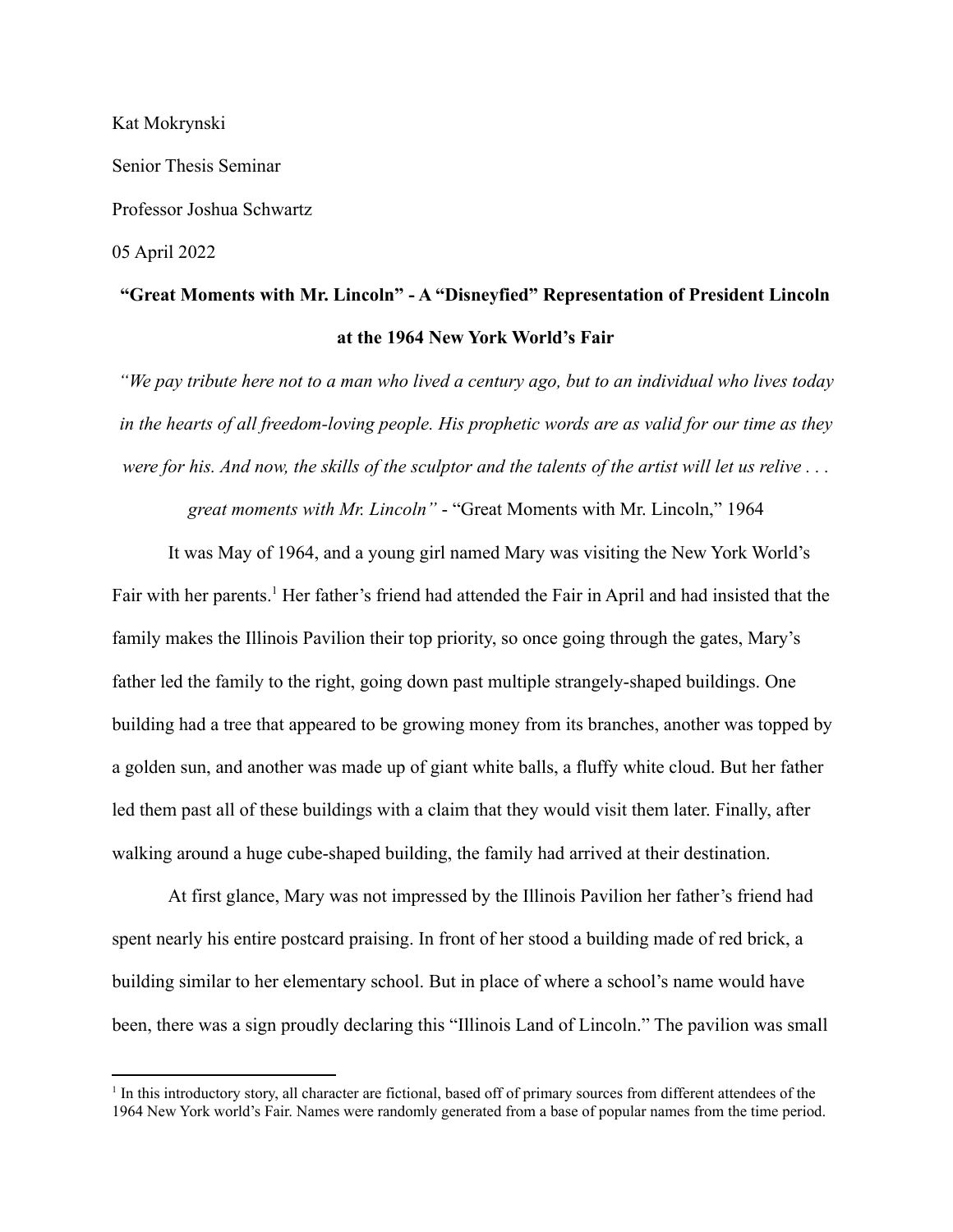compared to the giant ones they had passed on the way and Mary wished she could go back to the cloud building - It had smelled wonderful. But her father was insistent on visiting the Illinois Pavilion first, so that is where they were going.

As the family entered the pavilion, they walked past the statue of Lincoln on his horse, stopping at a wall where a gigantic image of Lincoln appeared, along with a quote. Mary read from the large silver letters, speaking the words of the President. "As I would not be a slave so I would not be a master. This expresses my idea of democ-racy. Whatever differs from this to the extent of the difference is no democracy."<sup>2</sup> Her father gave her an approving nod before gesturing towards the open space marking the entrance into the pavilion. The family entered the Exhibit Hall, which had not only photos of President Lincoln but screens telling the story of the state of Illinois and how it had influenced the 16th President's life.

The family followed the crowd forming around one of the screens at the end of the room, where paintings of Lincoln were being shown along with a narrator talking about President Lincoln. "You are about to spend a few dramatic moments with Abraham Lincoln . . ."<sup>3</sup> Mary's ears perked up. Moments with Abraham Lincoln? How was the President going to appear in the pavilion in New York? The voice continued narrating the story of both Illinois and Lincoln, with images being shown on the screen, but Mary's mind was racing with ideas of how Lincoln would be appearing.

"And now, ladies and gentlemen, if you will pass through the doors leading to our theater, you may spend more great moments with Mr. Lincoln."<sup>4</sup> The music swelled into a loud crescendo as the crowd began to file into the theater, Mary holding tightly to both of her parent's

<sup>&</sup>lt;sup>2</sup> Accessed February 23, 2022. [https://moldville.arcade-museum.com/24--lincoln-bust.html.](https://moldville.arcade-museum.com/24--lincoln-bust.html)

<sup>3</sup> Gary Gramling. *Great Moments with Mr Lincoln (1964 World's Fair Version)*, 2017. [https://www.youtube.com/watch?v=Yeb-2gndjWc.](https://www.youtube.com/watch?v=Yeb-2gndjWc)

<sup>4</sup> Ibid.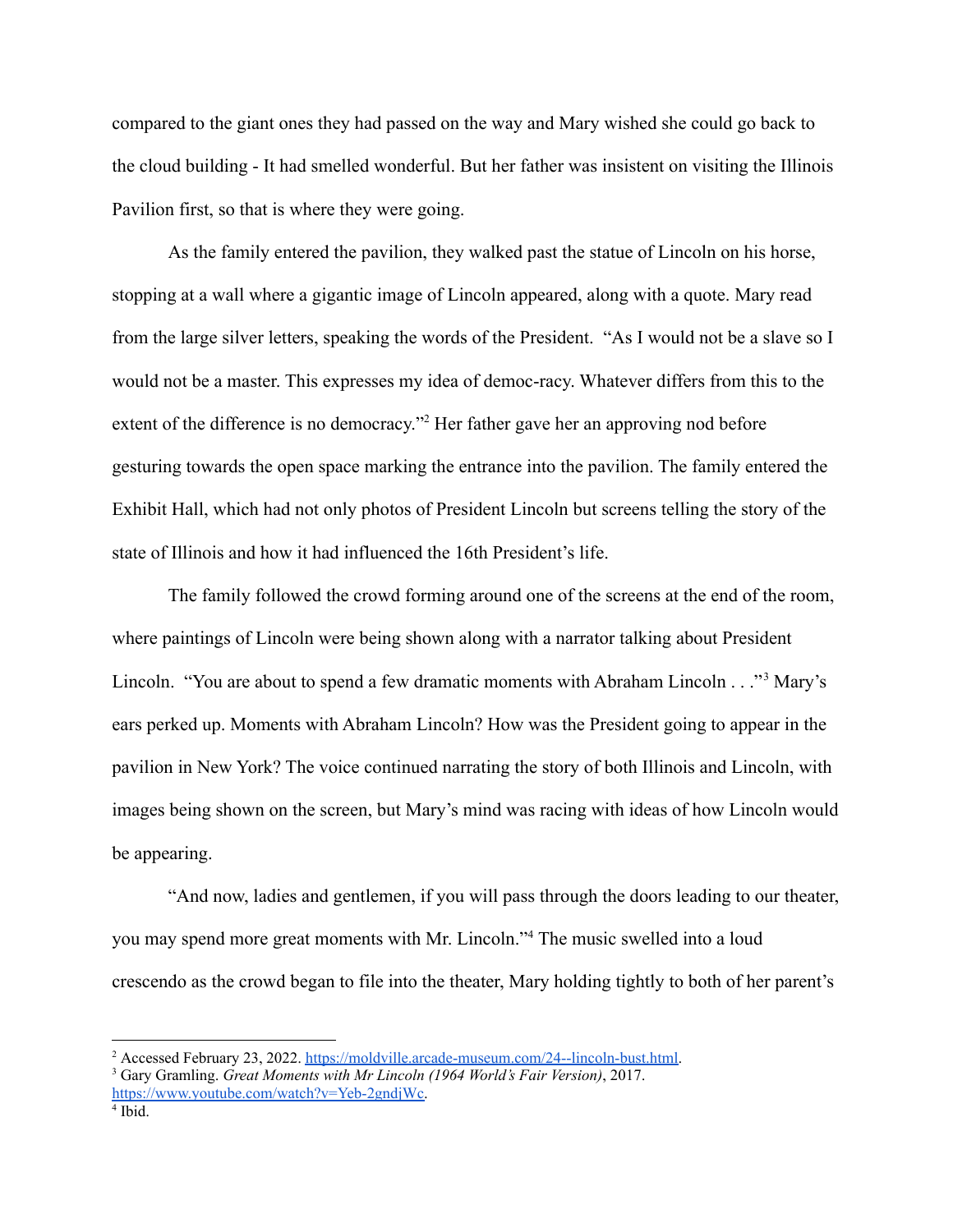hands so she wouldn't get separated in the crowd. The family began filing into the next empty row, a few rows back from the front. Mary's mother moved to the end of the row, patting the seat next to her for Mary to sit in. Mary's father settled in next to her, taking her hand and squeezing it as more people continued to file into the theater.

The room was shrouded in darkness, but Mary could see the orange curtains covering the back of the stage, with white columns in front of them. In the center of the stage was a chair placed upon a rug. To the chair's left was the American flag and on its right was a white flag that Mary's mother informed her was the flag of Illinois. A figure sat in a chair in between the two flags and Mary struggled to see the person's face in the darkness. "And now, the skills of the sculptor and the talents of the artist will let us relive great moments with Mr. Lincoln!"<sup>5</sup> The patriotic music began to swell and, to Mary's amazement, the once still figure stood, rising to its full height from the decorated chair it had been resting in. A bright light illuminated its face and Mary gasped at the reveal. President Abraham Lincoln was standing right in front of her! She heard gasps from throughout the theater as other audience members realized what they were witnessing, and whispers of those who wanted to know whether it was really Lincoln brought back from the dead.

The figure gazed out into the crowd for a moment before opening his mouth and speaking, stating, "The world has never had a good definition of the word liberty, and the American people, just now, are much in want of one. We all declare for liberty; but in using the same word we do not all mean the same thing."<sup>6</sup> Lincoln's head moved up and down as he spoke and his eyes blinked just as a human's eyes would. Was that really a person up on stage,

<sup>5</sup> Gary Gramling. *Great Moments with Mr Lincoln (1964 World's Fair Version)*, 2017. [https://www.youtube.com/watch?v=Yeb-2gndjWc.](https://www.youtube.com/watch?v=Yeb-2gndjWc)

<sup>6</sup> fireurgunz. *Disneyland Goes to the New York World's Fair (Part 2)*, 2008. [https://www.youtube.com/watch?v=mvfjvBO2l2Y.](https://www.youtube.com/watch?v=mvfjvBO2l2Y)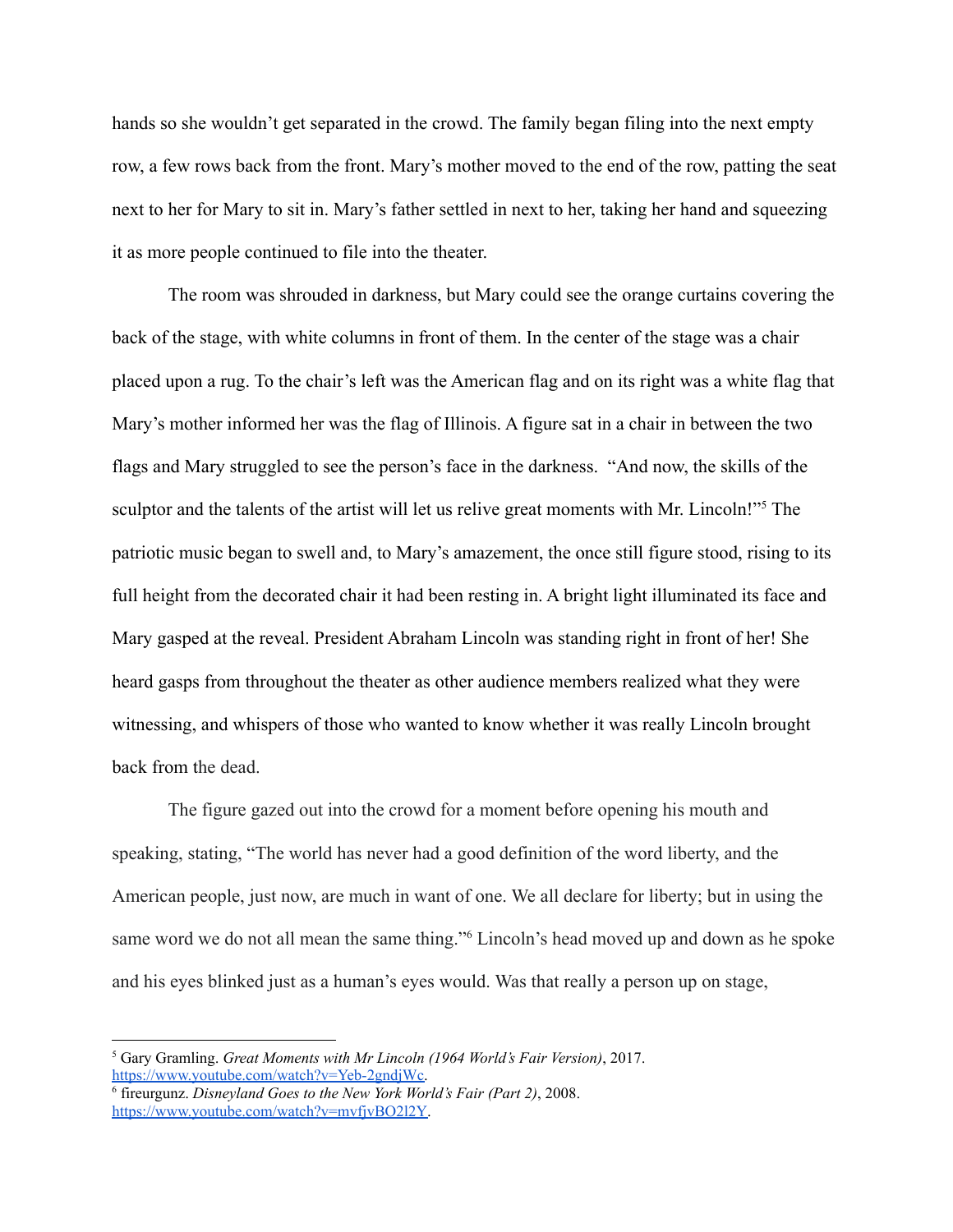pretending to be President Lincoln? Mary leaned over to her mother and whispered the question into her ear, to which her mother shook her head, whispering back that it was actually a robot, an answer that shocked Mary. The Lincoln-like figure continued to speak on stage but Mary could barely focus on what was being said, still in awe at the magic unfolding in front of her. Her parents were staring attentively at the figure as well, taking in the words that the real Lincoln had written many years ago. Lincoln began to reach the end of his speech, proclaiming, "Let us have faith that right makes might, and in that faith, let us, to the end, dare to do our duty as we understand it," and as the music played triumphantly he returned to his seated position, letting the darkness take over once again.

Mary and her family continued wandering around the pavilion. Her parents were commenting on the interesting curved architecture of the building, but Mary's mind was still focused on the performance she had just witnessed. Could that figure on stage truly have been a robotic figure like the advertisements had claimed? It had to have been an actor - There was no way a robot could look so much like a human. Mary voiced her thoughts to her parents, who laughed, telling her that it would be impossible for a human to perform so perfectly for each performance every day during the Fair.

But not every fairgoer was having the same experience as Mary and her family. Just weeks before, when President Lyndon B. Johnson was giving his speech as part of the celebration of the World's Fair opening, Tammy and her family were not as interested in seeing the robotic performance of a former president. Instead, they were focused on making the current president hear their voices, ensuring that their fight was being broadcast to the rest of the nation. As an African-American, Tammy and her family were a part of the Civil Rights Movement,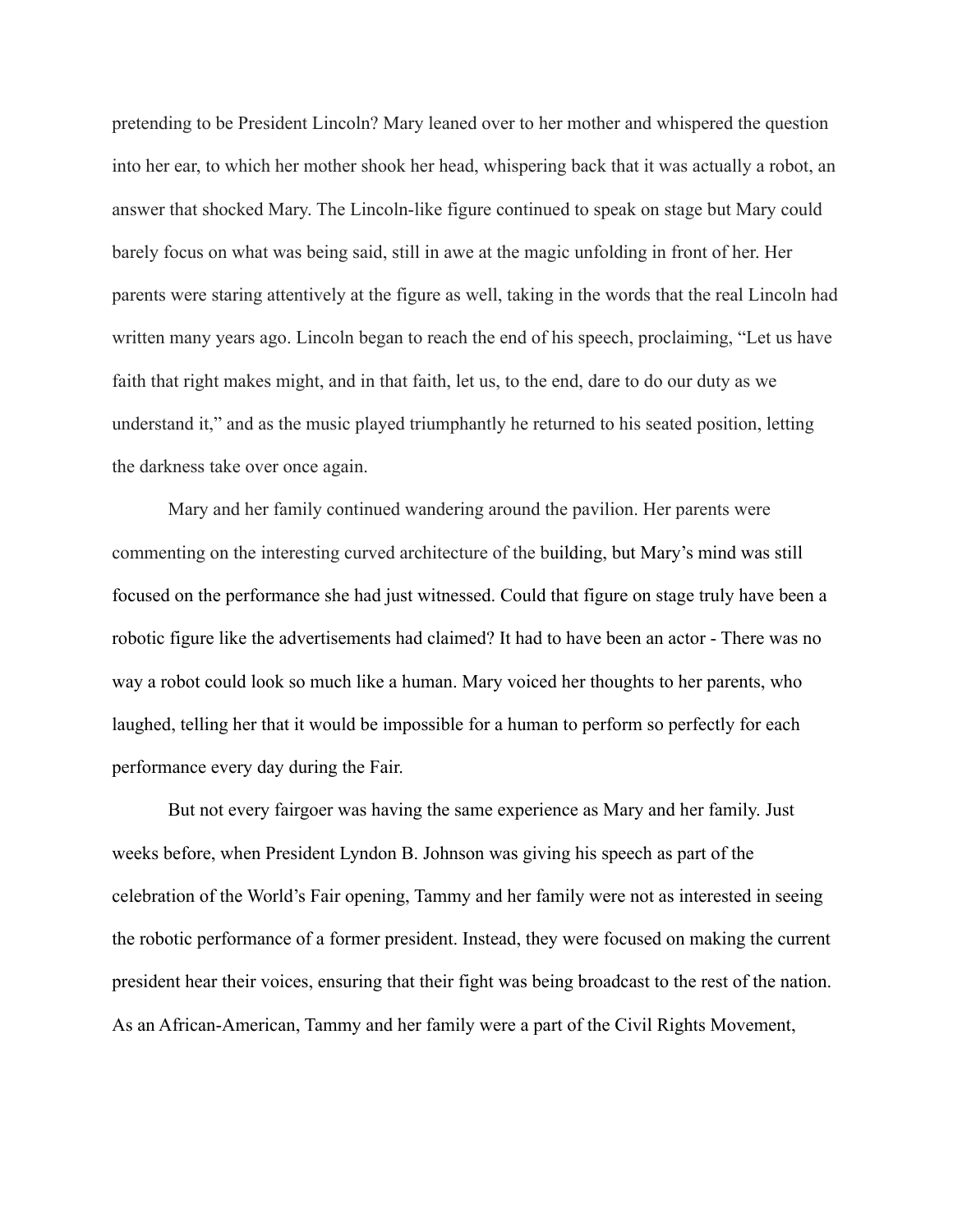people fighting for basic rights that had been denied for years. Tammy's parents were a member of CORE, an activist group that had formed in the 1940s.

Tammy's parents each handed over their \$2 for admission and Tammy did the same, handing her \$1 bill to an attendant to receive her ticket. The trio walked into the Fair, meeting up with a group of fellow CORE members and beginning to walk over to the stadium, the Singer Bowl, where President Johnson was set to give a speech as part of the opening ceremonies. While others were stopping along the path toward the stadium, staring in awe at the unusual buildings and exhibitions surrounding them, Tammy and the group walked with a purpose, ignoring the glitz and glamor. These were all distractions, playthings to make white Americans forget about the struggles that were occurring in their own neighborhoods. The group was taking a different path than the main crowd at the fair, avoiding the parade of states and nations crowding the main math from the entrance to the stadium. Others would protest in those locations. Tammy would be going to the stadium as part of the CORE group protesting President Johnson himself.

A white man took to the stage, Robert Moses, the president of the corporation. Tammy's father started to boo but his wife slapped his side, muttering something about how it "wasn't time yet."

"We invite visitors from every state and land, solicit their friendship, and devoutly hope that in presenting here, this Olympics of Progress, we shall grow closer together in our shrinking globe and thus, in the end, promote peace."<sup>7</sup> Tammy clapped politely at the short speech but was quickly distracted by the new man taking the stage, President Johnson.

<sup>7</sup> British Pathé. *President Johnson Opens New York World's Fair (1964)*, 2014[.](https://www.youtube.com/watch?v=7F4HEE6nlvo) [https://www.youtube.com/watch?v=7F4HEE6nlvo.](https://www.youtube.com/watch?v=7F4HEE6nlvo)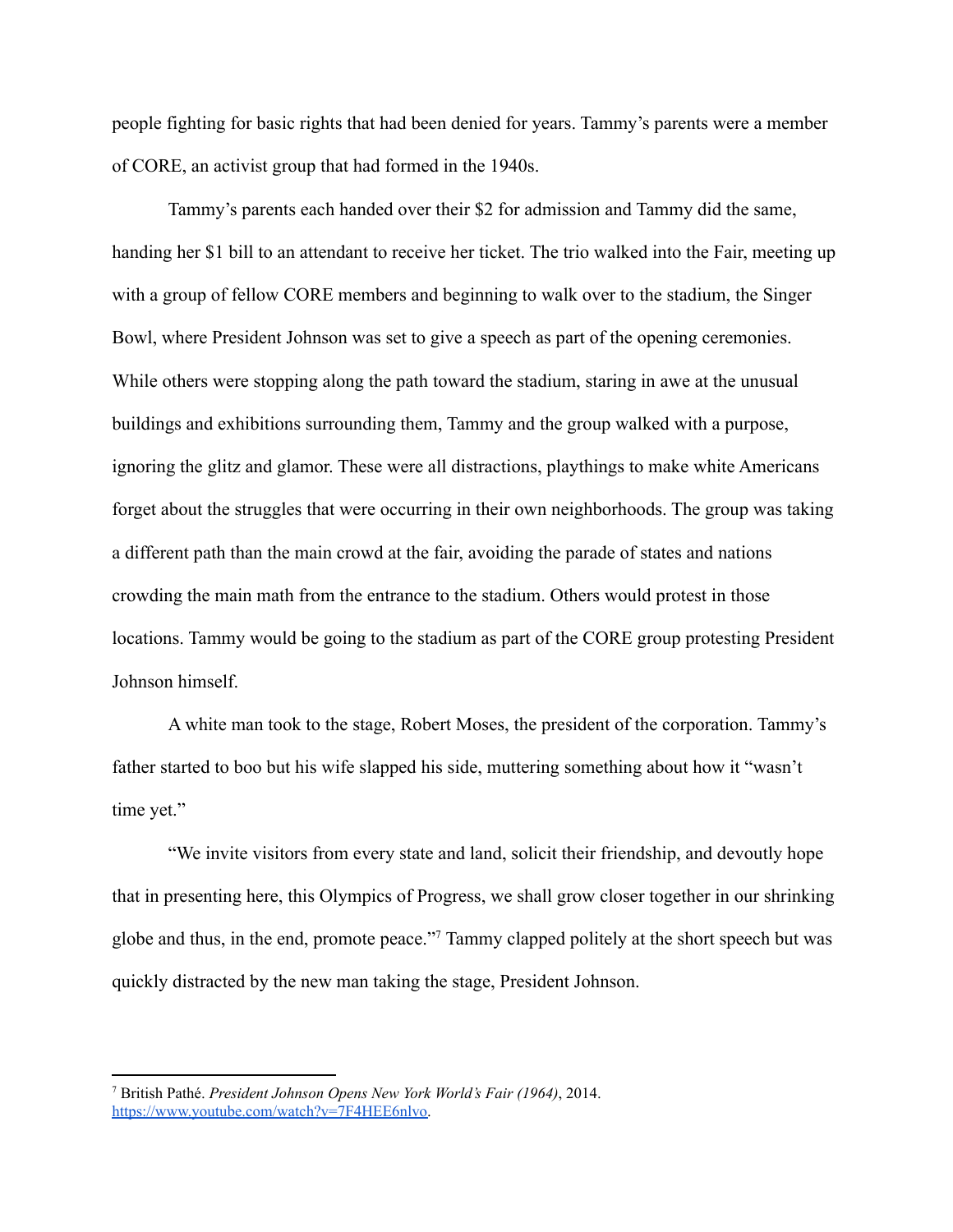"This fair represents the most promising of our hopes. It gathers together from 80 countries, the achievements of industry, the health of nations, the creations of man. This fair shows us what man at his most creative and constructive is capable of doing."

"Now!" One of the CORE activists hissed, and the people around Tammy rose to their feet, beginning a chant. "Jim Crow must go!"<sup>8</sup> The crowd shouted, overpowering President Johnson and his microphone. Tammy screamed until she lost her voice, holding hands with her parents and feeling the support of her fellow protestors. But as she chanted, she noticed the man who had first spoken, Moses, give some kind of hand signal, and suddenly a group of men in uniform emerged from the corners of the stadium, slowly advancing towards the crowd. Tammy immediately pulled on her father's sleeve, pointing to the men.

"Tammy, you have to go!" Her father said in response, pushing Tammy away from the crowd. "It's not safe for you here, go back home. Go meet up with some of the others in another part of the park and make your way out of here."

"I'm not leaving without you!" Tammy cried back as the men in uniform advanced closer, menacingly hitting their clubs against their gloves and glaring at the protestors. Then suddenly, chaos. The New York 1964 World's Fair may have had "Peace Through Understanding" as its motto, but as Tammy was being shoved into a police car, separated from her family and friends, she could not help but think that these words were ironic, spitting on the African American people and the suffering they were going through based on decades of ignorance.<sup>9</sup> Even though Tammy was in pain, she could not help but feel satisfied. The voices of African-Americans had been heard, fulfilling CORE's goal.<sup>10</sup>

<sup>8</sup> Democracy Now! *Protesting the 1964 World's Fair: Activists Recall Ef ort to Highlight Civil Rights, Labor Struggles*, 2014. [https://www.youtube.com/watch?v=3wOuBne-V2o.](https://www.youtube.com/watch?v=3wOuBne-V2o)

<sup>9</sup> University of Vermont. *Forgotten Conflict: Remembering the 1964 World's Fair*, 2015. <https://www.youtube.com/watch?v=5FW6D73cbFQ>.

 $10$  While the CORE protest may have made some news at the time, LBJ did not respond to the actions that took place at the World's Fair.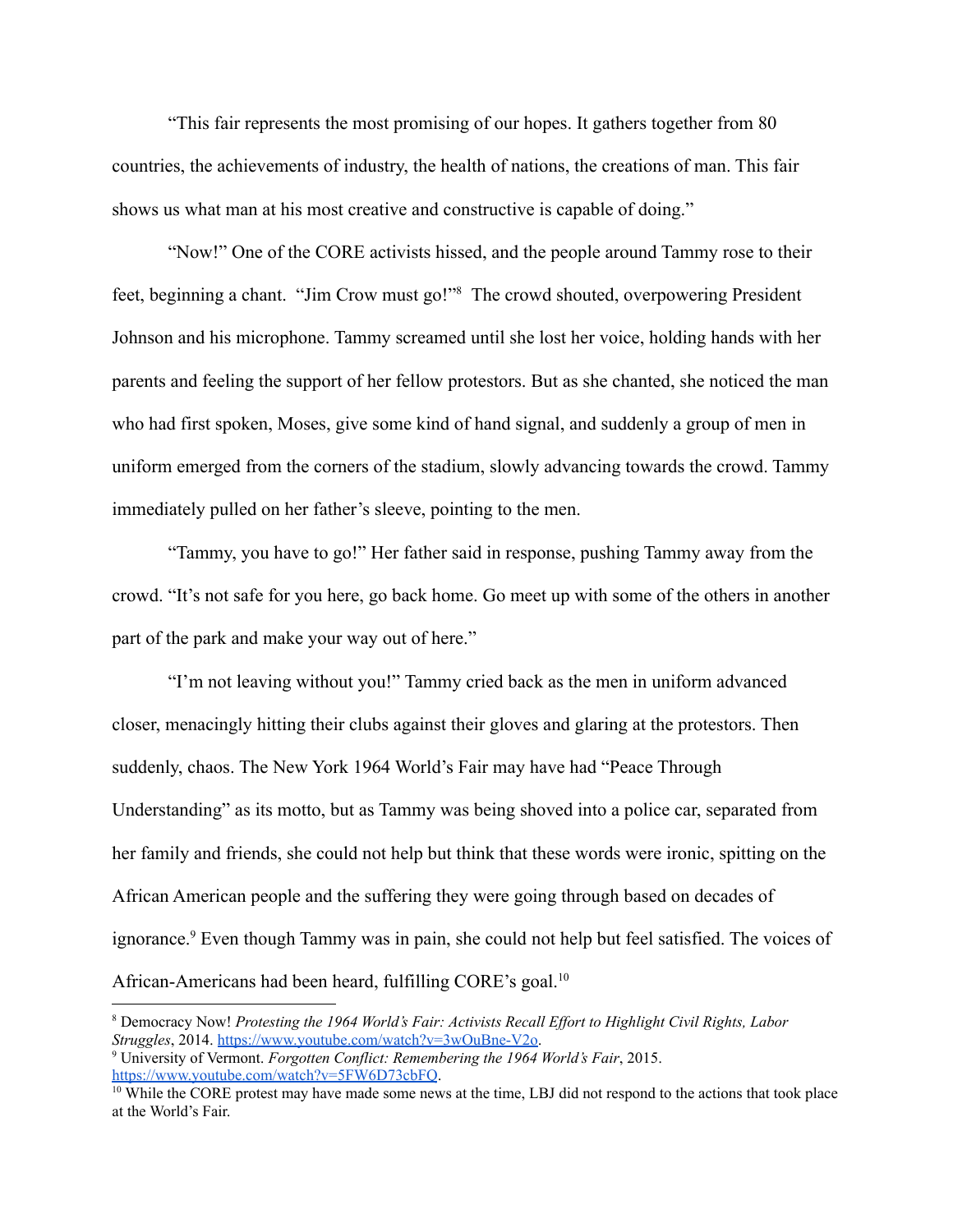The stories of both of these young women are based on primary and secondary sources on the 1964 World's Fair with the purpose of creating a narrative for readers to understand exactly the kind of impact that the event and its attractions had on American society during the 1960s. But in order to understand the experiences of both Mary and Tammy at the 1964 New York World's Fair, one must have context. This will be gained through introductions to both Abraham Lincoln and Walt Disney, a summary of the concept of the world's fairs and their purpose, and a brief recapitulation of the Civil Rights Movement and its current state in 1964. Once one has an understanding of the context of "Great Moments with Mr. Lincoln" at the 1964 World's Fair, one can examine the aspects that led to Disney having an attraction at the World's Fair, asking questions including why was Disney involved in the World's Fair? Why was Abraham Lincoln specifically chosen as part of the attraction?

Continuing with the focus on Lincoln, one can move on to how Disney created his own version of the former president to fulfill his company's agenda while attracting visitors to the World's Fair. There were many different ways that Disney could have represented Lincoln, but he ended up choosing one specific representation that would be a symbol for not only the state of Illinois but The Walt Disney Company as a whole. One can go into not only Walt Disney's investment in a certain version of Lincoln that excluded many Americans but why Disney, the corporation, would have had an interest in putting forward a specific Lincoln.

Ultimately, one will be able to answer this question - What was Disney's goal in creating his own version of Abraham Lincoln? Disney aspired to create a representation of the Lincoln of his childhood, one that for the values that Disney himself stood for. By creating this "Disneyfied" version of Abraham Lincoln, Walt Disney erased key components of Lincoln's life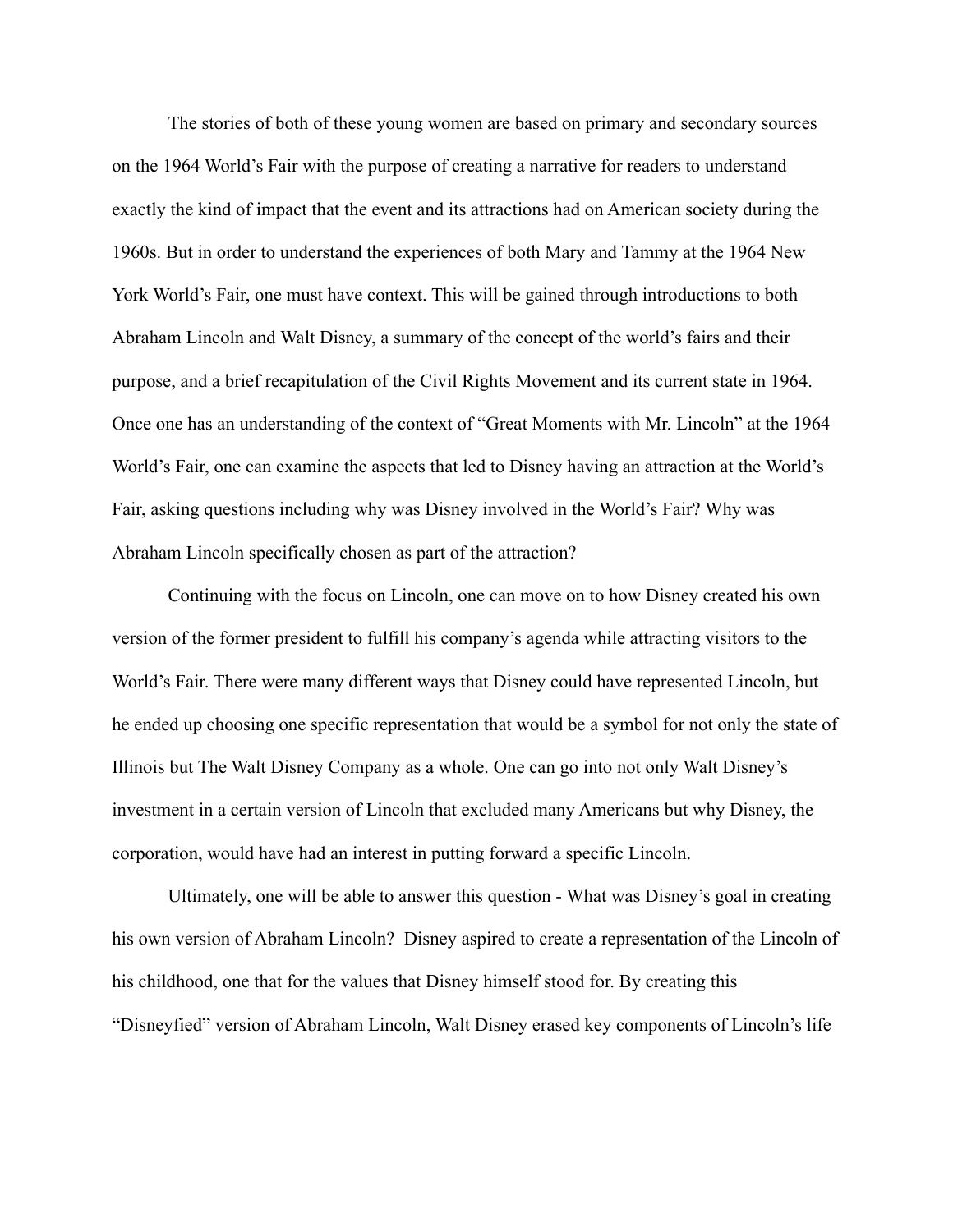and values, including the subjects of race and slavery. Disney dreamed that his version of Lincoln would be a symbol of hope and unity during a time of tension and chaos.

# *A Summary of Lincoln and His Public Image*

"The name of Abraham Lincoln . . . will still hold its place in the memories of men, and find

eloquent tongues to discourse of his virtues and hold up his character for admiration and

# imitation." - Frederick Douglass, 1865<sup>11</sup>

Fortunately for historians, Lincoln was open about talking about his life and how he had grown since childhood, publishing an autobiography in 1860 and having many descriptions of different points in his life. These primary sources, along with biographies and other secondary sources, have been used over the years to create an image of Lincoln that has continued to evolve. Abraham Lincoln was born on February 12th, 1809, in a log cabin near Hodgenville, Kentucky, before being brought to a homestead on Knob Creek at the age of two. To quote Lincoln himself, "It is a great piece of folly to attempt to make anything out of my early life. It can all be condensed into a single sentence and that sentence you will find in Gray's Elegy - 'The short and simple annals of the poor."<sup>12</sup>

By 1837, Lincoln was already debating the subject of slavery, stating that "[the] Institution of slavery is founded on both injustice and bad policy, but the promulgation of abolition doctrines tends rather to increase than abate its evils."<sup>13</sup> This statement would be exemplary of his beliefs on slavery at the time. Lincoln sided with the American Colonization Society, a group that wanted slavery to be abolished, but that also wanted the freed slaves to be

<sup>11</sup> Wilson, Kirt H. 2010. "Debating the Great Emancipator: Abraham Lincoln and Our Public Memory." *Rhetoric and Public Af airs* 13 (3): 455–79.

<sup>12</sup> Thomas, Benjamin Platt. *Abraham Lincoln: A Biography*. Electronic resource. Southern Illinois University Press pbk. ed. Carbondale: Southern Illinois University Press, 2008[.](http://www.columbia.edu/cgi-bin/cul/resolve?clio14017522) [http://www.columbia.edu/cgi-bin/cul/resolve?clio14017522.](http://www.columbia.edu/cgi-bin/cul/resolve?clio14017522)

<sup>13</sup> Donald, David Herbert. *Lincoln*. Simon and Schuster, 1995.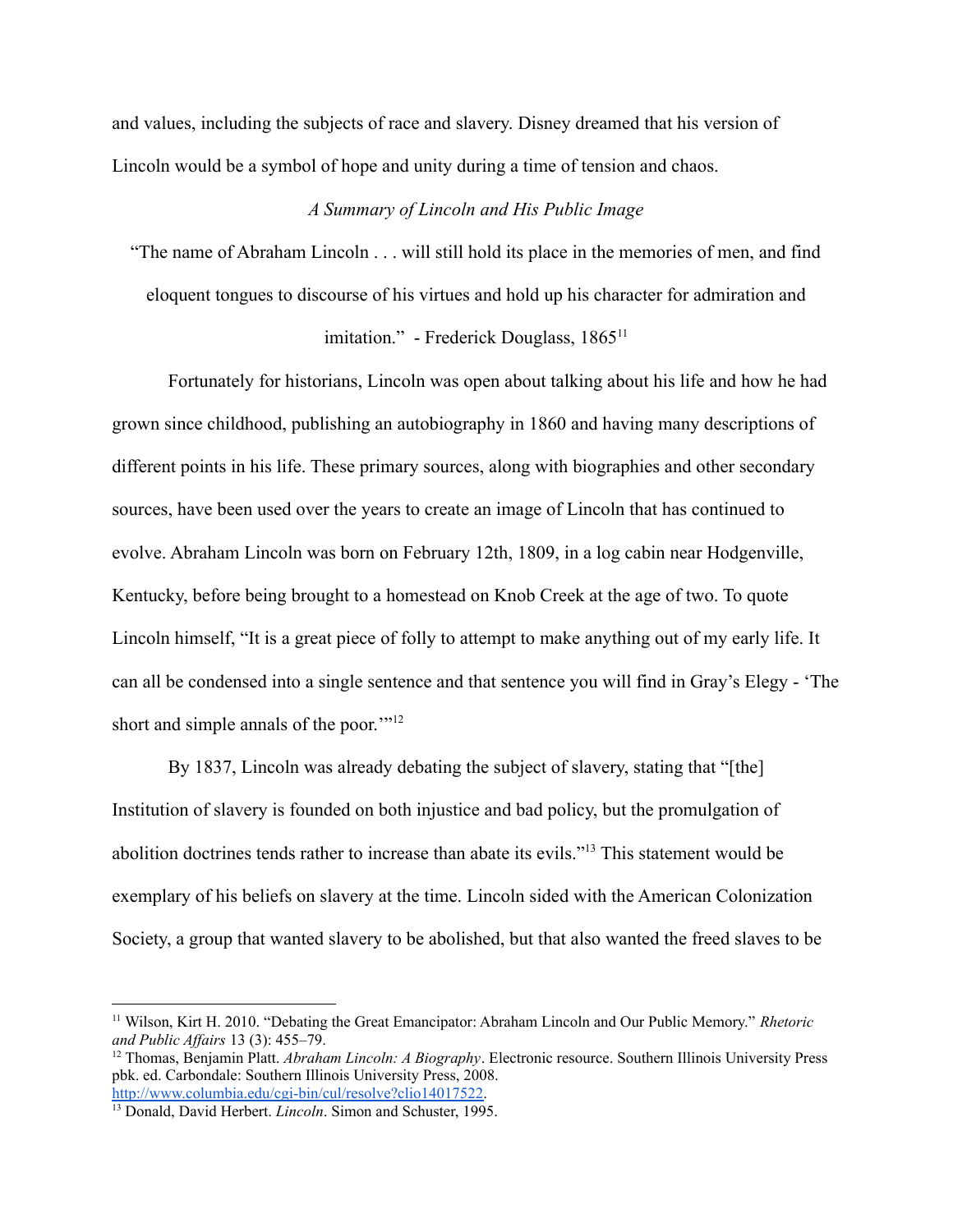sent to Liberia instead of being integrated into American society.<sup>14</sup> When asked about his politics later in life, Lincoln proudly declared that he was "an old line Whig, a discipline of Henry Clay."<sup>15</sup> He supported the modernization of the economy of the United States and wanted the government to help fund projects, including railroads, that would lead to urbanization across the country.

Beginning in the 1850s, Lincoln would emerge as a Republican Party leader. The new party was focused on antislavery and was built out of a combination of former Whig, Free Soil, Liberty, and Democratic party members. In 1858, Lincoln went up against Senator Stephen Douglas, a Democrat, for a Senate seat to represent Illinois, participating in fierce debates that would become some of the most famous debates in American history. Lincoln would lose the Senate seat but would quickly move on to starting a campaign to run for President of the United States. After campaigning and making dozens of speeches across the country, Lincoln would be elected the 16th President of the United States on November 6th, 1860.<sup>16</sup> Unfortunately, Lincoln's election would be the final straw for many in the South. Six states would form the Confederate States of America, adopting their own constitution and declaring themselves a new nation. During his inaugural address on March 4th, 1861, Lincoln declared that he would not attempt to abolish slavery in the South, attempting to keep the United States together. This attempt would fail, with Confederate troops firing on Union Troops at Fort Sumter in Charleston, South Carolina, on April 12th, 1861, officially starting the Civil War.

<sup>14</sup> Thomas, Benjamin Platt. *Abraham Lincoln: A Biography*. Electronic resource. Southern Illinois University Press pbk. ed. Carbondale: Southern Illinois University Press, 2008[.](http://www.columbia.edu/cgi-bin/cul/resolve?clio14017522) [http://www.columbia.edu/cgi-bin/cul/resolve?clio14017522.](http://www.columbia.edu/cgi-bin/cul/resolve?clio14017522)

<sup>15</sup> Donald, David Herbert. *Lincoln*. Simon and Schuster, 1995.

<sup>16</sup> Thomas, Benjamin Platt. *Abraham Lincoln: A Biography*. Electronic resource. Southern Illinois University Press pbk. ed. Carbondale: Southern Illinois University Press, 2008[.](http://www.columbia.edu/cgi-bin/cul/resolve?clio14017522) [http://www.columbia.edu/cgi-bin/cul/resolve?clio14017522.](http://www.columbia.edu/cgi-bin/cul/resolve?clio14017522)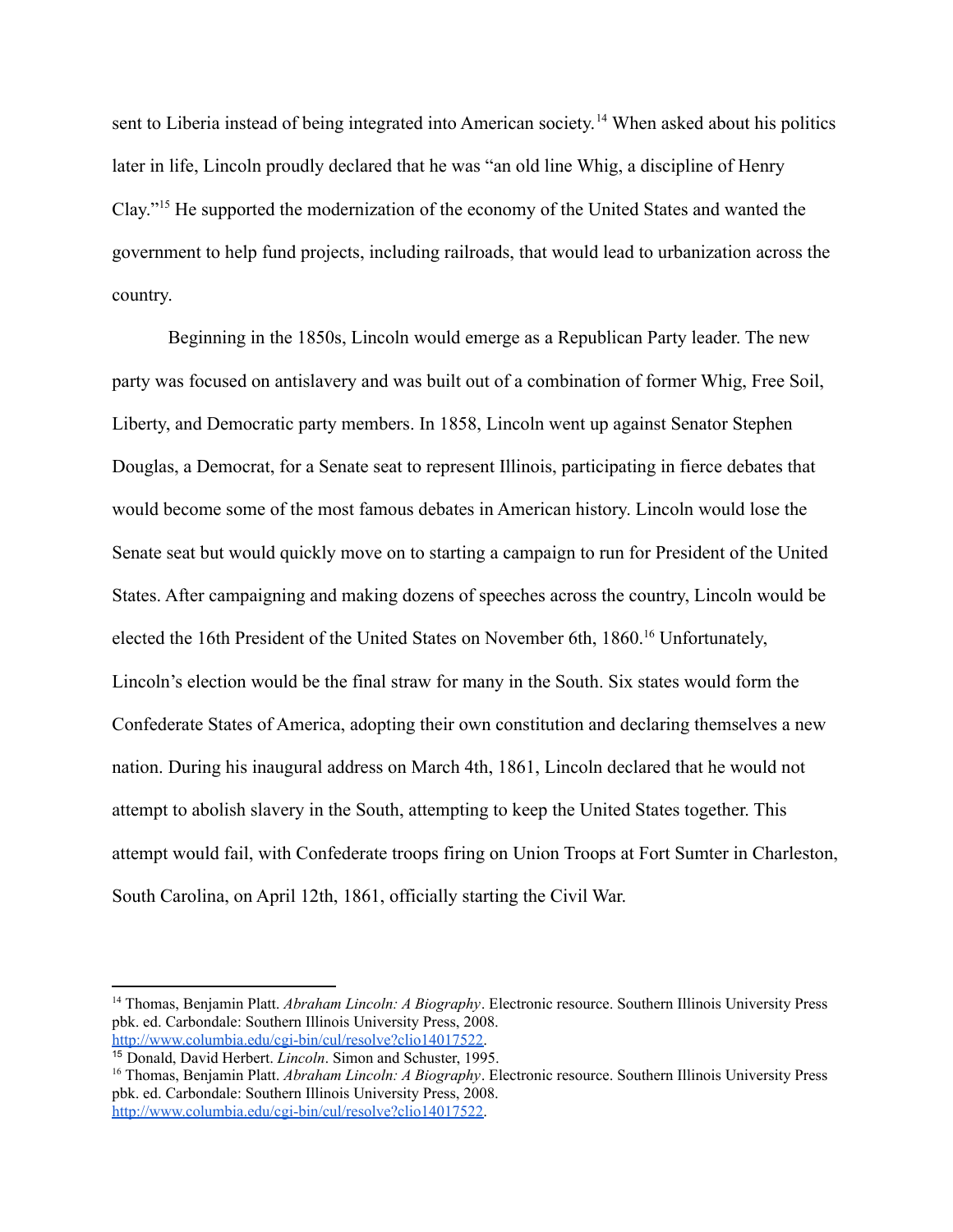As President, Lincoln would assume the role of Commander in Chief, fighting to preserve the union and win the war against the Confederacy. One of Lincoln's most remembered policies from the Civil War was the Emancipation Proclamation, which was made effective on January 1st, 1863. This proclamation would ensure that all slaves in the Union states would be freed. Later, Lincoln would give a statement, saying that "I never, in my life, felt more certain that I was doing right, than I do in signing this paper."<sup>17</sup> In 1864, Lincoln would be re-elected President, giving his second inaugural address on March 4th, 1865, a speech which, according to historian Mark Noll, is "among the small handful of semi-sacred texts by which Americans conceive their place in the world."<sup>18</sup> As the Civil War started to draw to a close, Lincoln began working on the Reconstruction of the South, attempting to figure out what would be done with the Confederates and freed slaves. His goal was to keep the United States together, so his concept of Reconstruction did not attack the Confederacy or the South as a whole. The Civil War would come to an end on April 9th, 1865, with Robert E. Lee surrendering to Ulysses S. Grant at the Appomattox Courthouse in Virginia. <sup>19</sup>

Tragically, before Reconsutrction could truly begin after the end of the Civil War, Abraham Lincoln would be assassinated by John Wilkes Booth, an actor and Confederate spy.<sup>20</sup> Booth would shoot Lincoln at 10:15 PM on April 14th, 1865, at Ford's Theatre in Washington, D.C. during a performance of the play *Our American Cousin*. Lincoln was taken to the Petersen House but would pass away on the morning of April 15th after being in a coma since the bullet

<sup>17</sup> Donald, David Herbert. *Lincoln*. Simon and Schuster, 1995.

<sup>18</sup> Noll, Mark A. *America's God: From Jonathan Edwards to Abraham Lincoln*. Oxford University Press, USA, 2002.

<sup>19</sup> Thomas, Benjamin Platt. *Abraham Lincoln: A Biography*. Electronic resource. Southern Illinois University Press pbk. ed. Carbondale: Southern Illinois University Press, 2008[.](http://www.columbia.edu/cgi-bin/cul/resolve?clio14017522) [http://www.columbia.edu/cgi-bin/cul/resolve?clio14017522.](http://www.columbia.edu/cgi-bin/cul/resolve?clio14017522)

<sup>20</sup> Donald, David Herbert. *Lincoln*. Simon and Schuster, 1995.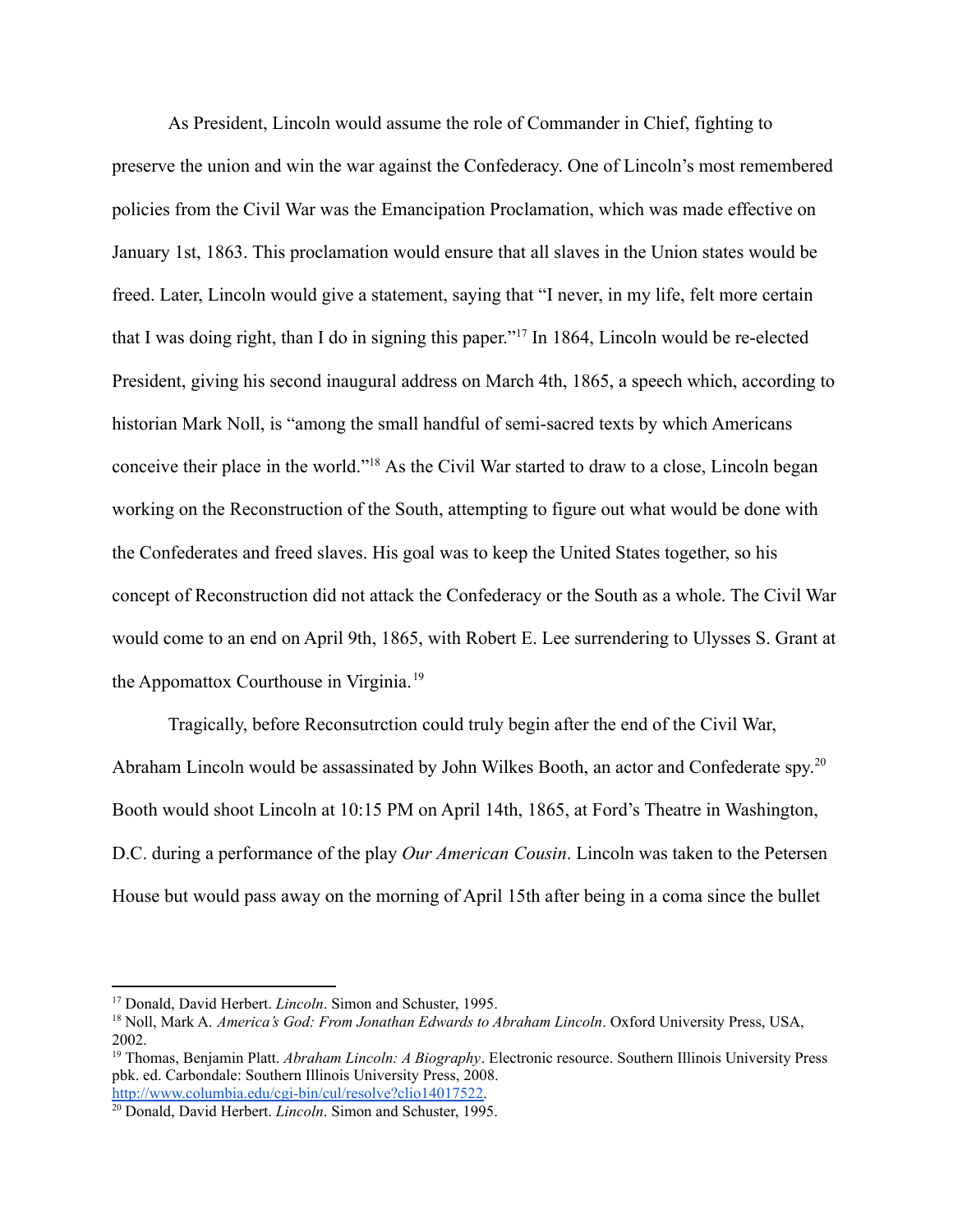entered the back of his head. Booth would run away and be killed on a farm in Virginia two weeks after the assassination.<sup>21</sup>

Even now, over 150 years after his death, Lincoln continues to be perceived in different ways by the American people. The public image of Lincoln has changed and developed over the past century and a half. Abraham Lincoln has remained "an active presence in our collective imagination and memory," not just a simple figure in history.<sup>22</sup> And as an active presence, different representations of Lincoln across history have led to different interpretations. To quote James Oakes, "The melancholy Lincoln explains the compassionate Lincoln. The racist Lincoln explains Lincoln the colonizationist. Lincoln the lawyer explains Lincoln the commander in chief. Lincoln the brilliant wordsmith explains Lincoln the brilliant politician."<sup>23</sup>

Historians have their own interpretations of Lincoln that continue to influence his public image, as what Barry Schwartz and Howard Schuman name "memory scholarship" continues to transform as opinions on Lincoln are shaped.<sup>24</sup> Lerone Bennett argues in his book, *Forced into Glory: Abraham Lincoln's White Dream*, that Lincoln was actually a white supremacist who did not believe in the equality of black and white people.<sup>25</sup> Bennett, was in the minority, challenging the traditional historian's viewpoint of Lincoln, which led to historians defending their own interpretation of Lincoln as a response to Bennett's work. But Bennett is not the only historian to share a more negative viewpoint of Lincoln. John McKee Bar's *Loathing Lincoln: An American*

<sup>21</sup> Thomas, Benjamin Platt. *Abraham Lincoln: A Biography*. Electronic resource. Southern Illinois University Press pbk. ed. Carbondale: Southern Illinois University Press, 2008[.](http://www.columbia.edu/cgi-bin/cul/resolve?clio14017522) [http://www.columbia.edu/cgi-bin/cul/resolve?clio14017522.](http://www.columbia.edu/cgi-bin/cul/resolve?clio14017522)

<sup>22</sup> Wilson, Kirt H. 2010. "Debating the Great Emancipator: Abraham Lincoln and Our Public Memory." *Rhetoric and Public Af airs* 13 (3): 455–79.

<sup>23</sup> Oakes, James. "Review Essay: Lincoln and His Commas." *Civil War History* 54, no. 2 (2008): 176. *Gale Academic OneFile Select* (accessed April 5, 2022).

https://link.gale.com/apps/doc/A180861434/EAIM?u=columbiau&sid=summon&xid=a6af7ac9.

<sup>24</sup> Schwartz, Barry. 2009. *Abraham Lincoln in the Post-Heroic Era: History and Memory in Late Twentieth-Century America*. University of Chicago Press. <https://doi.org/10.7208/chicago/9780226741901.001.0001>.

<sup>25</sup> Bennett, Lerone. 2000. *Forced into Glory: Abraham Lincoln's White Dream*. Chicago: Johnson Pub. Co.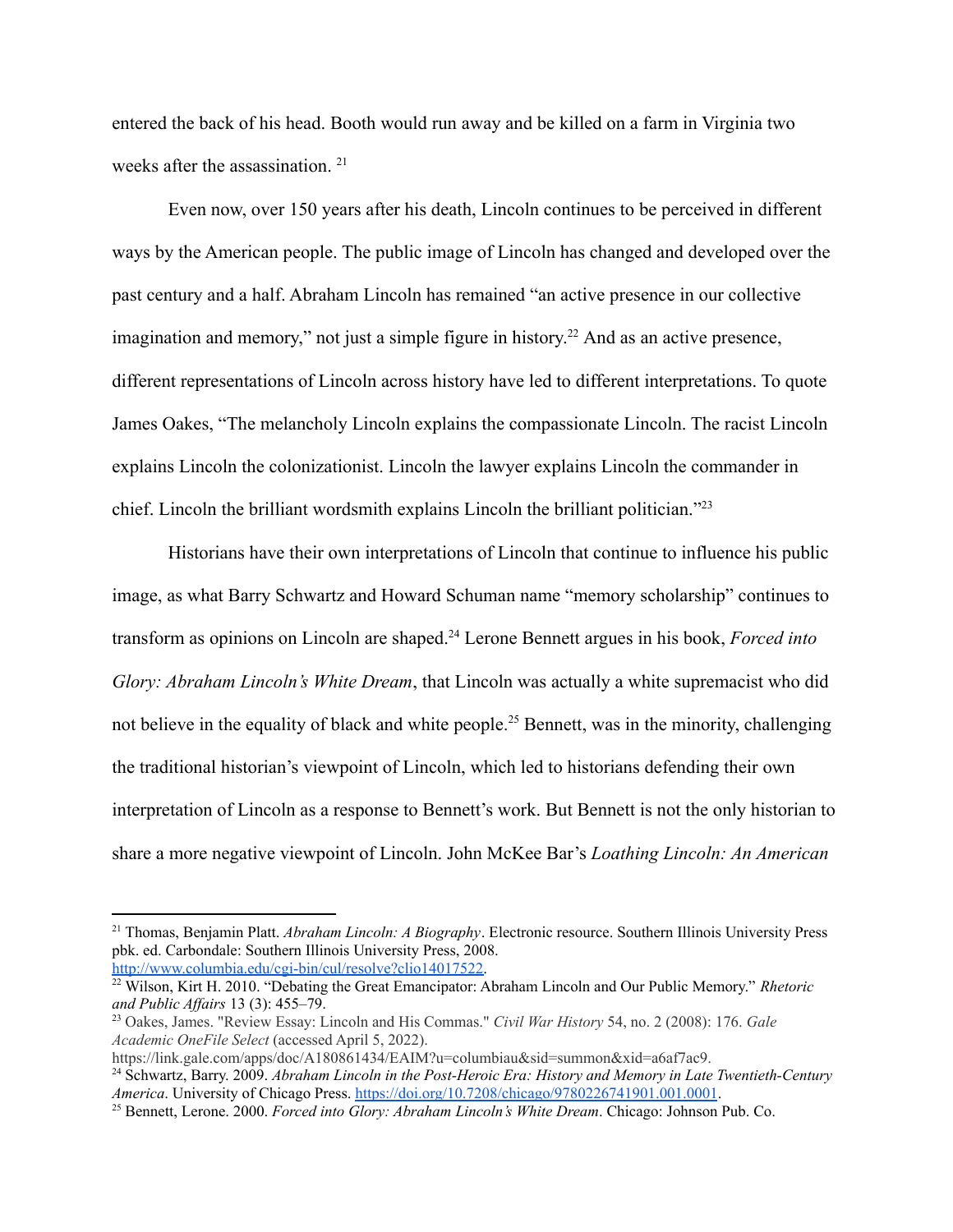*Tradition from the Civil War to the Present* goes into detail on how anti-Lincoln sentiments have existed since his time in office, even detailing how distrust of Lincoln was planted in the minds of civil rights activists.<sup>26</sup> But in the 1950s and 1960s, Lincoln's image would again be transformed, turning the man into a believer in an equal society, with activists striving to complete his "unfinished work" of ensuring equality for black people in the United States.<sup>27</sup>

But along with information on Lincoln and his public image, one must also understand the man behind "Great Moments with Mr. Lincoln," a man who built an empire on storytelling. Who exactly was Walt Disney?

## *An Introduction to Walt Disney*

"Ever since I was a small boy in Illinois, I've had a great, personal admiration for Abraham

# Lincoln" - Walt Disney

On December 5th, 1901, Walter Elias Disney was born to Elias Disney and Flora Call Disney in Chicago, Illinois, the "Land of Lincoln," nearly a century after the birth of the former President.<sup>28</sup> The family, including Walt's four siblings, remained in the city for around five years before moving to Marceline, Missouri.<sup>29</sup> Walter, called "Walt," spent his childhood years in Missouri on a farm. He also worked on his drawing skills during this time, a formative period that would go on to influence his later work.<sup>30</sup> Later in his life, Disney would claim that Marceline was his true home, emphasizing the important role the place played in his life, giving

<sup>28</sup> "Illinois State Slogan | Land of Lincoln." Accessed January 19, 2022. <sup>27</sup> Schwartz, Barry. 2009. *Abraham Lincoln in the Post-Heroic Era: History and Memory in Late Twentieth-Century America*. University of Chicago Press. <https://doi.org/10.7208/chicago/9780226741901.001.0001>.

<sup>29 "</sup>Walt Disney, Up Close | American Experience | PBS." Accessed January 19, 2022. [https://statesymbolsusa.org/symbol-official-item/illinois/state-cultural-heritage/land-lincoln.](https://statesymbolsusa.org/symbol-official-item/illinois/state-cultural-heritage/land-lincoln)

[https://www.pbs.org/wgbh/americanexperience/features/walt-disney-close/.](https://www.pbs.org/wgbh/americanexperience/features/walt-disney-close/)

<sup>26</sup> Barr, John McKee. 2014. *Loathing Lincoln ; an American Tradition from the Civil War to the Present*. Conflicting Worlds: New Dimensions of the American Civil War. Baton Rouge: Louisiana State University Press.

<sup>&</sup>lt;sup>30</sup> Garrison, Libby, and Andi Wang. "WALT DISNEY TIMELINE." The Walt Disney Family Museum. Accessed January 19, 2022. [https://www.waltdisney.org/sites/default/files/Walt%20Disney%20Timeline\\_0.pdf](https://www.waltdisney.org/sites/default/files/Walt%20Disney%20Timeline_0.pdf).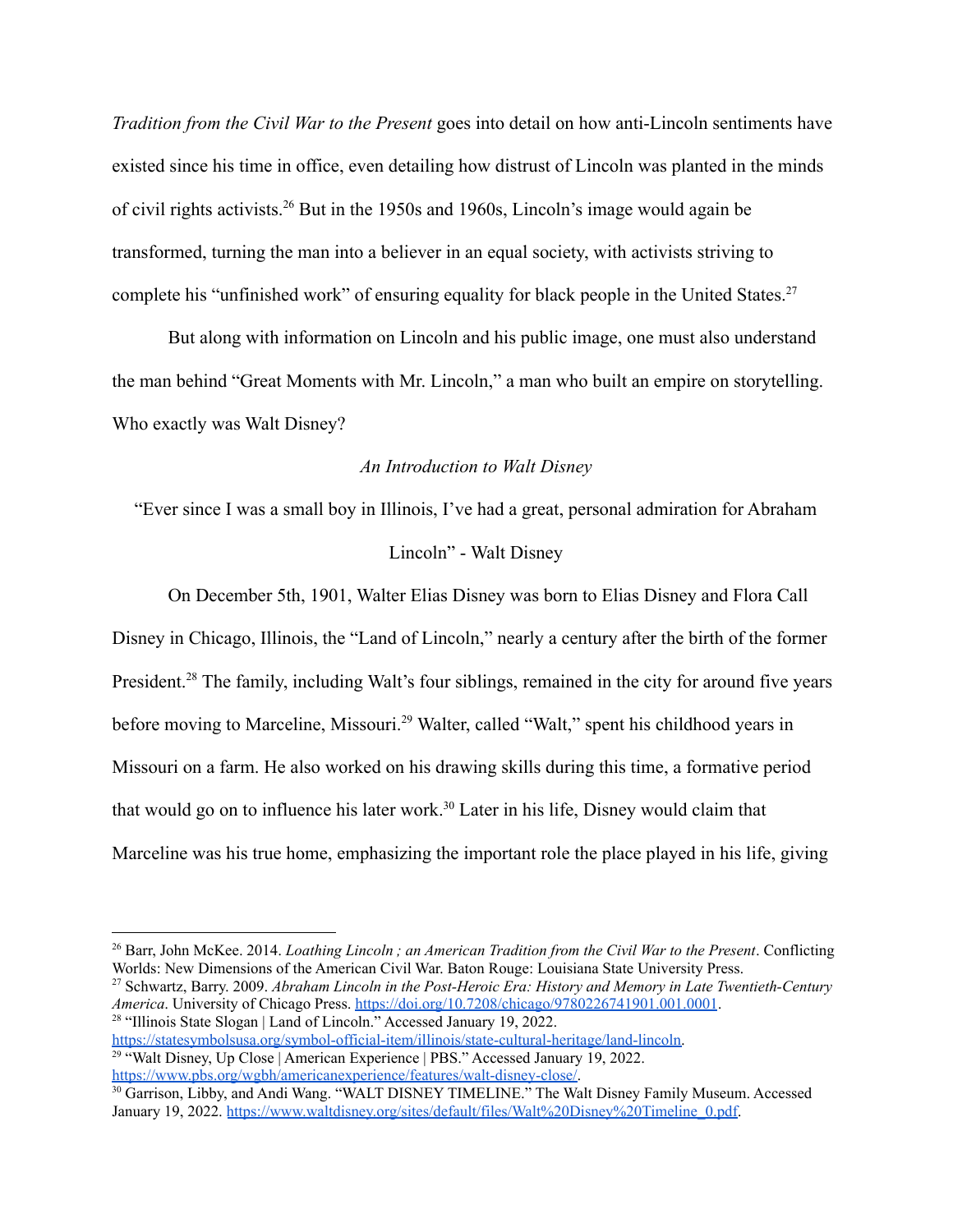him the opportunity to learn from both his school and his time working on the farm.<sup>31</sup> Unfortunately, due to health complications, Elias Disney had to sell the family farm, leading the Disneys to move to Kansas City, Missouri, a few hours away from Marceline.<sup>32</sup> To help raise money for his family, Disney joined his father in delivering newspapers around the city as a part of the "Kansas City Star" Route No. 145, with Walt delivering to around 50 customers. Interestingly enough, his career as a newsboy would lead to his love for film and the entertainment industry as a whole. A Newsboy Appreciation Day was held in 1916 in Kansas City and Disney was given the opportunity to watch the silent film, "Snow White and the Seven Dwarfs," which, according to Disney himself, "was the perfect story."<sup>33</sup>

But in 1917, when Disney was sixteen, the family would return to Chicago, the city where Walt would continue his education and begin learning more about drawing at the Chicago Academy of Fine Arts. His love for drawing would lead him into the world of animation and he would establish the Disney Brothers Studios in Hollywood in 1923 with one of his brothers, Roy. The studio was renamed Walt Disney Studios and would move in 1926.<sup>34</sup>

Even from a young age, Walt Disney had an obsession with the 16th President of the United States, Abraham Lincoln. It is unsurprising that the man would have such a strong influence on Disney. During the first decade of 1900, people celebrated the centennial anniversary of Lincoln's birth, commemorating the former president with different symbols including the Lincoln Memorial in Washington, D.C., the Lincoln Penny, and dozens of celebrations across the country. But unlike other American citizens who may have simply

<sup>31</sup> "Walt Disney, Up Close | American Experience | PBS." Accessed January 19, 2022. [https://www.pbs.org/wgbh/americanexperience/features/walt-disney-close/.](https://www.pbs.org/wgbh/americanexperience/features/walt-disney-close/)

<sup>&</sup>lt;sup>32</sup> Garrison, Libby, and Andi Wang. "WALT DISNEY TIMELINE." The Walt Disney Family Museum. Accessed January 19, 2022. [https://www.waltdisney.org/sites/default/files/Walt%20Disney%20Timeline\\_0.pdf](https://www.waltdisney.org/sites/default/files/Walt%20Disney%20Timeline_0.pdf).

<sup>&</sup>lt;sup>33</sup> Disney, Oh My. "The Wonderful World of WALT: Walt Disney, Newsie! | Insider." Oh My Disney, May 30, 2012. [https://ohmy.disney.com/insider/2012/05/30/the-wonderful-world-of-walt-walt-disney-newsie/.](https://ohmy.disney.com/insider/2012/05/30/the-wonderful-world-of-walt-walt-disney-newsie/)

<sup>&</sup>lt;sup>34</sup> Garrison, Libby, and Andi Wang. "WALT DISNEY TIMELINE." The Walt Disney Family Museum. Accessed January 19, 2022. [https://www.waltdisney.org/sites/default/files/Walt%20Disney%20Timeline\\_0.pdf](https://www.waltdisney.org/sites/default/files/Walt%20Disney%20Timeline_0.pdf).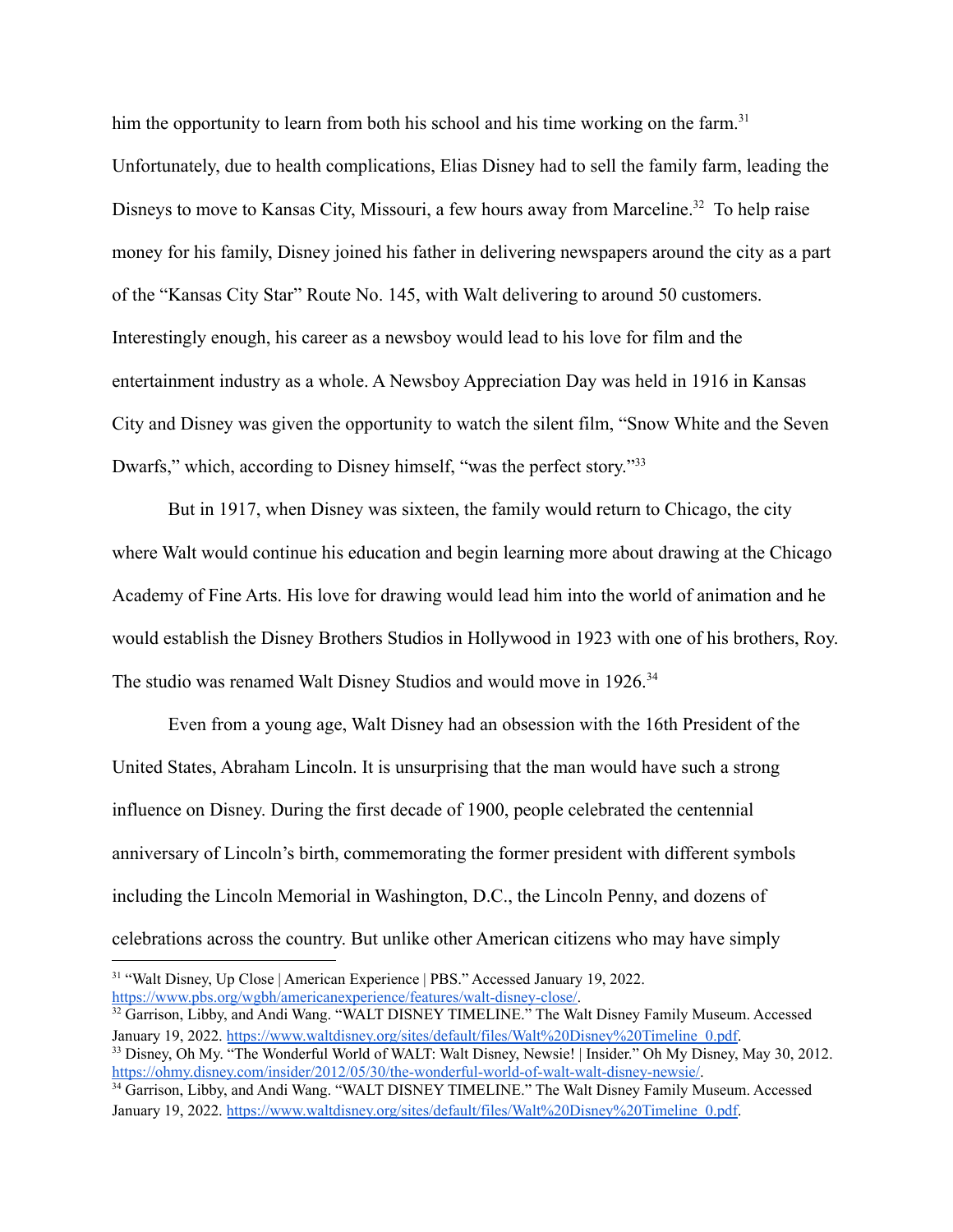acknowledged Lincoln's greatness, Disney became enamored with the 16th President and his work.<sup>35</sup> As part of a school project in 1911, a ten-year-old Walt Disney decided to emulate his hero by dressing up as him, stovepipe hat and all, and presenting the famous Gettysburg Address to his classmates. His teacher, thoroughly impressed with his speech, would bring him to the principal, who then delivered Disney to each classroom in the school, giving encore performances to his fellow students.<sup>36</sup>

As stated by the Walt Disney Family Museum, "the memory of this triumphant experience [his impression of Lincoln] stayed with Walt for decades and eventually dovetailed with his desire to create new attractions for Disneyland, even after the park had opened."<sup>37</sup> When looking at Disney's plans to expand Disneyland, one can find plans from 1956 for "Liberty Street," a section of the park dedicated to the colonial period of American history. Liberty Street would have included thirteen buildings, a tribute to the original thirteen colonies of the United States. There would be skilled workers performing tasks common to the Revolutionary War era including blacksmithing.<sup>38</sup> But the highlight of the expansion of Liberty Street would have been the main attraction, "One Nation Under God," an attraction that would present a film of American history with wax figures of each of America's presidents.<sup>39</sup> Liberty Street would stand for American ideals, with the colonial period as a setting for revolutionary inspiration that would drive the future, as seen in "One Nation Under God."

<sup>&</sup>lt;sup>35</sup> "Great Moments With Mr. Lincoln || The Disneyland Chronicles - Year Twelve // 1965 - YouTube." Accessed January 19, 2022. [https://www.youtube.com/watch?v=RC0BOaz5k1Q.](https://www.youtube.com/watch?v=RC0BOaz5k1Q)

<sup>&</sup>lt;sup>36</sup> "Look Closer: Great Moments with Mr. Lincoln | The Walt Disney Family Museum." Accessed January 19, 2022. <https://www.waltdisney.org/blog/look-closer-great-moments-mr-lincoln>.

 $37$  Ibid.

<sup>38</sup> "Disney Extinct Attractions: Liberty Street and Edison Square - LaughingPlace.Com." Accessed January 19, 2022[.](https://www.laughingplace.com/w/blogs/disney-extinct-attractions/2018/03/22/disney-extinct-attractions-liberty-street-edison-square/)

[https://www.laughingplace.com/w/blogs/disney-extinct-attractions/2018/03/22/disney-extinct-attractions-liberty-stre](https://www.laughingplace.com/w/blogs/disney-extinct-attractions/2018/03/22/disney-extinct-attractions-liberty-street-edison-square/) [et-edison-square/.](https://www.laughingplace.com/w/blogs/disney-extinct-attractions/2018/03/22/disney-extinct-attractions-liberty-street-edison-square/)

<sup>&</sup>lt;sup>39</sup> "Look Closer: Great Moments with Mr. Lincoln | The Walt Disney Family Museum." Accessed January 19, 2022. <https://www.waltdisney.org/blog/look-closer-great-moments-mr-lincoln>.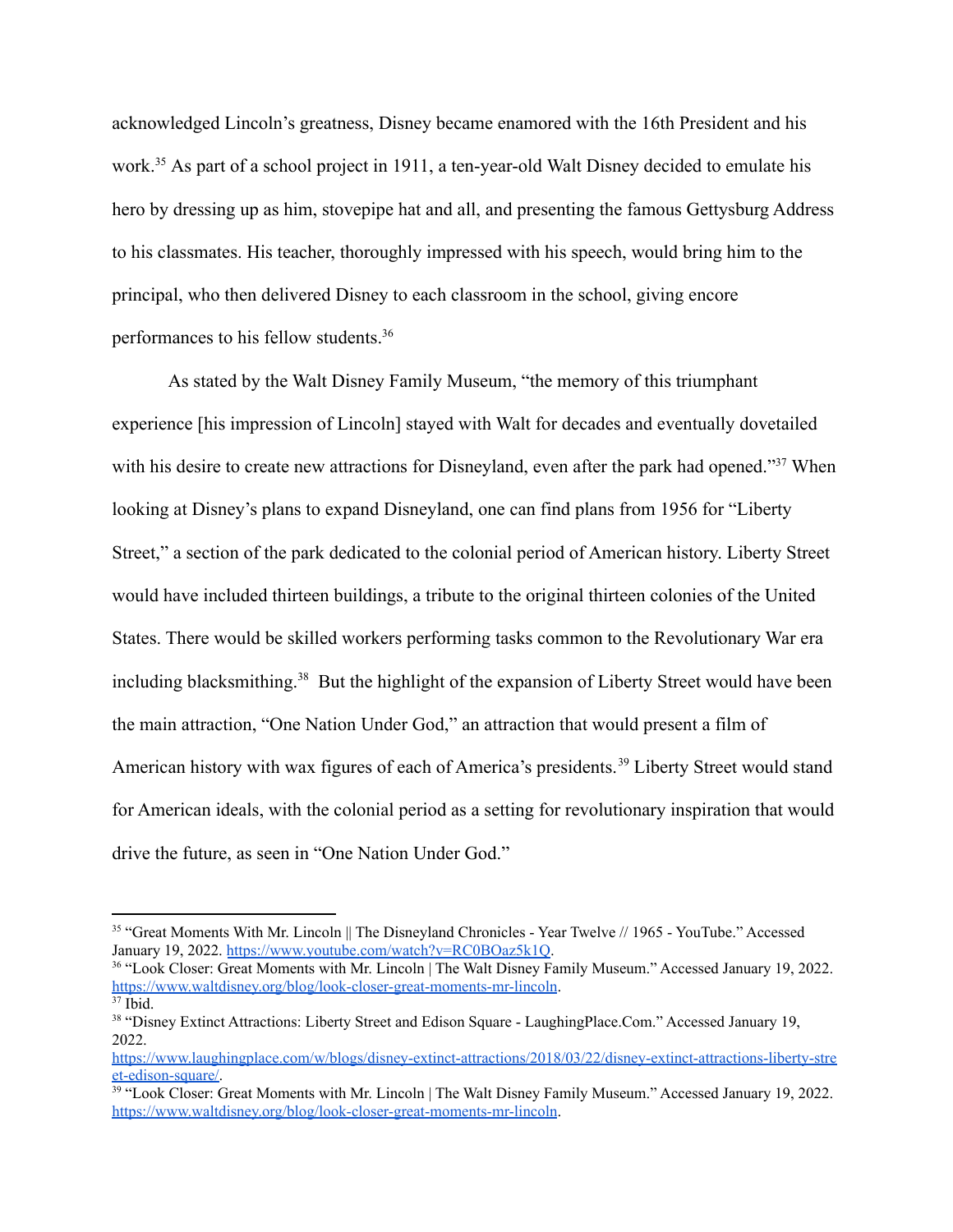Blaine Gibson, one of Disney's animators who had learned sculpting during his time at The Walt Disney Studios, was given the assignment of bringing the presidents to life, creating busts of each of the thirty-four men. Unsurprisingly, Disney requested that Gibson begin the project by sculpting Abraham Lincoln's head, based on both his own interest in the man and the general population's admiration and recognition.<sup>40</sup> As more technology became available over the years, Disney and his staff members continued to work on developing the Abraham Lincoln sculpture, eventually evolving the still wax figure into an Audio-Animatronic.

## *The 1964 New York World's Fair*

"The basic purpose of the Fair is to help achieve 'Peace Through Understanding,' that is, to assist in educating the peoples of the world as to the interdependence of nations and the need for universal and lasting peace." - Robert Moses in a 1961 New York World's Fair Progress Report<sup>41</sup>

World's Fairs gave different cities around the world the opportunity to create a glorious exhibition space that would display new innovations and spectacles. But they were not only spectacles to be viewed with awe. The Columbia University Libraries website "World's Fairs: A Global History of Expositions" states, the fairs "were not just exhibitors of the new and exciting, they were instigators in their own rights . . . Islands were connected, swamps were made solid and features that are now metonymic to their cityscapes . . . were conceived, designed and constructed for world's fairs."<sup>42</sup> World's fairs were interdisciplinary, with features ranging from difficult concepts like globalization and machinery to more family-friendly items like hot dogs and Ferris wheels. Along with a range of different topics and exhibitions, there was a range of

<sup>40</sup> "Great Moments With Mr. Lincoln || The Disneyland Chronicles - Year Twelve // 1965 - YouTube." Accessed January 19, 2022. [https://www.youtube.com/watch?v=RC0BOaz5k1Q.](https://www.youtube.com/watch?v=RC0BOaz5k1Q)

<sup>41</sup> Tirella, Joseph. 2013. *Tomorrow-Land: The 1964-65 World's Fair and the Transformation of America*. Rowman & Littlefield.

<sup>&</sup>lt;sup>42</sup> "World's Fairs - Adam Matthew Digital." Accessed February 19, 2022. <https://www-worldsfairs-amdigital-co-uk.ezproxy.cul.columbia.edu/>.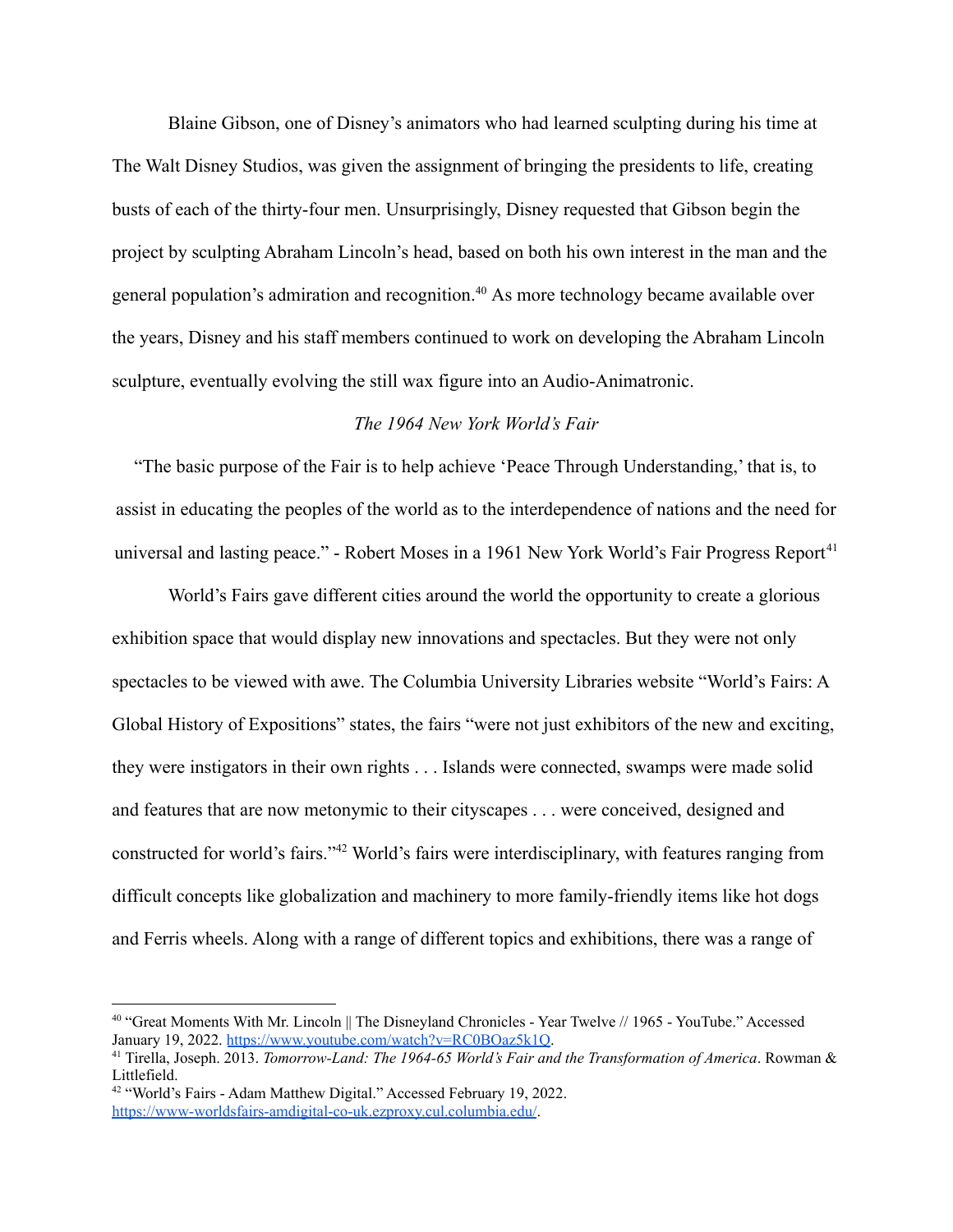attendees. Children could attend the fair for a lower price than adults, giving more families the opportunity to visit different exhibitions as a family.

The 1964-1965 New York World's Fair was created in the 1950s, with New York politicians and businessmen looking to make an even grander World's Fair than the one held in 1939. The man who had originally suggested another World's Fair, Robert Kopple, was inspired to bring this suggestion to light after realizing the lack of knowledge his young daughters had of the world.<sup>43</sup> This new World's Fair would be held in the same location, Flushing Meadows Corona Park in the Queens borough. For the men organizing the World's Fair, "it was going to show the world that New York City was the center of American business, and that America was the center of the world's economy."<sup>44</sup> Another goal of the World's Fair, especially with its slogan of "Peace Through Understanding," was a reflection of fears of the Cold War between the United States and the Soviet Union. Nikita Khrushchev had installed nuclear missiles in Cuba, leading Kennedy to form a naval blockade around Cuba, attempting to prevent more nuclear weapons from being brought to the island. There would be no nuclear war, but tensions were still high, and many were fearful of the Soviet Union and communism in general.<sup>45</sup> The 1964 New York World's Fair was an attempt to continue messages of world peace while still displaying the power of the United States to the world. Even though the 1964 New York World's Fair is not considered to be a success by many historians, and certainly not the "greatest single event in history" as proclaimed by Fair officials, it still remains one of the most popular World's Fairs and affected many. 46

<sup>43</sup> Tirella, Joseph. 2013. *Tomorrow-Land: The 1964-65 World's Fair and the Transformation of America*. Rowman & Littlefield.

<sup>44</sup> Cotter, Bill, and Bill Young. 2004. *The 1964-1965 New York World's Fair*. Arcadia Publishing.

<sup>45</sup> Tirella, Joseph. 2013. *Tomorrow-Land: The 1964-65 World's Fair and the Transformation of America*. Rowman & Littlefield.

<sup>46</sup> Samuel, Lawrence R. 2007. *The End of the Innocence: The 1964-1965 New York World's Fair*. Electronic resource. 1st ed. Syracuse, N.Y: Syracuse University Press. [http://www.columbia.edu/cgi-bin/cul/resolve?clio14070102.](http://www.columbia.edu/cgi-bin/cul/resolve?clio14070102)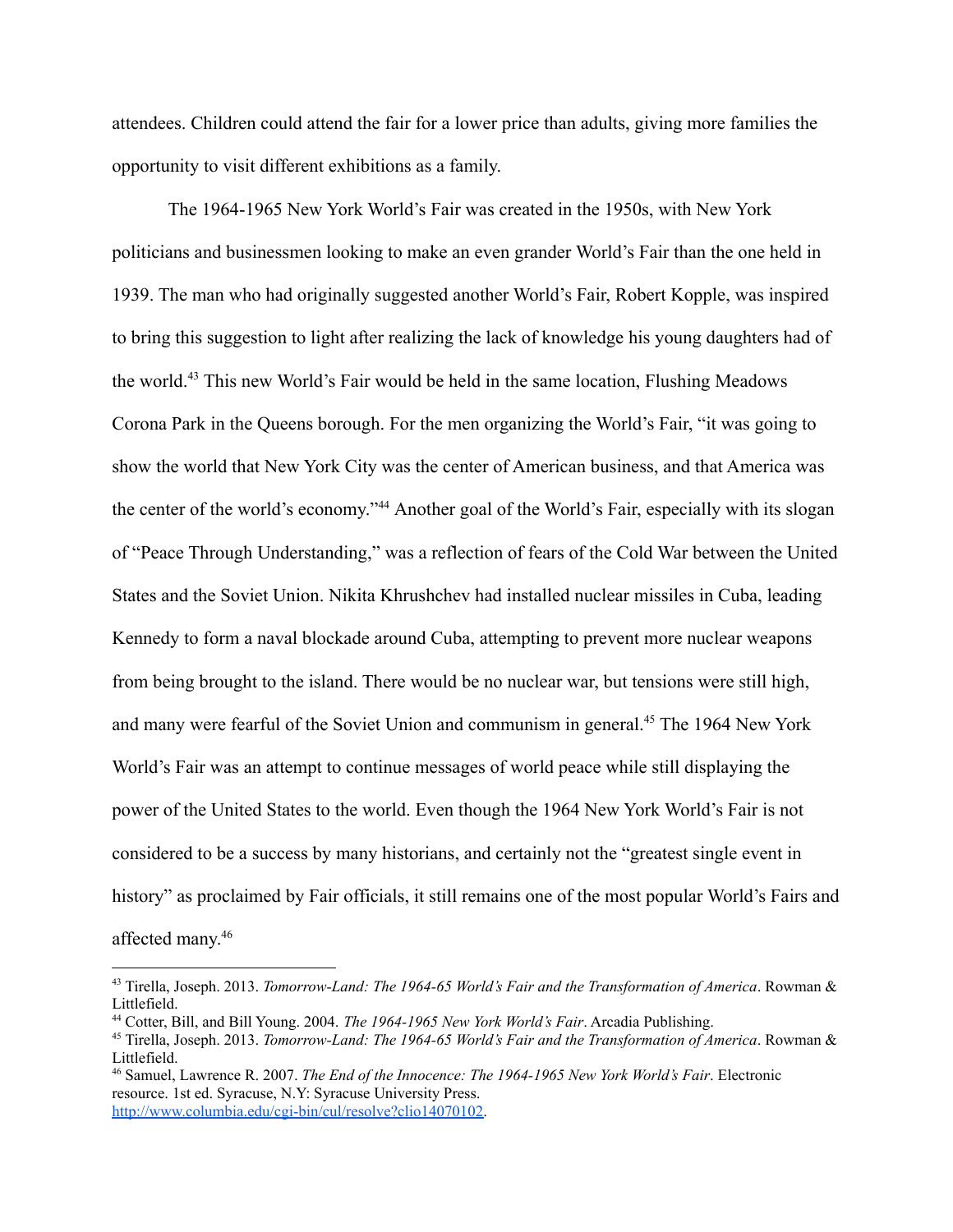In order to understand the 1964 New York World's Fair and its complicated relationship with race, one must understand Robert Moses. Moses (1888-1981) "forever changed both the city and the state" of New York. Even though he was "never elected to public office, he was responsible for more public works projects than any of the elected officials under whom he served."<sup>47</sup> Between 1924 and 1968 he would hold 12 different positions in city and state jobs, leading to him holding power over the construction of a variety of projects including roads, recreational areas, public housing, La Guardia airport, and others. In terms of recreation, 668 playgrounds, 288 tennis courts, and 673 baseball diamonds were constructed by Moses and his administration.<sup>48</sup> While some would praise Moses for his recreational projects that shaped parks across New York, many during his time and in more recent years have pointed out his more problematic choices throughout his career. Working-class neighborhoods were being destroyed as Moses plowed through their homes to create projects like Lincoln Center, Columbus Circle, and the United Nations. Many, including Jane Jacobs, author of *The Death and Life of Great American Cities* (1963), protested against Moses and his actions, fighting to prevent more land from being seized and destroyed by the administration.<sup>49</sup>

Robert Moses had been named the President of the New York World's Fair in 1960 and was visiting different designers to see how the development of pavilions for the fair was going. Moses met with Disney in 1962 at WED Enterprises, the location where Disney and his Imagineers were working on exhibitions for pavilions sponsored by General Electric (GE) and Ford. During his visit, Moses was astounded by the Audio-Animatronic prototype that was being developed into a replica of Abraham Lincoln, in awe of the technology. Moses would insist that

<sup>47</sup> Cotter, Bill, and Bill Young. 2004. *The 1964-1965 New York World's Fair*. Arcadia Publishing.

<sup>49</sup> Ibid. <sup>48</sup> Reitano, Joanne. 2015. *New York State: Peoples, Places, and Priorities: A Concise History with Sources*. New York: Routledge. <https://doi.org/10.4324/9780203573280>.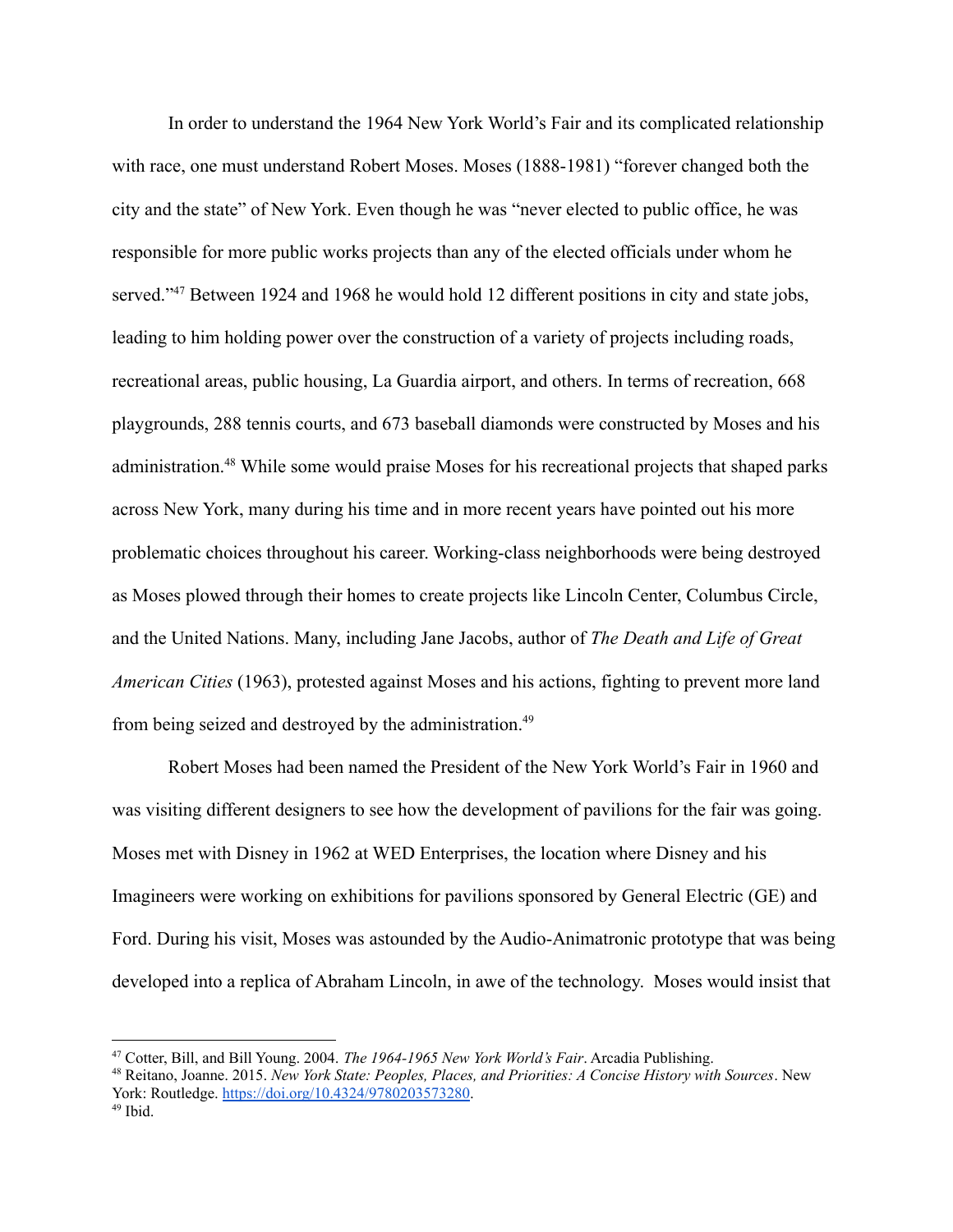Disney create another pavilion for 1964 that would utilize the Audio-Animatronic he was so enamored by. The State of Illinois Pavilion would sponsor Disney's presentation of Lincoln, as the entire pavilion was going to be a tribute to the 16th president.<sup>50</sup>

# *The Civil Rights Movement at the World's Fair*

"While millions of dollars are being spent on the World's Fair, thousands of Black and Puerto

Rican people are suffering." - Joint statement between the Brooklyn and Bronx chapters of

# CORE, 1964<sup>51</sup>

On July 13th, 1963, Louis Lomax, an African American journalist, gave a speech at Queens College. During that speech, he suggest that a "drive-in" form of protest could be used at the upcoming New York World's Fair in an effort to gain the attention of Robert Moses, with the ultimate goal of integrating the construction trade in New York City. <sup>52</sup> This was not the first time that Moses had been accused of racism, and it certainly would not be the last. Robert Caro, an American journalist, wrote in *The Power Broker: Robert Moses and the Fall of New York* that Moses would destroy underprivileged and minority communities across New York City. Caro writes that

> Moses "began to limit access by buses; he instructed Shapiro to build the bridges across his new parkways low — too low for buses to pass. Bus trips therefore had to be made on local roads, making the trips discouraging long and arduous. For Negroes, who he considered inherently 'dirty,' there were further measures. Buses needed permits to

<sup>50</sup> "Great Moments With Mr. Lincoln || The Disneyland Chronicles - Year Twelve // 1965 - YouTube." Accessed January 19, 2022. [https://www.youtube.com/watch?v=RC0BOaz5k1Q.](https://www.youtube.com/watch?v=RC0BOaz5k1Q)

<sup>51</sup> Tirella, Joseph. 2013. *Tomorrow-Land: The 1964-65 World's Fair and the Transformation of America*. Rowman & Littlefield.

<sup>52</sup> "Threaten 'Drive in' Protests at Site of 1964-65 World Fair," *The Chicago Defender*, Jul 13, 1963, 2, https://www.proquest.com/historical-newspapers/threaten-drive-protests-at-site-1964-65-world/docview/493092187/ se-2?accountid=196683.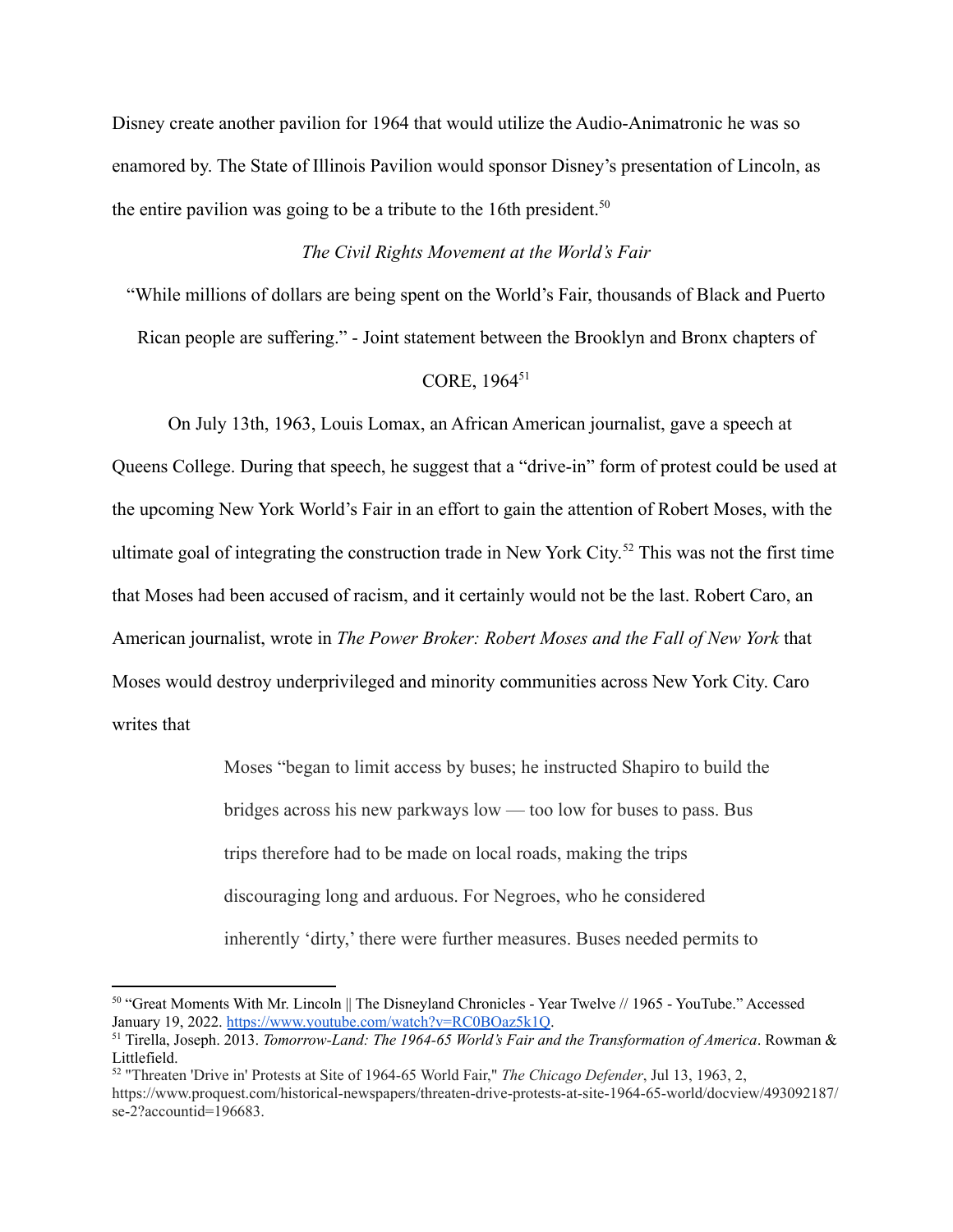enter state parks; buses chartered by Negro groups found it very difficult to obtain permits, especially to Moses's beloved Jones Beach; most were shunted off to parks many miles further on Long Island. And even in those parks, buses carrying Negro groups were discouraged from using 'white' beach areas — the best beaches — by a system Shapiro calls 'flagging'; the handful of Negro lifeguards (there were only a handful of Negro employees among the thousands employed by the Long Island State Park Commission) were all stationed at distant, least developed beaches. Moses was convinced that Negroes did not like cold water; the temperature at the pool at Jones Beach was deliberately icy to keep Negroes out.<sup>53</sup>

Caro's arguments are not simply assuming that Moses was racist. In a Tweet from November 9th, 2021, the New-York Historical Society published photos of an object from one of their exhibits, a page of tallies. Caro had gone to the entrance of the Jones Beach parking lot in 1967 and tallied the visitors based on race, illustrating an imbalance that proved the plan to keep African Americans and others who depend on public transportation out of areas like Jones Beach.<sup>54</sup> And this was the same man who would be controlling the 1964 New York World's Fair, making it understandable that African Americans were ready to protest the event.

Before the World's Fair opened in New York, the Brooklyn Chapter of the Congress of Racial Equality (CORE) decided to host a "Stall-In." While the more common "sit-ins" consisted of African Americans performing nonviolent civil disobedience by sitting in segregated areas of different places, especially lunch counters at diners, a "stall-in" consisted of groups of people

<sup>&</sup>lt;sup>54</sup> New-York Historical Society. "When Writing 'The Power Broker,' #RobertCaro Wanted Hard Evidence of the Damaging Impact That #RobertMoses Had on New York and New Yorkers. Https://T.Co/El50I1mi9k." Tweet. *@NYHistory* (blog), November 9, 2021. [https://twitter.com/NYHistory/status/1458124305313632269.](https://twitter.com/NYHistory/status/1458124305313632269) <sup>53</sup> Caro, Robert A. *The Power Broker: Robert Moses and the Fall of New York*. 1st ed. New York: Knopf, 1974.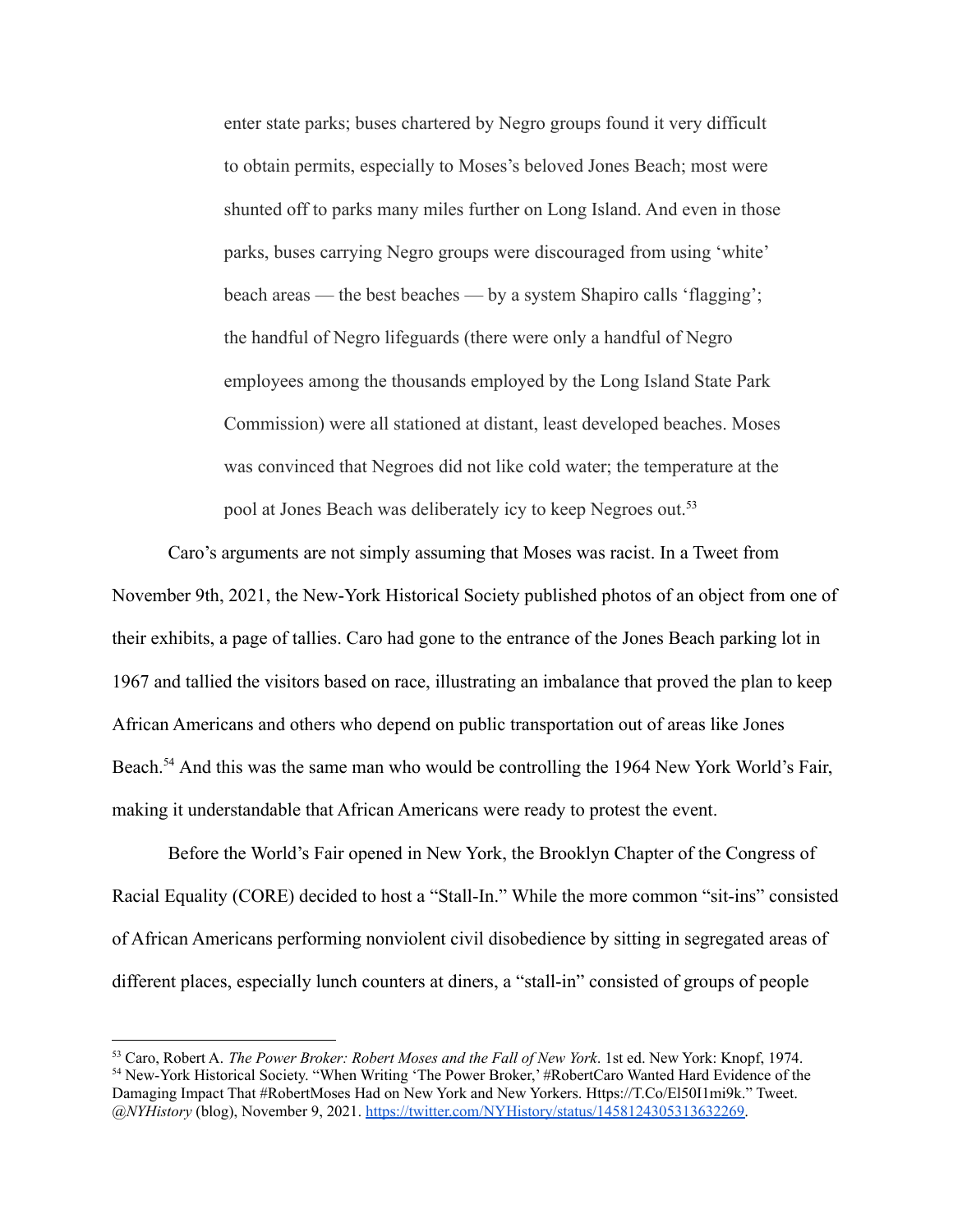attempting to stop traffic using their vehicles as "barricades." CORE was able to get around 2,000 people to help block several roads, bridges, and tunnels that were being used to access Queens, the borough hosting the New York World's Fair. The "stall-in" was going to be held on April 22nd, 1964, the same time that President Lyndon B. Johnson was going to be arriving at the World's Fair for its opening.

At the National CORE Meeting on April 11th, 1964, a former chairman of the Brooklyn chapter of CORE, Oliver Leeds, argued that having a "stall-in" at the opening of the World's Fair would grab the attention of people across the United States, an event that might even inspire other African Americans to take a stand against injustice, especially in New York City itself. <sup>55</sup> CORE would certainly attain its goal of gaining the nation's attention with its "stall-in." Even before the event itself, a media frenzy had already begun, with the Mayor of New York, Robert Wagner, arguing that the protest would not be addressing "those responsible for discrimination," believing that protesting the World's Fair was not attacking those who were making the racist decisions.<sup>56</sup> Many New Yorkers and national media outlets agreed with Mayor Wagner's condemnation, with President Johnson himself declaring that stalling roadways was unlawful.<sup>57</sup> Even those who supported the Civil Rights Movement were uneasy about the "stall-in," with one reporter stating that the protest would "only cause an irksome, and possibly dangerous, disorder on the highways without making any civil rights advances."<sup>58</sup>

On April 15th, 1964, a new law in New York City was drafted, making it "illegal to run out of gas on expressways, bridges, and tunnels," a law directly stopping any attempt at a

<sup>56</sup> Tamar Jacoby. "Someone Else's House: America's Unfinished Struggle for Integration," The New York Times (The New York Times, 1998) <https://archive.nytimes.com/www.nytimes.com/books/first/j/jacoby-house.html> <sup>55</sup> Minutes of the National CORE Steering Committee Meeting, 1, 1 April 1964, CORE Papers, 1980, IV:5-984.

<sup>57</sup> "Powell Backing 'Stall-In'At World's Fair." *Chicago Daily Defender (Daily Edition) (1960-1973),* Apr 20, 1964; 3.

<sup>58</sup> WMCA, "Radio Editorials," Apr. 14, 15, 1964, AG-BCORE, box 4, folder 10. Cited by Brian Purnell in *Fighting Jim Crow in the County of Kings: the Congress of Racial Equality in Brooklyn*. Lexington, KY: The University Press of Kentucky, 2015.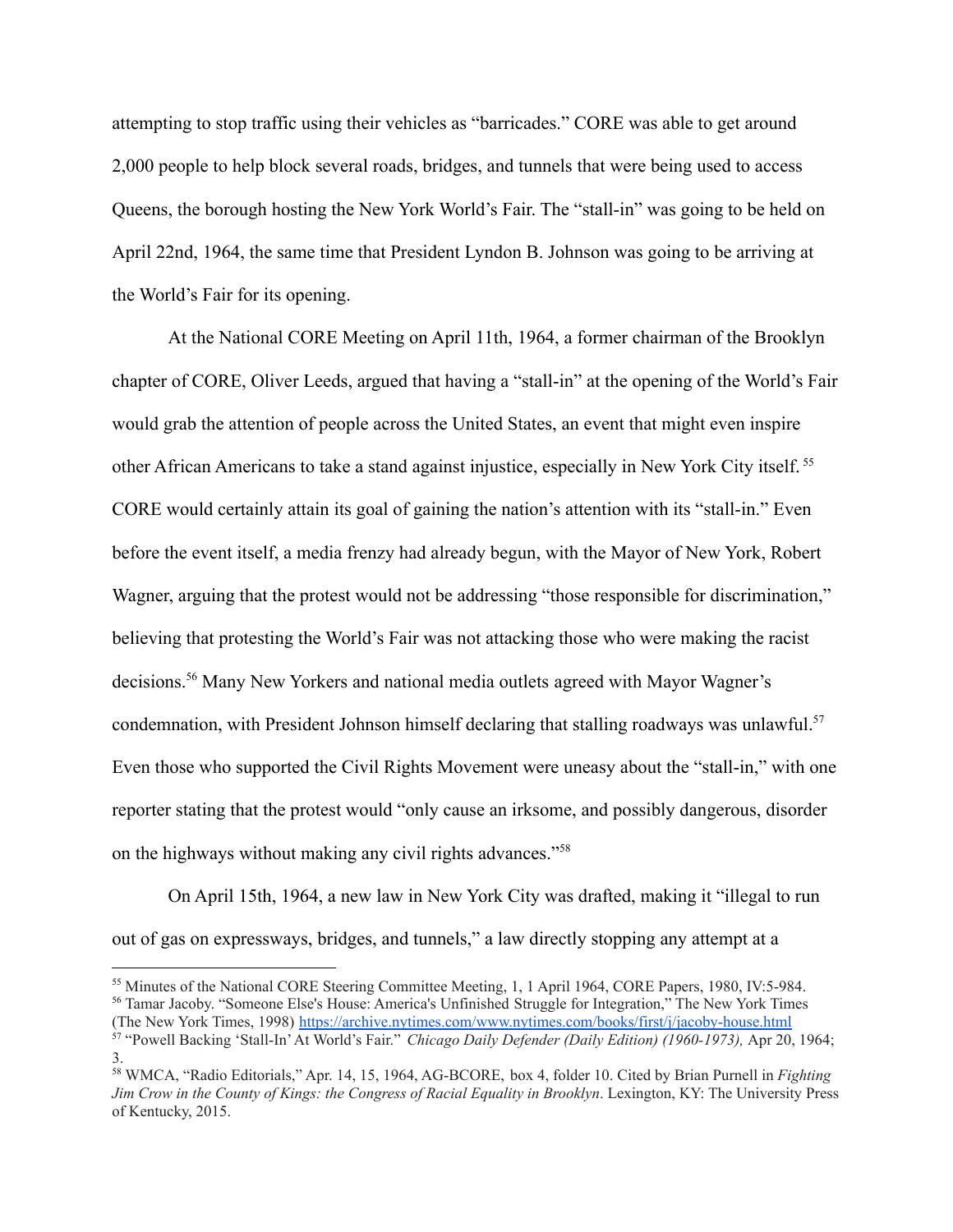"stall-in."<sup>59</sup> Along with this new law, the New York City Police Department was preparing to have thirty-two tow trucks at the ready in case any vehicles were stalling or breaking down on roads. $60$ 

But momentum for the movement was continuing - 2,000 people had already agreed to participate in the "stall-in," ready to break the law to prove their point and fight against injustice. Figures of the Civil Rights Movement including Malcolm X, Rep. Adam Clayton Powell, and Rev. Milton A. Galamison met on April 16th, 1964, to discuss the "stall-in," attempting to figure out the logistics of the protest, showing their support through their planning.<sup>61</sup> And the "stall-in" was not the only form of protest used against the World's Fair. Other protests were also going to take place on the grounds of the World's Fair as well as at subway and Long Island Railroad stations.<sup>62</sup>

Unfortunately, the "stall-in" was not as successful as the Brooklyn CORE had hoped it would be. Few of the 2,000 who had pledged to participate showed up, presumably out of fear of arrest or worse, severe injuries and even death. The New York City Police Department reported no major traffic jams, and those who did attempt to stall their cars were arrested and their vehicles were removed from the road as quickly as possible. Other forms of protest, however, continued, with protestors chanting and picketing on the grounds of the World's Fair as President Johnson gave a speech at the United States Pavilion. But these protests were not without struggle, as many were attacked by the police, ironic for a World's Fair with the motto of "Peace

<sup>59</sup> "It's Illegal To Run Out Of Gas In N.Y.C. Now." *Chicago Daily Defender (Daily Edition) (1960-1973),* Apr 15, 1964; 26.

<sup>60</sup> W. Apple Jr. 1964. "City Calls Talks Seeking To Avert 'Stall-in' At Fair: Core Aides Asked to Parley Today – Integration Plan Drawn By Rights Panel Talk on 'Stall-In' is Called By the City." *New York Times (1923-Current File)*, Apr 16; 1.

<sup>61</sup> "New Rights Group to Meet Saturday: World's Fair Protest Will be Discussed, *Philadelphia Tribune*, Apr 18, 1964.

<sup>62</sup> "CORE Stall-in at 1964 New York World's Fair · CORE Stall-in at 1964 New York World's Fair." Accessed February 2, 2022. <https://corestallin1964.omeka.net/exhibits/show/stallinexhibit>.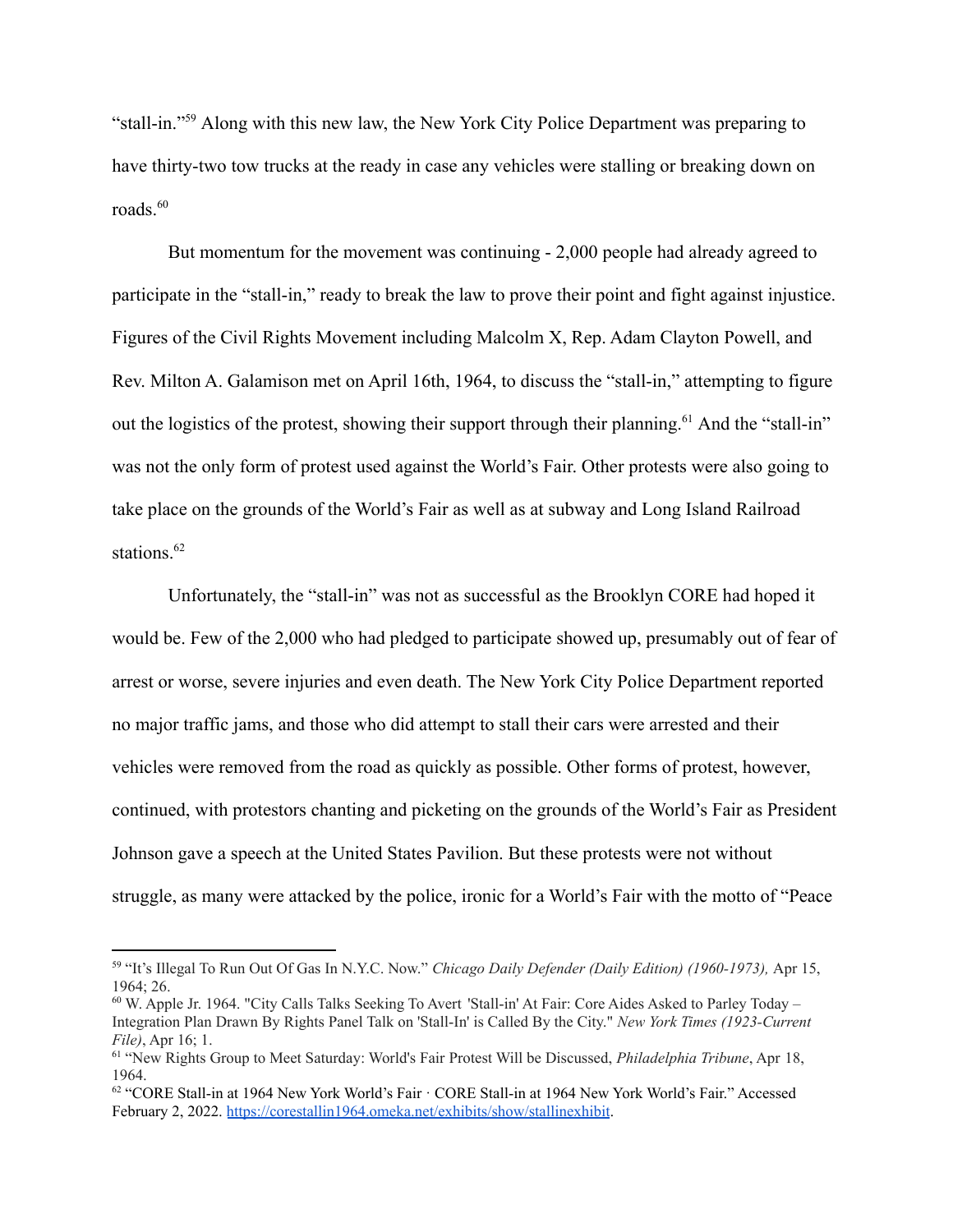Through Understanding." Approximately 200 protestors total were arrested, including the national director of CORE, James Farmer. <sup>63</sup> But despite all of these protests, the World's Fair continued, and "Great Moments with Mr. Lincoln" would make its debut.

# *The Origins of "Great Moments with Mr. Lincoln"*

"We wanted to bring to the people of today, the inspiring words of the man who held this nation together during its moment of greatest crisis." - Walt Disney, 1964<sup>64</sup>

When looking at "Great Moments with Mr. Lincoln" in the Illinois Pavilion, there tends to be a common question that appears - Why did Walt Disney have an attraction at the New York 1964 World's Fair? But, Disney did not just have one attraction at the World's Fair - He had four. Each was sponsored by a different company or government. "Great Moments with Mr. Lincoln" was sponsored by the State of Illinois, the "Magic Skyway" was sponsored by Ford, "Carousel of Progress" was created with General Electric, and "It's a Small World" was built in collaboration with Pepsi-Cola to help benefit UNICEF.<sup>65</sup> Disney had a talent for drawing the attention of children and adults alike, as proven by the success of Disneyland, which explained the many companies wanting to sponsor attractions of his at the World's Fair.

But why was Lincoln chosen? Why not have a character that represented Disney and his theme parks, like Mickey Mouse? The presentation could have simply been an entertaining show, encouraging children to have fun, hopefully persuading parents to buy the family tickets for Disneyland. One of the main reasons Lincoln was chosen was for economic purposes. All of

<sup>63</sup> Edward T. Folliard. 1964. "Johnson Opens Fair Amid Rights Din; Stall-in Plans Fail: President Ignores Chanters, Talks on Peace, Equality Envisions the Future Flop Down Near President Sprawled Demonstrators Chant as LBJ Pictures Better World some Ignore Anthem Fair Grounds Drenched Over 200 Arrested in Series of Wild Demonstrations Subway Train Halted Rights Disorders Mar N.Y. Fair Opening; Over 200 Arrested; Stall-in Fizzles Cars Quickly Removed 5000 Policemen Ready Cattle Prod Exhibited," *The Washington Post, Times Herald* , Apr 23, 1964; 3.

<sup>64</sup> "Presidential Salute | The Walt Disney Family Museum." n.d. Accessed April 4, 2022. <https://www.waltdisney.org/blog/presidential-salute>.

<sup>&</sup>lt;sup>65 "L</sup>ook Closer: 1964 New York World's Fair | The Walt Disney Family Museum." Accessed February 25, 2022. <https://www.waltdisney.org/blog/look-closer-1964-new-york-worlds-fair>.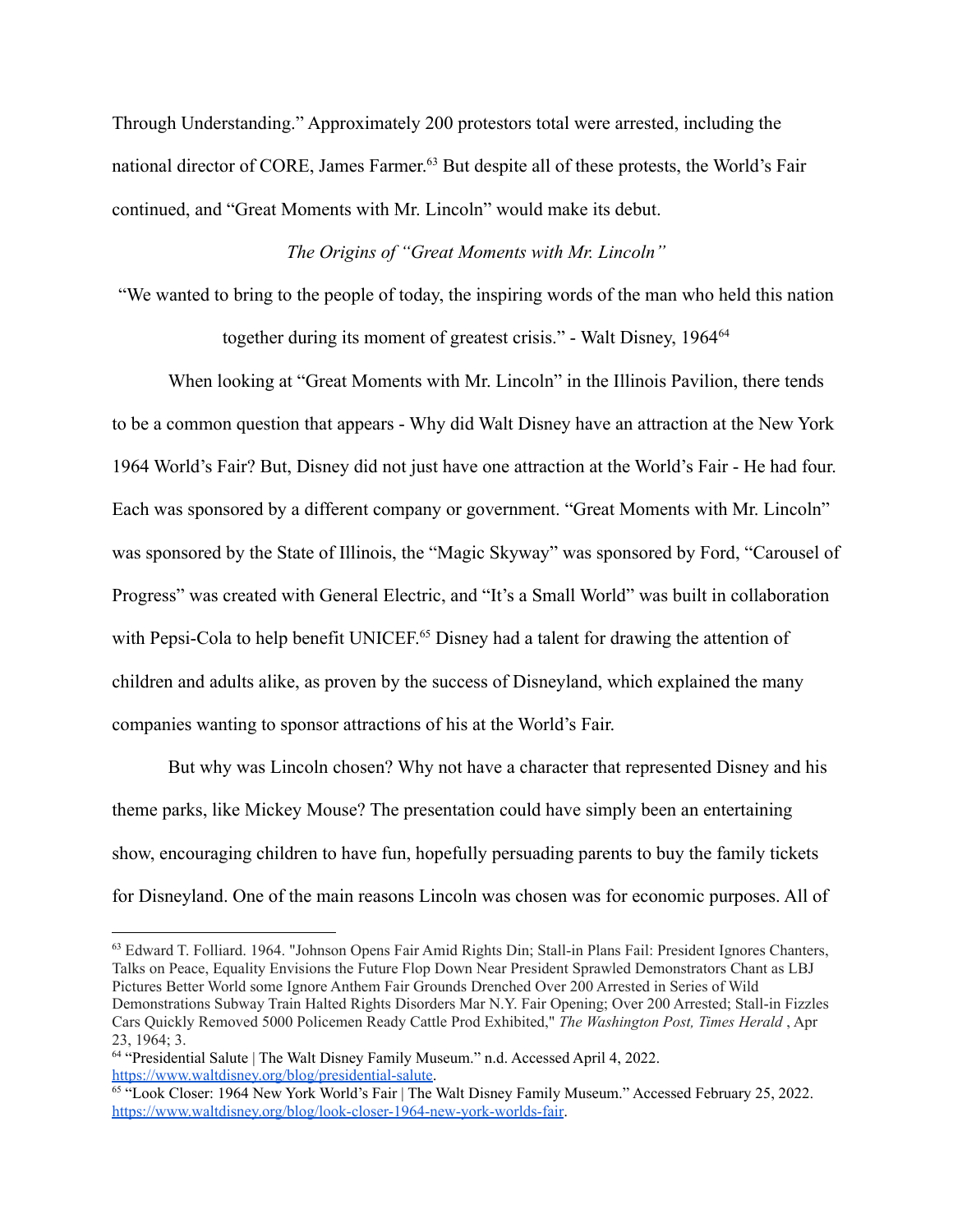the attractions that Disney and his Imagineers created for the 1964 New York World's Fair would be taken apart at the end of the Fair and shipped across the country to Anaheim, California, where they would be reconstructed as attractions at Disneyland. Disney's Hall of Presidents had failed, but now that an entire Lincoln presentation had been created, Disney was able to fulfill a small part of his goal, presenting "Great Moments with Mr. Lincoln" on Main Street, right at the entrance to the park.

There were many different ways that Disney could have chosen to represent Lincoln. The view of Lincoln as a "perfect savior and martyr of the Union" was certainly one option.<sup>66</sup> Representations of Lincoln that portrayed Lincoln in this way tended to be based on Josiah Holland's *Life of Abraham Lincoln* (1866), one of the first biographies to be published after Lincoln's death. Holland's interpretation of Lincoln was based on Christian values, with claims that Lincoln was able to do what he did because he was being guided by  $God.<sup>67</sup>$  By using Holland's interpretation, Disney could have depicted his own hero as a true martyr, one who was willing to die for the United States and the values it stood for.

Another option could have been a representation of Lincoln that the Civil Rights activists at the time would have liked. He could have had his interpretation of Lincoln giving a speech on slavery and the dangers of the South attempting to spread their slavery to the newer territories of the United States, as well as his fears related to secession and the Civil War. Many of Lincoln's speeches, including those from his famous debates against Stephen Douglas when running for the United States Senate, focus on the subject of slavery. Disney and his Imagineers could have connected Lincoln's beliefs to the beliefs of the Civil Rights Movement that was occurring

<sup>66</sup> Martinelli, Owen. 2018. "Abraham Lincoln: Making a Man of a Legend." Other[.](https://doi.org/10.33015/dominican.edu/2018.HIST.ST.01) <https://doi.org/10.33015/dominican.edu/2018.HIST.ST.01>.

<sup>67</sup> Holland, J. G. 1998. *Holland's Life of Abraham Lincoln*. Electronic resource. Bison Books ed. Lincoln, Neb: University of Nebraska Press. [http://www.columbia.edu/cgi-bin/cul/resolve?clio14096548.](http://www.columbia.edu/cgi-bin/cul/resolve?clio14096548)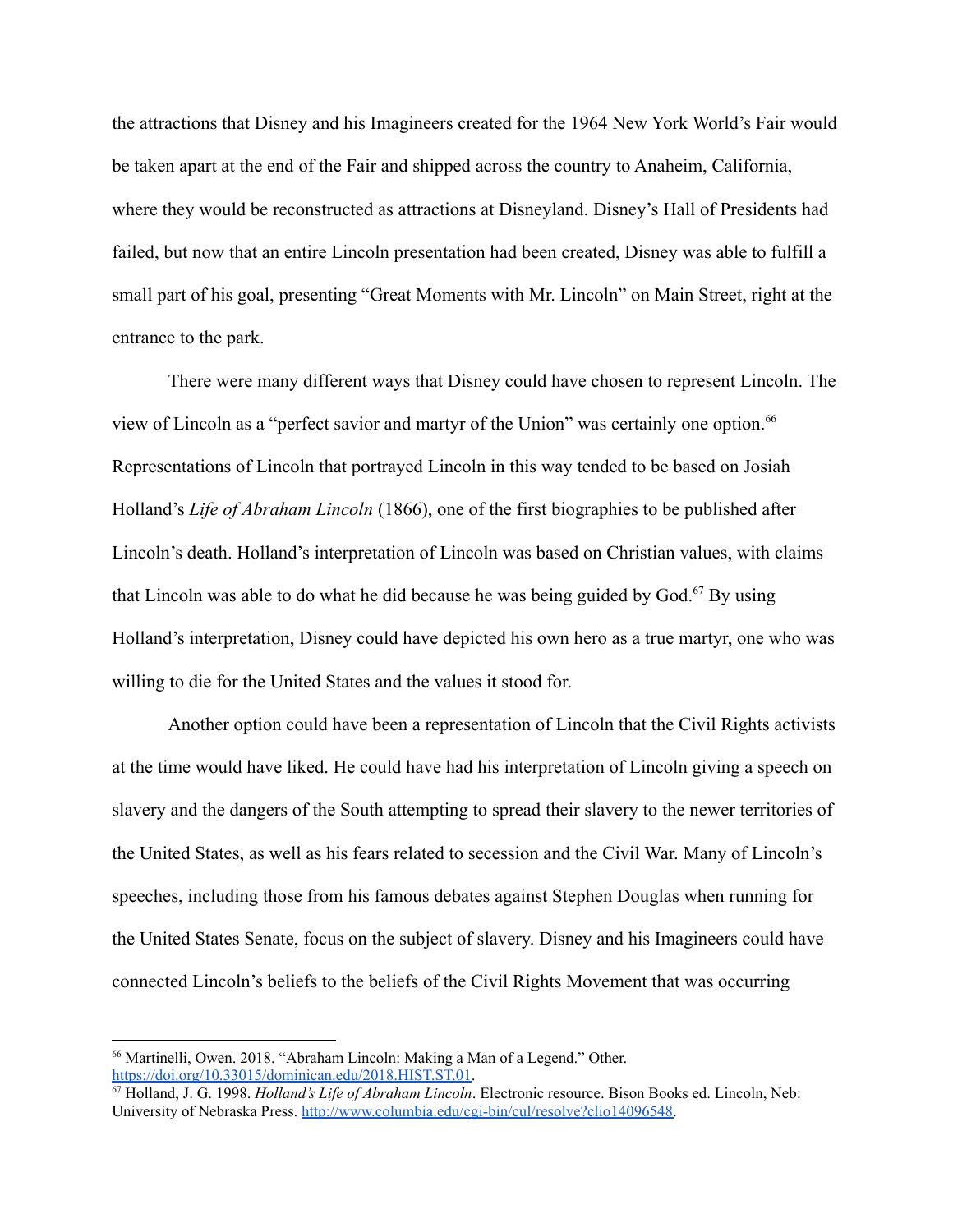throughout the 1960s, with claims that Lincoln was the blueprint for men like the recently-assassinated John F. Kennedy and Martin Luther King, Jr..

On the opposite side, Disney could have chosen a more negative representation of Lincoln, one that represented the "Lost Cause of the Confederacy," an argument made by those who argued that the Confederates in the Civil War were justified in fighting against the Union, insisting that they were simply fighting for the rights of the Southern states. This representation of Lincoln may have presented the president as a warmonger, determined to have Americans fight against each other for basic liberties. It is quite easy to see why this representation of Lincoln was not chosen for "Great Moments with Mr. Lincoln," as the show was being presented in the Illinois Pavilion, an entire state exhibition dedicated to the "great" man, Abraham Lincoln. Creating a Lincoln that divided the southern half of the United States from the northern half would not have given the "united" approach that Disney and his Imagineers desired, as made clear by the animatronic Lincoln's speech. It may have been supported by Robert Moses, a man who historians like Robert Caro have argued created policies based on his own racism, but that would not have been enough for the presentation to survive.<sup>68</sup>

Another interpretation of Lincoln that could have been used would be the "Reconciliationist" Lincoln, a man who had faced the hardships of the Civil War and was attempting to figure out what would happen to the South after Robert E. Lee's surrender to Ulysses S. Grant at the Appomattox Courthouse. While Lincoln may not have agreed with the South and their viewpoints on slavery, while the Southerners may have seceded and fought against the Union like the traitors he believed them to be, he knew that the South could not simply be harshly punished. Now that the seceded states were being brought back into the United States, the damage that had been done during the war had to be fixed, bringing prosperity to not

<sup>68</sup> Caro, Robert A. *The Power Broker: Robert Moses and the Fall of New York*. 1st ed. New York: Knopf, 1974.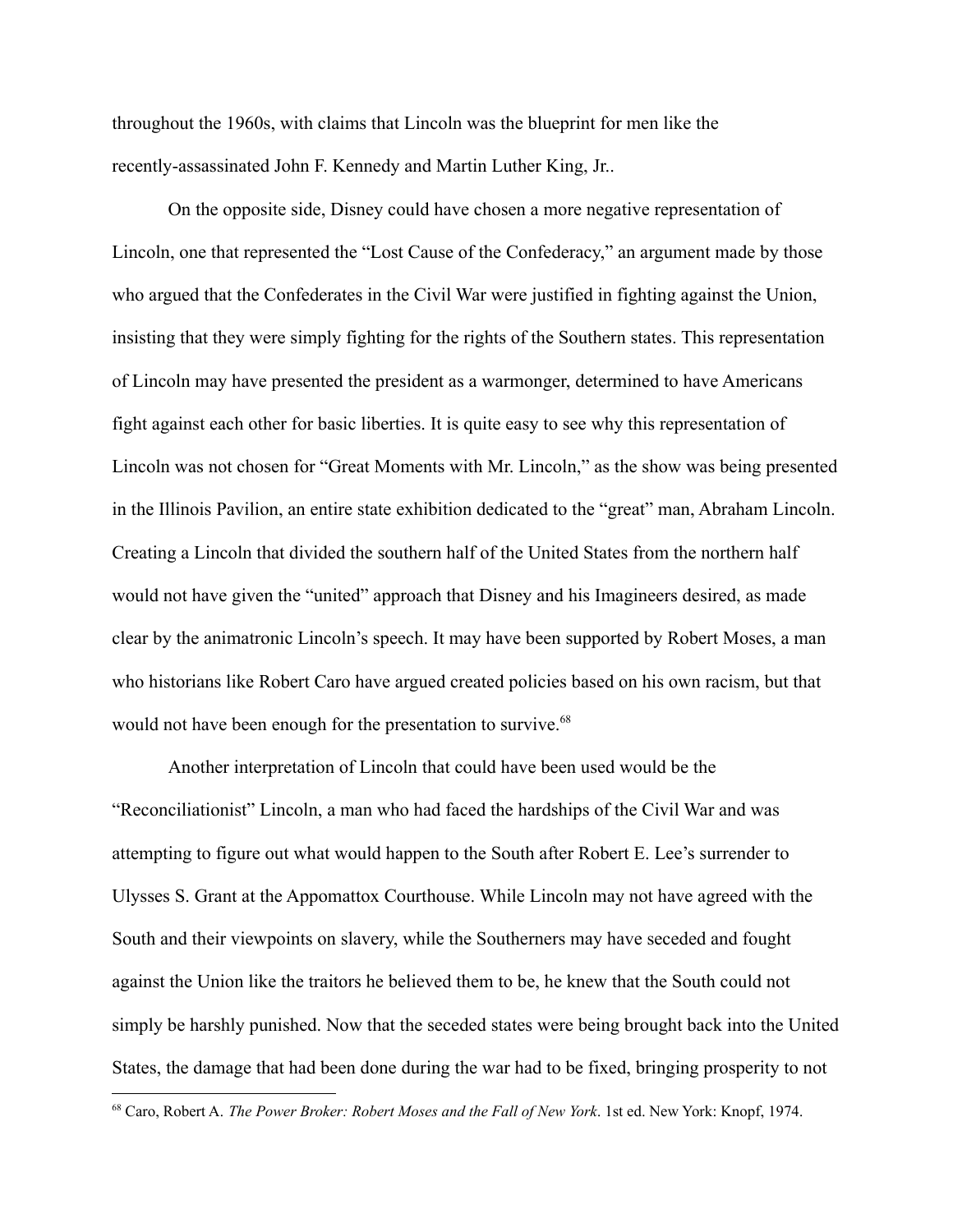only the North but to the entire United States of America. In fact, Lincoln's final speech, given on April 11th, 1865, two days after the Confederacy's surrender, was dedicated to the subject of Reconstruction and the concept of reconciliation as a whole.<sup>69</sup> Lincoln begins by commenting on the unusual situation the United States is in, stating that "No one man has authority to give up the rebellion for any other man. We simply must begin with, and mould from, disorganized and discordant elements. Nor is it a small additional embarrassment that we, the loyal people, differ among ourselves as to the mode, manner, and means of reconstruction."<sup>70</sup>

After his reflection on the United States as a whole, Lincoln moves on to the states that had seceded during the Civil War, stating that:

The sole object of the government, civil and military, in regard to those States is to again get them into that proper practical relation. I believe it is not only possible, but in fact, easier to do this, without deciding, or even considering, whether these States have ever been out of the Union, than with it. Finding themselves safely at home, it would be utterly immaterial whether they had ever been abroad. Let us all join in doing the acts necessary to restoring the proper practical relations between these States and the Union; and each forever after, innocently indulge his own opinion whether, in doing the acts, he brought the States from without, into the Union, or only gave them proper assistance, they never having been out of it.<sup>71</sup>

<sup>69</sup> Museum, Abraham Lincoln Presidential. "Lincoln Called for Reconciliation in His Las Public Speech." Accessed February 20, 2022[.](https://presidentlincoln.illinois.gov/Blog/Posts/20/Abraham-Lincoln/2020/7/A-Call-for-Reconciliation-Lincolns-Final-Speech/blog-post/)

[https://presidentlincoln.illinois.gov/Blog/Posts/20/Abraham-Lincoln/2020/7/A-Call-for-Reconciliation-Lincolns-Fin](https://presidentlincoln.illinois.gov/Blog/Posts/20/Abraham-Lincoln/2020/7/A-Call-for-Reconciliation-Lincolns-Final-Speech/blog-post/) [al-Speech/blog-post/.](https://presidentlincoln.illinois.gov/Blog/Posts/20/Abraham-Lincoln/2020/7/A-Call-for-Reconciliation-Lincolns-Final-Speech/blog-post/)

<sup>&</sup>lt;sup>70</sup> "Abraham Lincoln's Last Public Address." Accessed February 20, 2022. [http://www.abrahamlincolnonline.org/lincoln/speeches/last.htm.](http://www.abrahamlincolnonline.org/lincoln/speeches/last.htm)

 $71$  Ibid.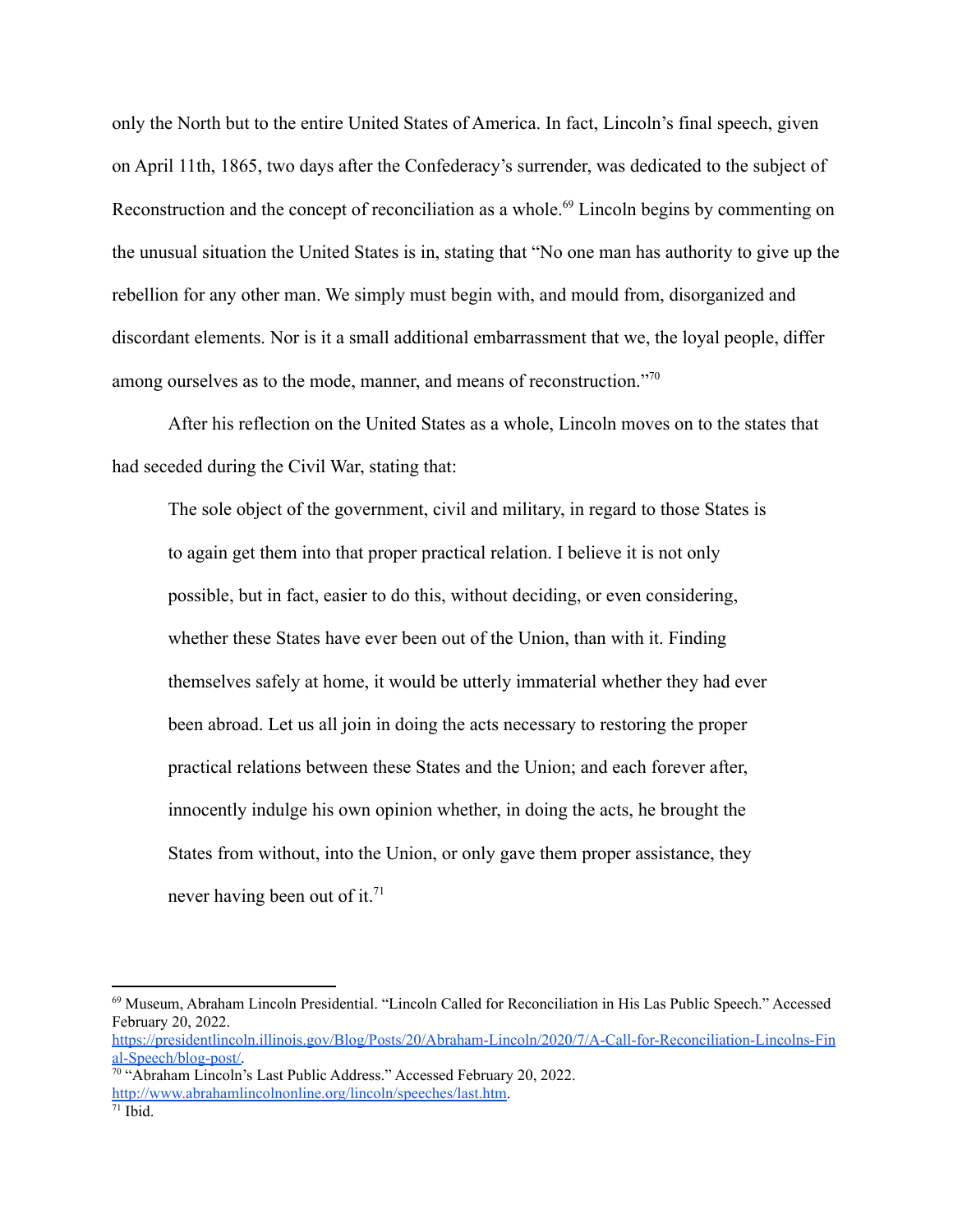After his statement on the Southern States, Lincoln returns to the example of Louisiana, where 12,000 voters had already sworn themselves loyal to the Union and had organized a State government, following the United States Constitution and adopting their own free-state constitution. Black people were allowed to attend public school and black men were given the ability to vote, contributing to Louisiana's government. Louisiana's legislature voted to ratify the amendment that abolished slavery in the United States. Lincoln declares that "these twelve thousand persons are thus fully committed to the Union, and to perpetual freedom in the state committed to the very things, and nearly all the things the nation wants."<sup>72</sup> If the United States started changing its policies and going against everything that the Louisiana state government had created, it would be destroying the trust and faith of both whites and blacks in the state, leaving them angry and unsatisfied with the government as a whole.

What has been said of Louisiana will apply generally to other States. And yet so great peculiarities pertain to each state, and such important and sudden changes occur in the same state; and withal, so new and unprecedented is the whole case, that no exclusive, and inflexible plan can be safely prescribed as to details and collaterals [sic]. Such exclusive and inflexible plan, would surely become a new entanglement. Important principles may, and must, be inflexible<sup>73</sup>

A representation of Lincoln had been chosen for "Great Moments with Mr. Lincoln." But what would the great Abraham Lincoln say to the people? What words would be chosen to summarize his great speeches over the years?

*Lincoln's Speeches and Disney's Modifications*

<sup>72</sup> "Abraham Lincoln's Last Public Address." Accessed February 20, 2022. [http://www.abrahamlincolnonline.org/lincoln/speeches/last.htm.](http://www.abrahamlincolnonline.org/lincoln/speeches/last.htm)

 $73$  Ibid.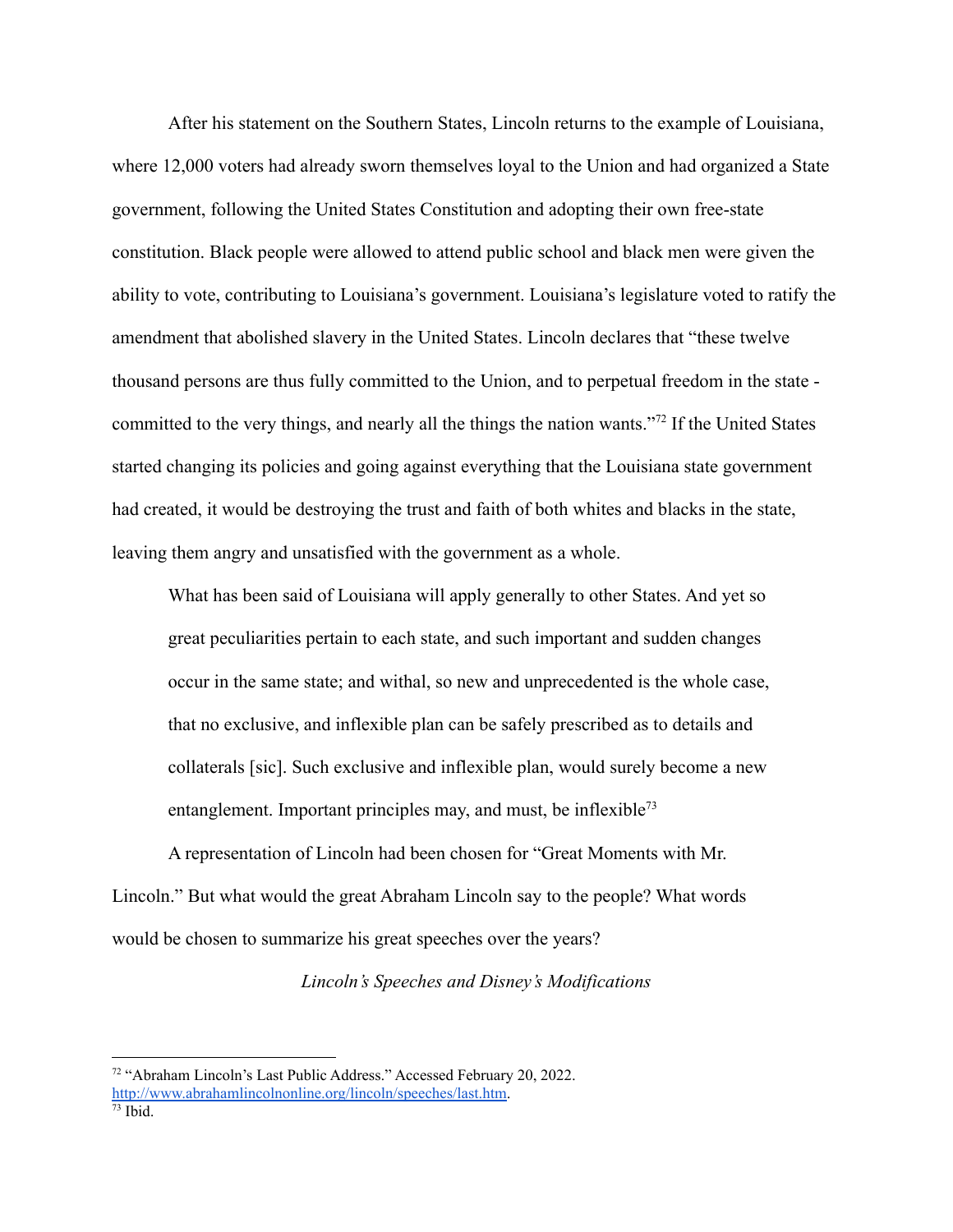Disney and his Imagineers selected five of Lincoln's speeches, putting them together to create a unique presentation never seen before. James Algar (1912-1998), a film director, was assigned with writing Lincoln's "new" speech, which would last for fifteen minutes and fifteen seconds exactly.<sup>74</sup> These speeches were his Edwardsville, Illinois speech on September 11th, 1858, his Young Men's Lyceum Address on January 27th, 1838, his Sanitary Fair Address on April 18th, 1864, his eulogy for Henry Clay on July 6th, 1852, and his address to the Cooper Institute from February 27th, 1860.

Once Disney and his Imagineers had built the Audio-Animatronic and written a script for his speech, the group had to choose someone to lend their voice to the 16th president, the final step in bringing the fear of engineering to life. Disney chose Royal Dano (1922-1994) to voice Abraham Lincoln, a man who had played Lincoln several times on film.<sup>75</sup> Dano had not only Lincoln's features, including his height but also had a drawl that attracted listeners to his voice, a characteristic that would be perfect to voice the Audio-Animatronic. He had a "rich cadence" that brought a "peaceful gravity" to Lincoln's words.<sup>76</sup> These qualities were in contrast to Lincoln's actual voice, which has been quoted as being "a little shriller, a little higher."<sup>77</sup> Disney may have chosen a lower-voiced actor to make Lincoln sound more powerful, matching the voice to the grand speech he would be giving as an animatronic.

When looking at "Great Moments with Mr. Lincoln," one sees the portrayal of Lincoln that Disney wanted the American public to see, a Lincoln carefully crafted for the period of the 1960s that reflected Disney's own ideals and viewpoints. One can clearly see this when

<sup>75</sup> Press, The Associated. "Royal Dano, 71, Character Actor." *The New York Times*, May 19, 1994, sec. Obituaries[.](https://www.nytimes.com/1994/05/19/obituaries/royal-dano-71-character-actor.html) [https://www.nytimes.com/1994/05/19/obituaries/royal-dano-71-character-actor.html.](https://www.nytimes.com/1994/05/19/obituaries/royal-dano-71-character-actor.html) <sup>74</sup> D23. "James Algar." Accessed January 19, 2022. [https://d23.com/walt-disney-legend/james-algar/.](https://d23.com/walt-disney-legend/james-algar/)

 $\frac{76}{10}$  "Great Moments With Mr. Lincoln || The Disneyland Chronicles - Year Twelve // 1965 - YouTube." Accessed January 19, 2022. [https://www.youtube.com/watch?v=RC0BOaz5k1Q.](https://www.youtube.com/watch?v=RC0BOaz5k1Q)

<sup>77</sup> Gambino, Megan. n.d. "Ask an Expert: What Did Abraham Lincoln's Voice Sound Like?" Smithsonian Magazine. Accessed April 4, 2022.

<https://www.smithsonianmag.com/history/ask-an-expert-what-did-abraham-lincolns-voice-sound-like-13446201/>.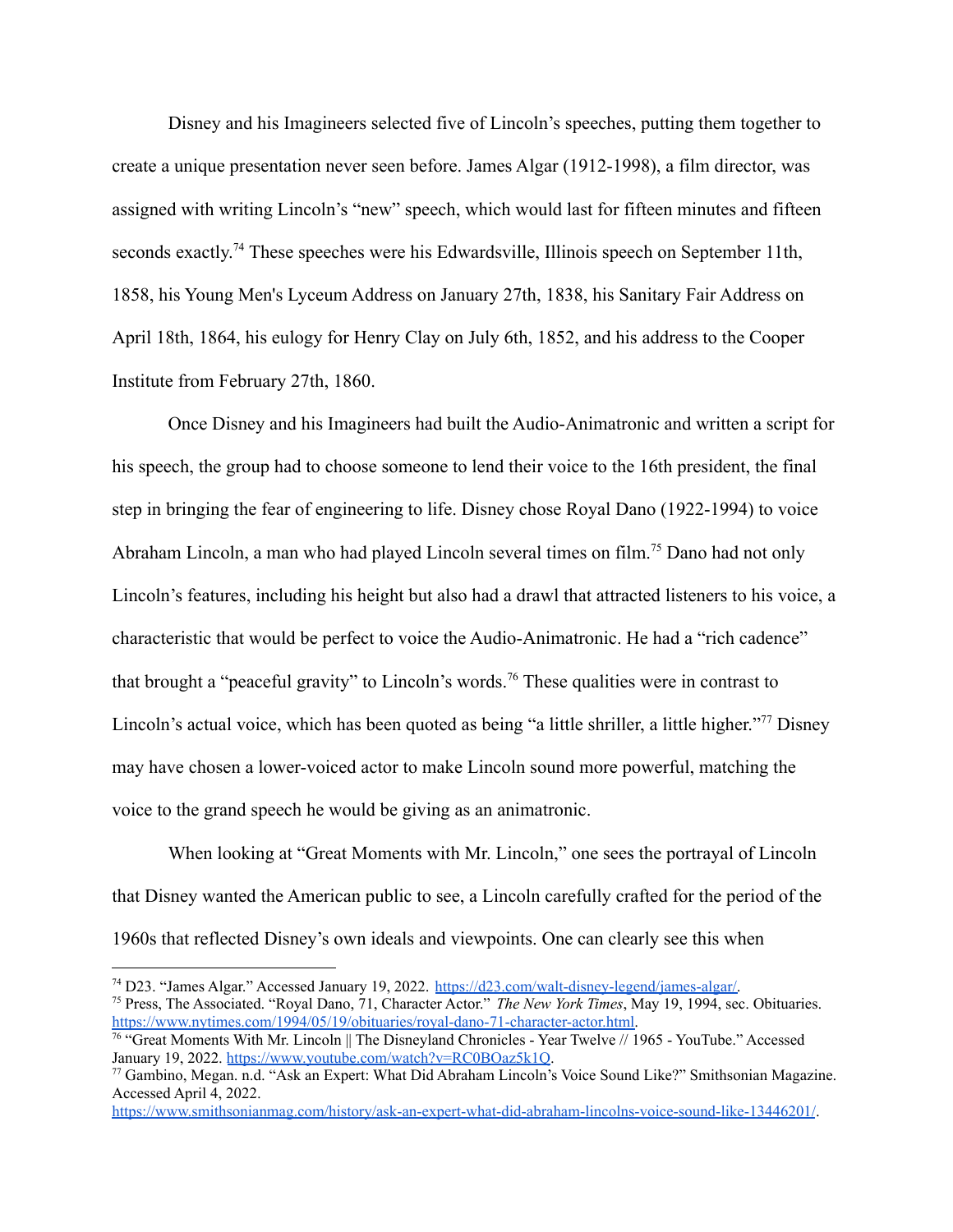analyzing how Disney and James Algar were able to manipulate speeches on important subjects like the Civil War and slavery into a basic presentation of American liberty and the necessity for unity during trying times.

Below is the entirety of the speech the Lincoln animatronic presented, with color-coded highlights to represent which speech the sections came from.

The world has never had a good definition of the word liberty, and the American people, just now, are much in want of one. We all declare for liberty; but in using the same word we do not all mean the same *thing*. What constitutes the bulwark of our liberty and our independence? It is not our frowning battlements, our bristling sea coasts. These are not our reliance against tyranny. Our reliance is in the love of liberty which God has planted in our bosoms. Our defense is in the preservation of the spirit which prizes liberty as the heritage of all men, in all lands, everywhere. Destroy this spirit, and you have planted the seeds of despotism around your own doors. At what point shall we expect the approach of danger? By what means shall we fortify against it? Shall we expect some trans-Atlantic military giant, to step the ocean, and crush us at a blow? Never! All the armies of Europe, Asia and Africa combined could not by force, take a drink from the Ohio, or make a track on the Blue Ridge, in a trial of a thousand years. At what point then is the approach of danger to be expected? I answer: that if it ever reach us, it must spring from amongst us; it cannot come from abroad. If destruction be our lot, we, ourselves, must be its authors and finishers. As a nation of free men, we must live through all times, or die by suicide. Let reverence for the law be breathed by every American mother, to the lisping babe that prattles on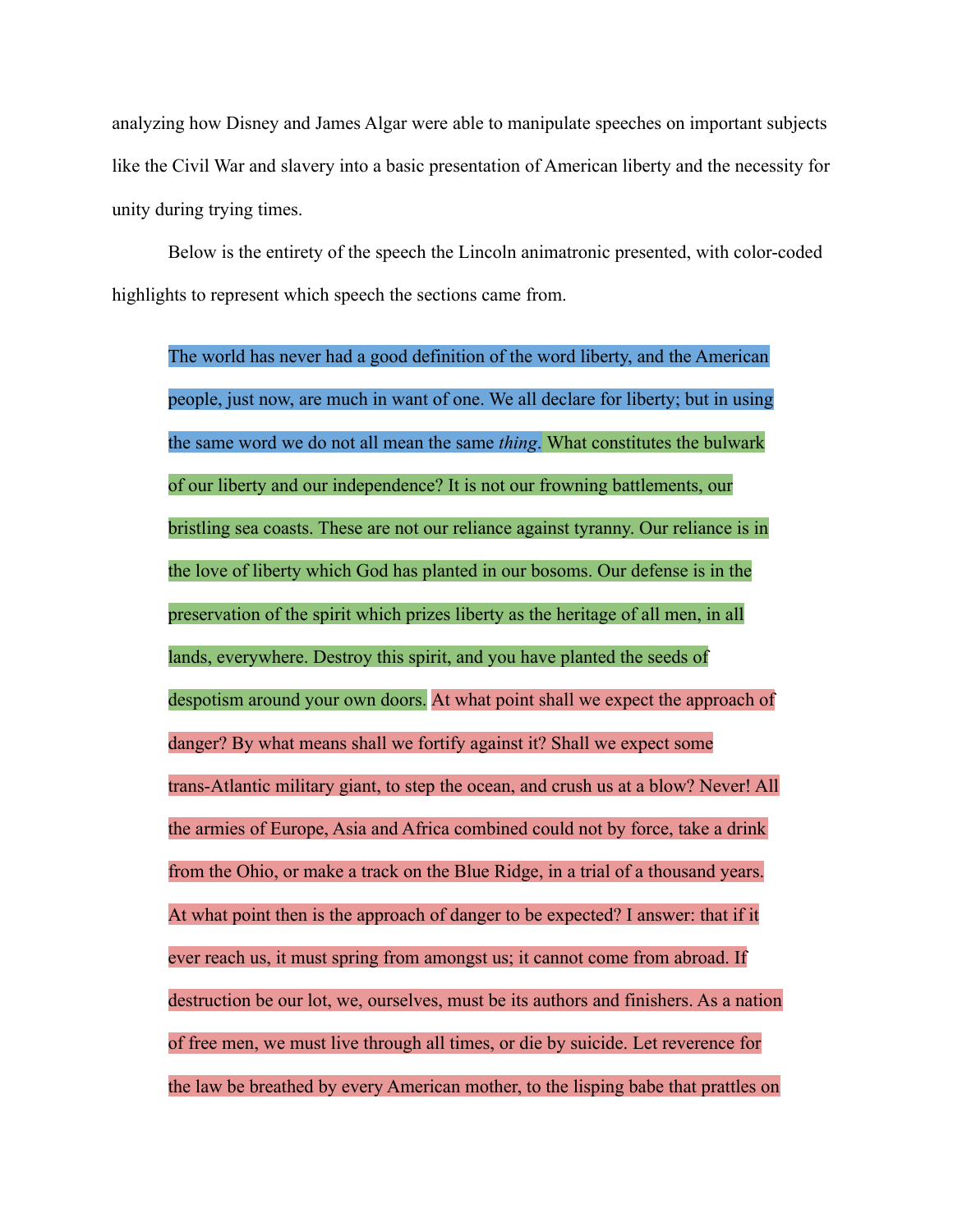her lap. Let it be taught in the schools, in the seminaries, and in the colleges. Let it be written in primers, in spelling books and almanacs. Let it be preached from the pulpit, proclaimed in legislative halls, and enforced in courts of justice. And in short, let it become the political religion of the nation. And let the old and the young, the rich and the poor, the grave and the gay, of all sexes, and tongues and colors and conditions, sacrifice unceasingly at its altars. And let us strive to deserve, as far as mortals may, the continued care of Divine Providence. Trusting that, in future national emergencies, He will not fail to provide us the instruments of safety and security. Neither let us be slandered from our duty by false accusations against us, nor frightened from it by the menaces of destruction to the Government nor of dungeons to ourselves! Let us have faith that right makes might, and in that faith, let us, to the end, dare to do our duty as we understand it.<sup>78</sup>

#### Sanitary Fair Address from April 18th, 1864

On April 18th, 1864, President Lincoln addressed the people of Baltimore at the Maryland State Fair for U.S. Soldier Relief, also known as the Sanitary Fair. The goal of the fair was to raise money for a national relief organization for Union soldiers, the U.S. Sanitary Commission. As the Sanitary Fair was being held, the Maryland Assembly was debating the adoption of a new constitution, with one of the new provisions being one that ended slavery in the state. Lincoln begins his speech by praising the "brave men" and "fair women" of Baltimore, those who have been defending the Union and keeping the Confederate Army from marching

<sup>78</sup> Gary Gramling. *Great Moments with Mr Lincoln (1964 World's Fair Version)*, 2017. [https://www.youtube.com/watch?v=Yeb-2gndjWc.](https://www.youtube.com/watch?v=Yeb-2gndjWc)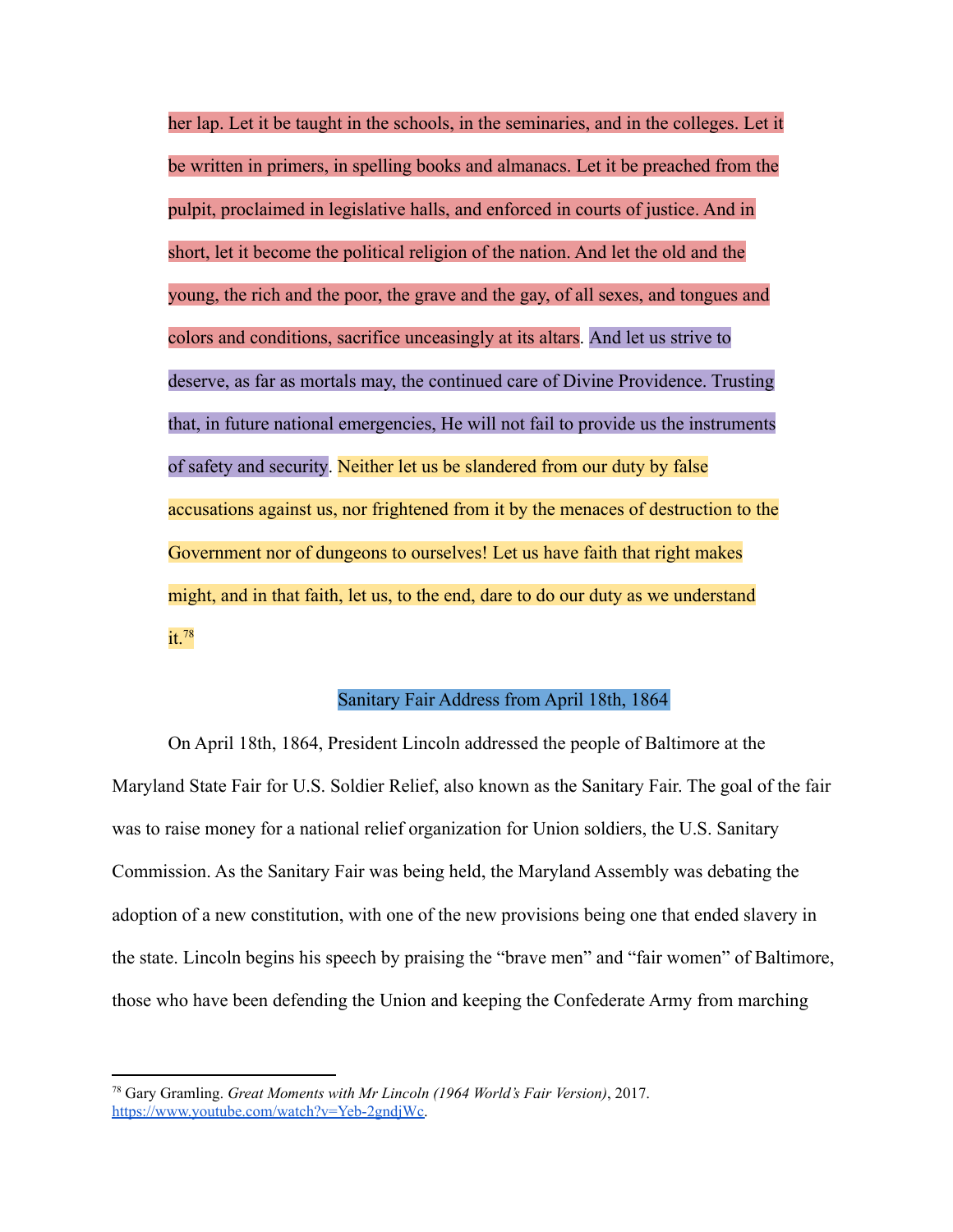north. The beginning of Lincoln's Sanitary Fair Address directly reflects the themes of slavery and war that had been following him throughout his presidency:

> When the war began, three years ago, neither party, nor any man, expected it would last till now. Each looked for the end, in some way, long ere today. Neither did any anticipate that domestic slavery would be much affected by the war. But here we are; the war has not ended, and slavery has been much affected - how much needs not now to be recounted. So true is it that man proposes, and God disposes.<sup>79</sup>

As any reader can see, Lincoln was speaking directly on the topic of slavery, admitting that it was unclear at the beginning of the Civil War whether slavery would even be affected.

But the only part of the Sanitary Fair Address that Disney and his Imagineers chose to include was a statement on liberty, that "The world has never had a good definition of the word liberty, and the American people, just now, are much in want of one. We all declare for liberty; but in using the same word we do not all mean the same *thing*."<sup>80</sup> Lincoln goes on to discuss the concepts of liberty and tyranny using a parable of the shepherd, the sheep, and the wolf. When a shepherd saves a black sheep from being attacked by a wolf, the sheep calls the shepherd a "liberator," while the wolf declares him the "destroyer of liberty," noting that the sheep he was attempting to kill was black. He then praises the people of Maryland for making a contribution to the definition of liberty, going against the wolf from the parable.<sup>81</sup> The black sheep is notably missing from Disney's edit of the Sanitary Fair Address. One might understand Disney erasing the Maryland context of the speech as his show was based in the Illinois Pavilion, but Disney and

<sup>80</sup> Gary Gramling. *Great Moments with Mr Lincoln (1964 World's Fair Version)*, 2017. [https://www.youtube.com/watch?v=Yeb-2gndjWc.](https://www.youtube.com/watch?v=Yeb-2gndjWc) <sup>79</sup> "Address at Sanitary Fair in Baltimore: A Lecture on Liberty | The American Presidency Project." Accessed February 1, 2022. [https://www.presidency.ucsb.edu/documents/address-sanitary-fair-baltimore-lecture-liberty.](https://www.presidency.ucsb.edu/documents/address-sanitary-fair-baltimore-lecture-liberty)

<sup>81 &</sup>quot;Address at Sanitary Fair in Baltimore: A Lecture on Liberty | The American Presidency Project." Accessed February 1, 2022. [https://www.presidency.ucsb.edu/documents/address-sanitary-fair-baltimore-lecture-liberty.](https://www.presidency.ucsb.edu/documents/address-sanitary-fair-baltimore-lecture-liberty)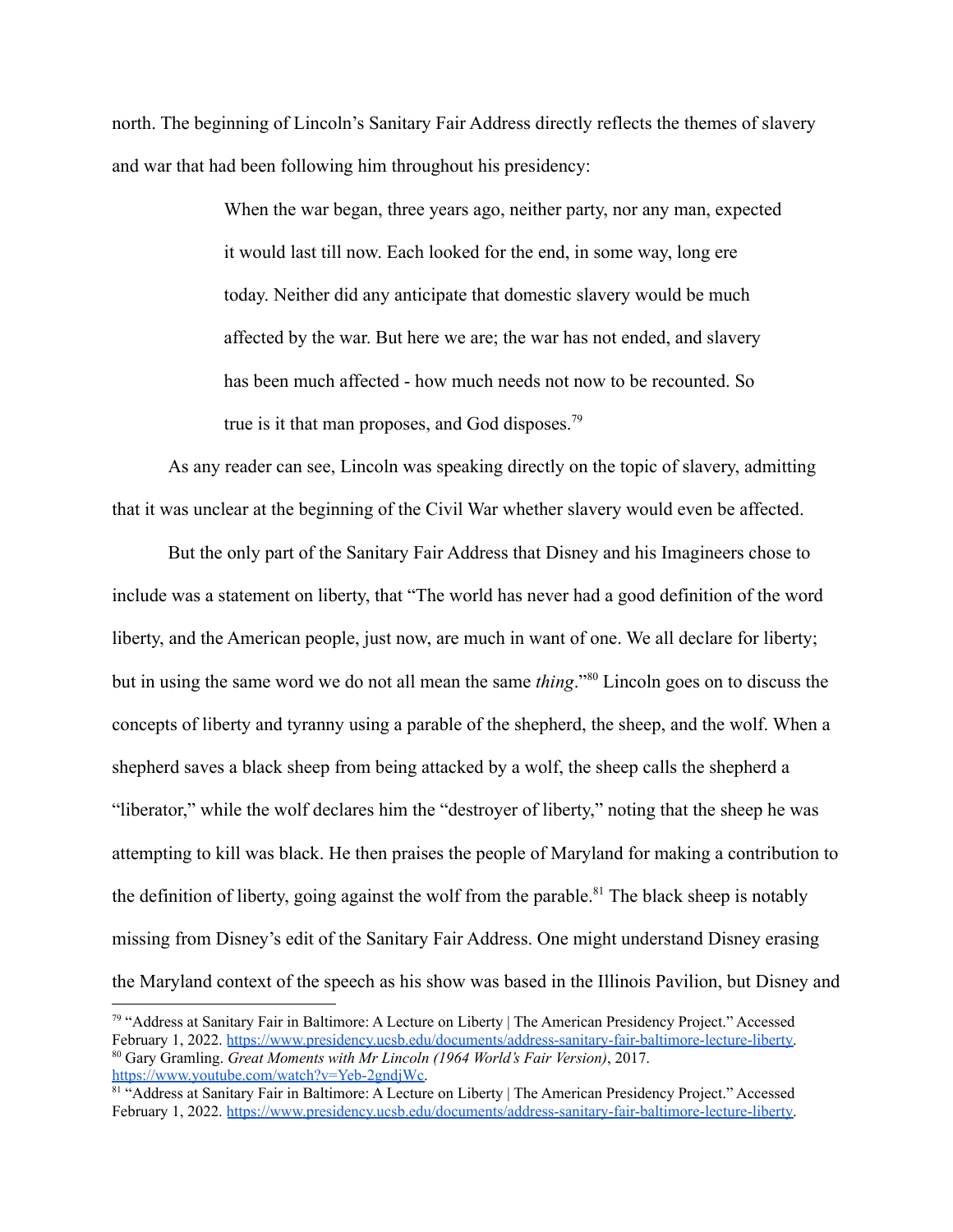his stories were built on parables and fairytales. In fact, the Sanitary Fair Address is transformed into one of these parables itself, becoming a humble story of the naming of liberty and the loyalty of those who fight for it.

The address ends with Lincoln referring to the events at Fort Pillow, Tennessee, where Confederates reportedly murdered 300 black soldiers as well as their white officers after capturing the fort. He had received a report that "There was a massacre of a black company and their officers at Fort Pillow - They were prisoners who later on, the day of their capture, were ordered executed." Even though the numbers and the entire story were unconfirmed, Lincoln declared that:

> Upon a clear conviction of duty I resolved to turn that element of strength to account; and I am responsible for it to the American people, to the Christian world, to history, and in my final account to God. Having determined to use the negro as a soldier, there is no way but to give him all the protection given to any other soldier.<sup>82</sup>

The Sanitary Fair Address both begins and ends with the central subject on Lincoln's mind - Slavery and the issue of race in the United States. He argues that black soldiers should be given the same protections as the white soldiers fighting for the Union, as both races were being used for the same purpose. The word "liberty" became a definition for the efforts of not only these soldiers but the people of the Union as a whole, those fighting for freedom.

Edwardsville, Illinois speech from September 11th, 1858

<sup>82 &</sup>quot;Address at Sanitary Fair in Baltimore: A Lecture on Liberty | The American Presidency Project." Accessed February 1, 2022. [https://www.presidency.ucsb.edu/documents/address-sanitary-fair-baltimore-lecture-liberty.](https://www.presidency.ucsb.edu/documents/address-sanitary-fair-baltimore-lecture-liberty)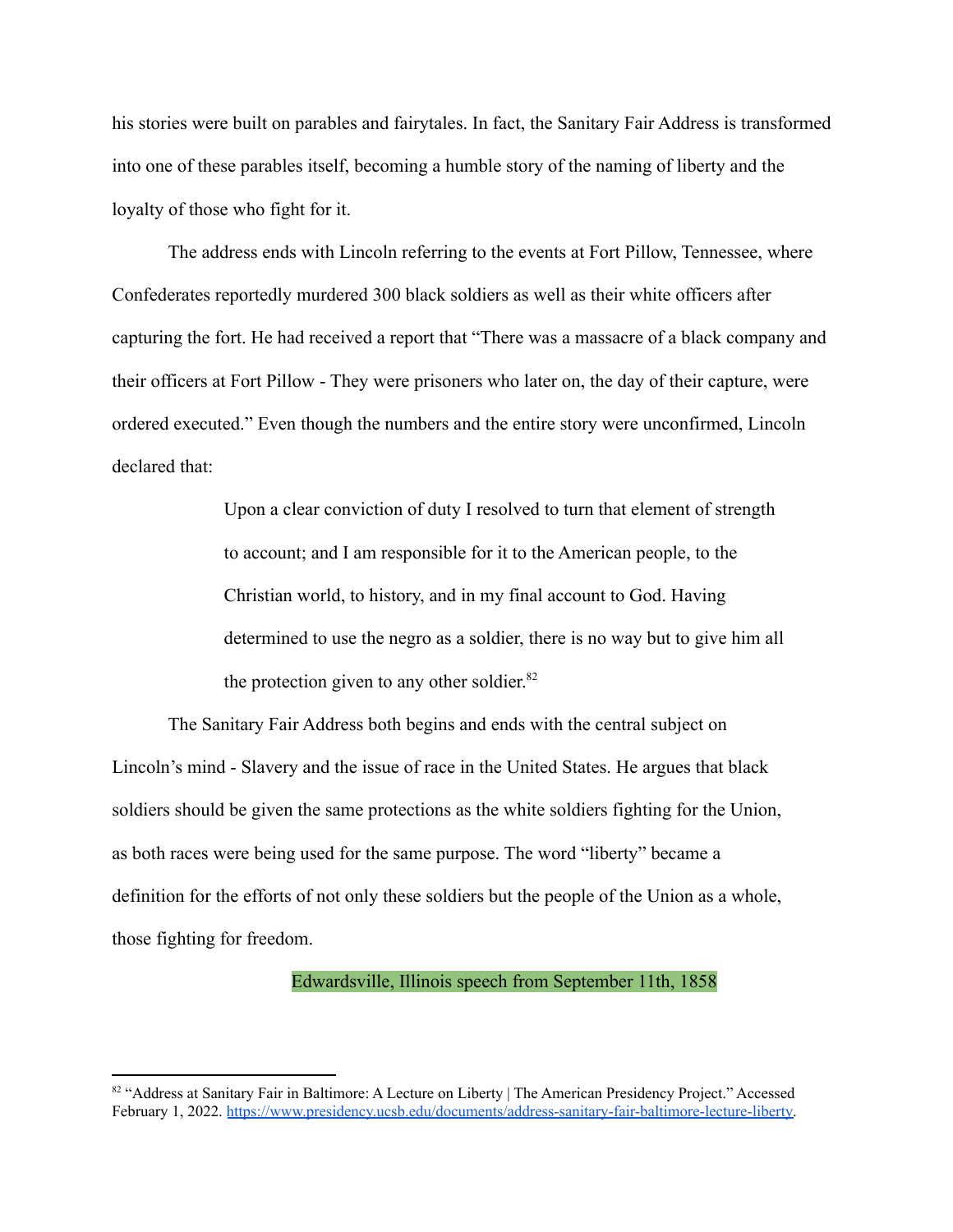In the speech of Lincoln created by Disney, Lincoln's Edwardsville, Illinois speech from September of 1858 is shortened to emphasize the importance of keeping the American spirit alive through its liberty and independence. He is warning the people of Illinois against losing their spirit, as a loss of spirit can only lead to despotism and the failure of the United States.

Lincoln's full speech from September 11th, however, begins with Lincoln stating that he has "been requested to give a concise statement . . . of the difference between the Democratic and the Republican parties on the leading issues of this campaign."<sup>83</sup> This speech was not a president's grand attempt to unite a struggling country - It was a political move for Lincoln before he took the Oval Office. During the fall of 1858, Lincoln, a Republican, was engaging in a series of debates with Stephen A. Douglas, a Democrat, in an attempt to win an Illinois Seat in the United States Senate, an attempt that would be unsuccessful. Lincoln does not simply state differences between the two political parties, he directly attacks the Democratic party for being apathetic, for not considering slavery "a moral, social or political wrong," even going as far as to quote Douglas, who had stated that he doesn't "care whether slavery is voted down or voted up."<sup>84</sup> He claims that the Democrats have "constant and unvarying action," never changing their ideals even as the ideal of society and the period as a whole change around them. After going on the offensive against the entire Democratic party, Lincoln focuses on his main opponent, Douglas, and his arguments based on "popular sovereignty." According to Douglas, Lincoln argues, "slavery is as good and as right as freedom," being rewarded with applause at the end of the first section of his speech.

In the second section of Lincoln's speech, titled "Opinions of Henry Clay," the great debater read a letter from Mr. Clay himself. Clay stated that

<sup>84</sup> Ibid. <sup>83</sup> Lincoln, Abraham. *Collected Works of Abraham Lincoln. Volume 3.*, 2001. [http://name.umdl.umich.edu/lincoln3.](http://name.umdl.umich.edu/lincoln3)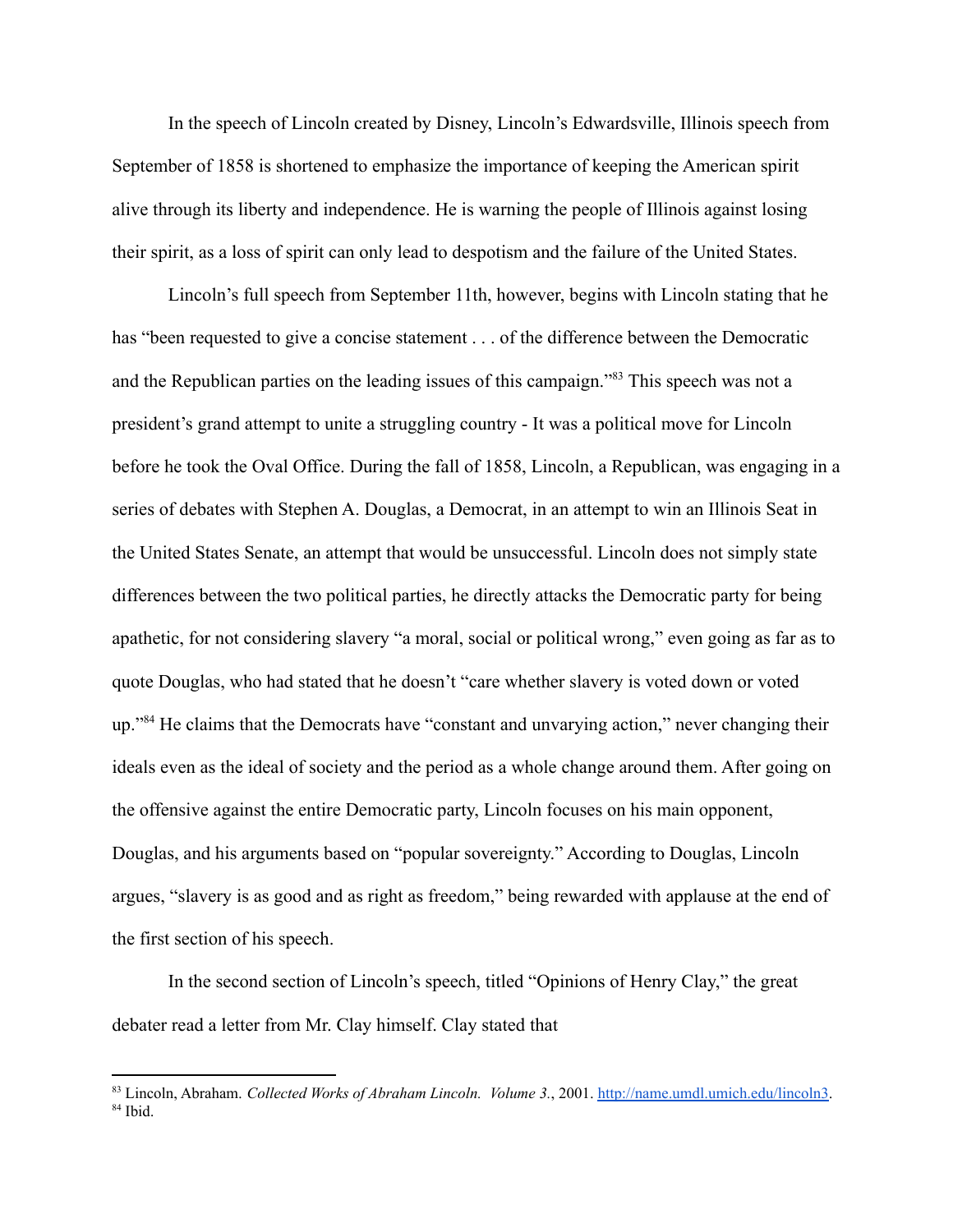I know there are those who draw an argument in favor of slavery from the alleged intellectual inferiority of the black race. Whether this argument is founded in fact or not, I will not now stop to inquire, but merely say that if it proves anything at all, it proves too much. It proves that among the white races of the world any one might be properly enslaved by any other which had made greater advances in civilization. And, if this rule applies to nations there is no reason why it should not apply to individuals; and it might easily be proved that the wisest man in the world could rightfully reduce all other men and women to bondage.<sup>85</sup>

The third part of Lincoln's Edwardsville speech goes further into the concept Douglas invented when introducing the Nebraska bill to Congress, the concept of popular sovereignty. According to Lincoln, popular sovereignty "means the sovereignty of the people over their own affairs - in other words, the right of the people of every nation and community to govern themselves." He then goes on to claim that Douglas had not invented this term, that it had been around even before Christopher Columbus had "discovered" America and furthered solidified in North America through the Declaration of Independence and its statement that governments were "deriving their just powers from the consent of the governed." When applying popular sovereignty to the 19th century and the issue of slavery, Douglas was framing the concept in a new light, allowing it to mean that people had the right to govern slaves in the same vein that they had the right to govern themselves.

Finally, Lincoln ends his speech with a question - "What may we look for after the next Dred Scott decision?"<sup>86</sup> This is the section that Disney would draw from for "Great Moments" with Mr. Lincoln," taking Lincoln's words out of the context of the rest of the speech and the

<sup>86</sup> Ibid. <sup>85</sup> Lincoln, Abraham. *Collected Works of Abraham Lincoln. Volume 3.*, 2001. [http://name.umdl.umich.edu/lincoln3.](http://name.umdl.umich.edu/lincoln3)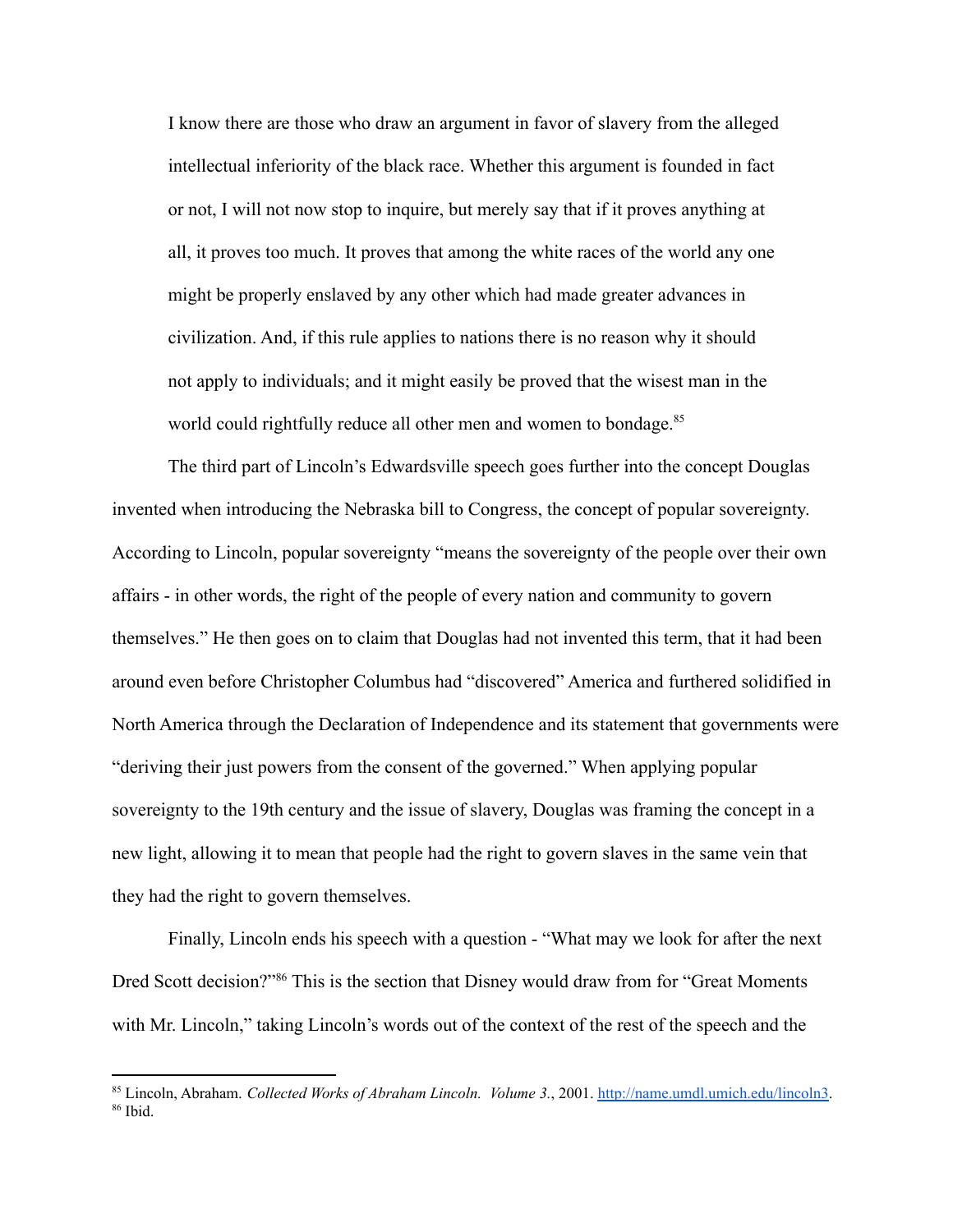debates against Douglas as a whole. In his final section, Lincoln states that his goal was "to show you the logical consequences of the Dred Scott decision, which holds that the people of a Territory cannot prevent the establishment of Slavery in their midst."<sup>87</sup> The speech ends with Lincoln declaring that a love of liberty is what brings all Americans together and that everyone's rights must be protected for the country to survive and thrive.

Instead of focusing on the clear arguments of slavery that Lincoln outlines throughout his speech in Edwardsville, Disney and his Imagineers chose to focus on the concepts of despotism and the love of liberty, even though these concepts were only introduced in the final part of Lincoln's speech. Where Disney ends the Edwardsville speech with "destroy this spirit, and you have planted the seeds of despotism around your own doors," the next sentence tells the audience to "familiarize yourselves with the chains of bondage, and you are preparing your own limbs to wear them." All of the speech is directly referring to slavery and how the Republicans and Democrats differ in their viewpoints on the subject, but Disney used a small section to give an interpretation of liberty, the opposite of slavery. There are no references to Dred Scott, Douglas, or even slavery. There are also no references to either the Republican or Democratic parties.

#### Young Men's Lyceum Address from January 27th, 1838

The Young Men's Lyceum Address that Lincoln gave on January 27th, 1838, was one of his first published speeches, given when he was only 28-years-old. The context of the speech itself is directly related to race relations. Lincoln's law partner, William Herndon, stated that the speech was written a few weeks after an African American had been burned by a mob in St. Louis, which "Lincoln took . . . as a sort of text for his remarks." The subject of "the

<sup>87</sup> Lincoln, Abraham. *Collected Works of Abraham Lincoln. Volume 3.*, 2001. [http://name.umdl.umich.edu/lincoln3.](http://name.umdl.umich.edu/lincoln3)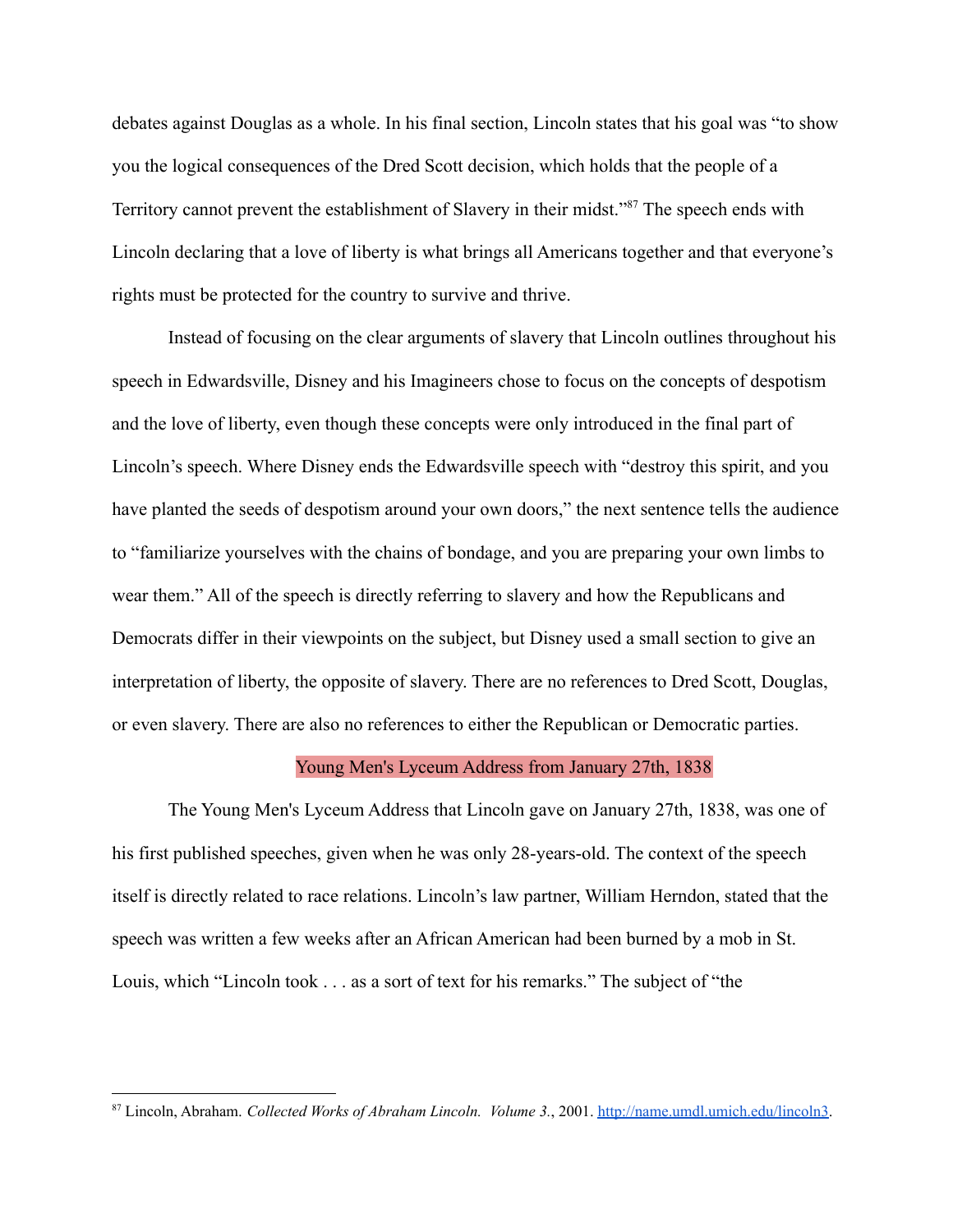perpetuation of our political institutions" was chosen for the meeting that Lincoln would be presenting his speech at.<sup>88</sup>

According to Lincoln, the United States were given liberty and equal rights along with the land they acquired, but must give "gratitude to our fathers, justice to ourselves, duty to posterity, and love for our species in general."<sup>89</sup> But, even with all of these gifts, Lincoln argues that the only danger that could come to the nation would be from within itself, a point that would be proven true nearly a quarter of a century later with the Civil War.

One of the particular aspects of the country that Lincoln was worried about was the mobs taking justice into their own hands, which was most likely inspired by the killing that had occurred a few weeks before the speech. He goes on to say that even though many of these kinds of incidents have occurred in the South, they also occur in the North as well, stating "Whatever, then, their cause may be, it is common to the whole country."<sup>90</sup> While the direct consequences of horrific acts like lynching, burning, and hanging may not be severe except for the victim, indirect consequences include the introduction of mob law and fear throughout the nation. Lincoln claims that "by the operation of this mobocratic spirit, which all must admit, is now abroad in the land, the strongest bulwark of any Government, and particularly of those constituted like ours, may effectually be broken down and destroyed."<sup>91</sup>

But Lincoln does not blame the American people entirely for the crimes committed by the mob. He says that he knows that "the American People are *much* attached to their Government; - I know they would suffer *much* for its sake." The people must dedicate themselves to liberty to keep the United States of America from falling into evil, but "to

<sup>88</sup> "Abraham Lincoln's Lyceum Address." Accessed February 18, 2022. <http://www.abrahamlincolnonline.org/lincoln/speeches/lyceum.htm>.

 $89$  Ibid.

 $90$  Ibid.

 $91$  Ibid.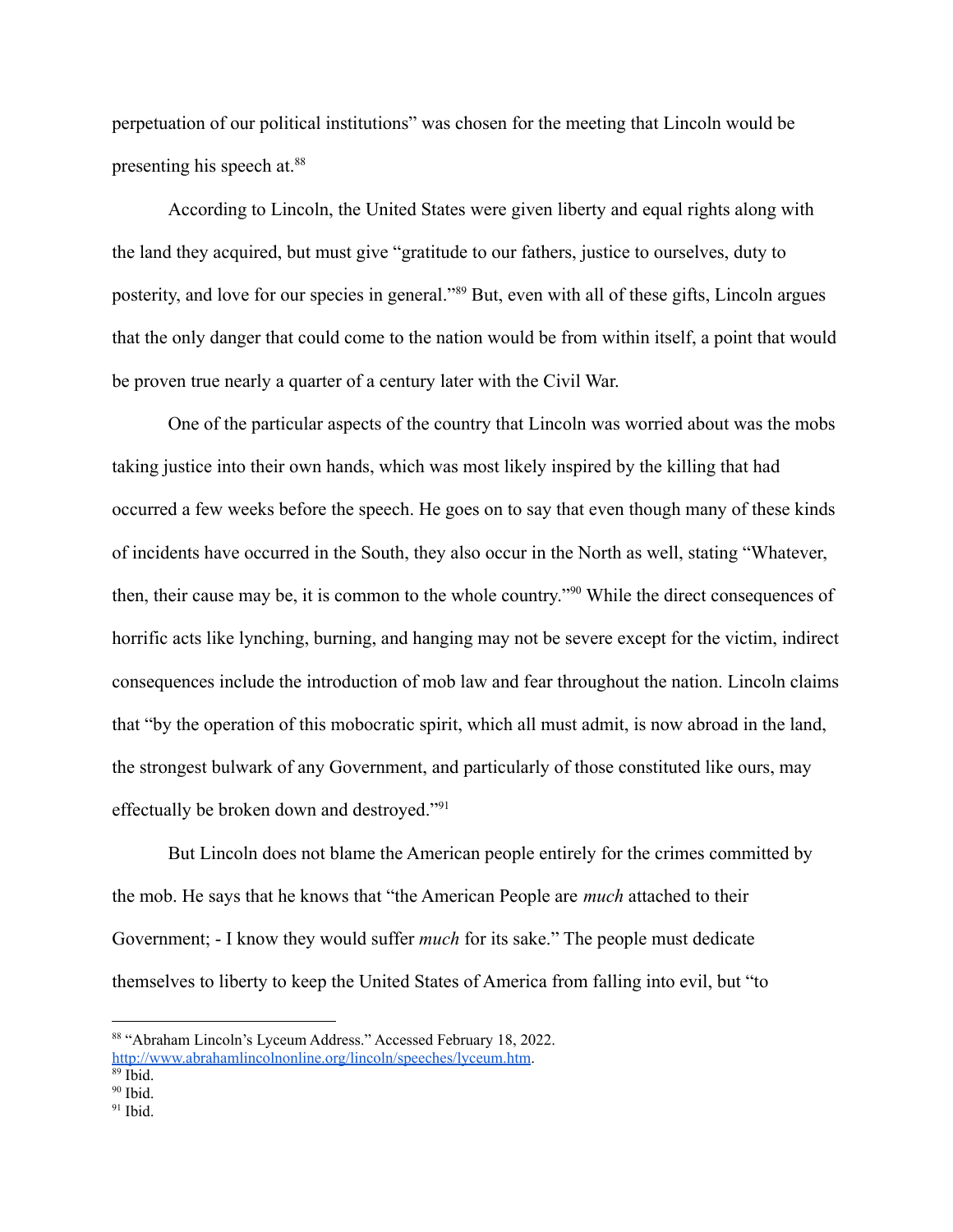conclude that no danger may ever arise, would itself be extremely dangerous."<sup>92</sup> In order to prepare for evil, the people must become attached to their government, not allowing any tyrant to pull them away from their values. Liberty and the government have changed since the American Revolution, but the American people have changed along with them.

The excerpt from Lincoln's Lyceum Address is the longest in "Great Moments with Mr. Lincoln, making up nearly half of the entire speech, but still does not touch upon the subject of slavery, instead dedicating itself entirely to the concept of liberty and how only America will be able to destroy itself, which will not happen if Americans remain loyal to liberty.<sup>93</sup>

# Eulogy for Henry Clay from July 6th,  $1852<sup>94</sup>$

Lincoln's eulogy for Henry Clay was delivered in the Hall of Representatives.

Along with the eulogy itself, one must have an understanding of Henry Clay and why Lincoln gave him such as powerful eulogy. Lincoln saw Clay as an ideal politician, declaring him a "beau ideal of a statesman."<sup>95</sup>

The eulogy begins with a recollection of July 4th, 1776, when the colonial revolutionaries declared their national independence. Lincoln claims that Clay was born along with the nation, a man who was dedicated to all aspects of the United States. One journal even called him "freedom's champion - the champion of a civilized world, and of all tongues and kindreds of people."<sup>96</sup> Lincoln goes on to quote this same journal, which actually disagreed with Clay politically but still respected him, allowing it to express the thoughts that he has been unable to put into words. After quoting from the journal, Lincoln goes into a summary of Clay's life,

<sup>&</sup>lt;sup>92</sup> "Abraham Lincoln's Lyceum Address." Accessed February 18, 2022. <http://www.abrahamlincolnonline.org/lincoln/speeches/lyceum.htm>.

<sup>93</sup> Lincoln, Abraham. *Famous Speeches [of] Abraham Lincoln*. New Rochelle: Peter Pauper Press, 1935. <http://www.archive.org/details/famousspeechesof00linc>.

 $95$  Ibid. <sup>94</sup> Lincoln, Abraham, and David Lowenthal. *The Mind and Art of Abraham Lincoln, Philosopher Statesman: Texts and Interpretations of Twenty Great Speeches*. Lanham, Maryland: Lexington Books, 2012.

 $96$  Ibid.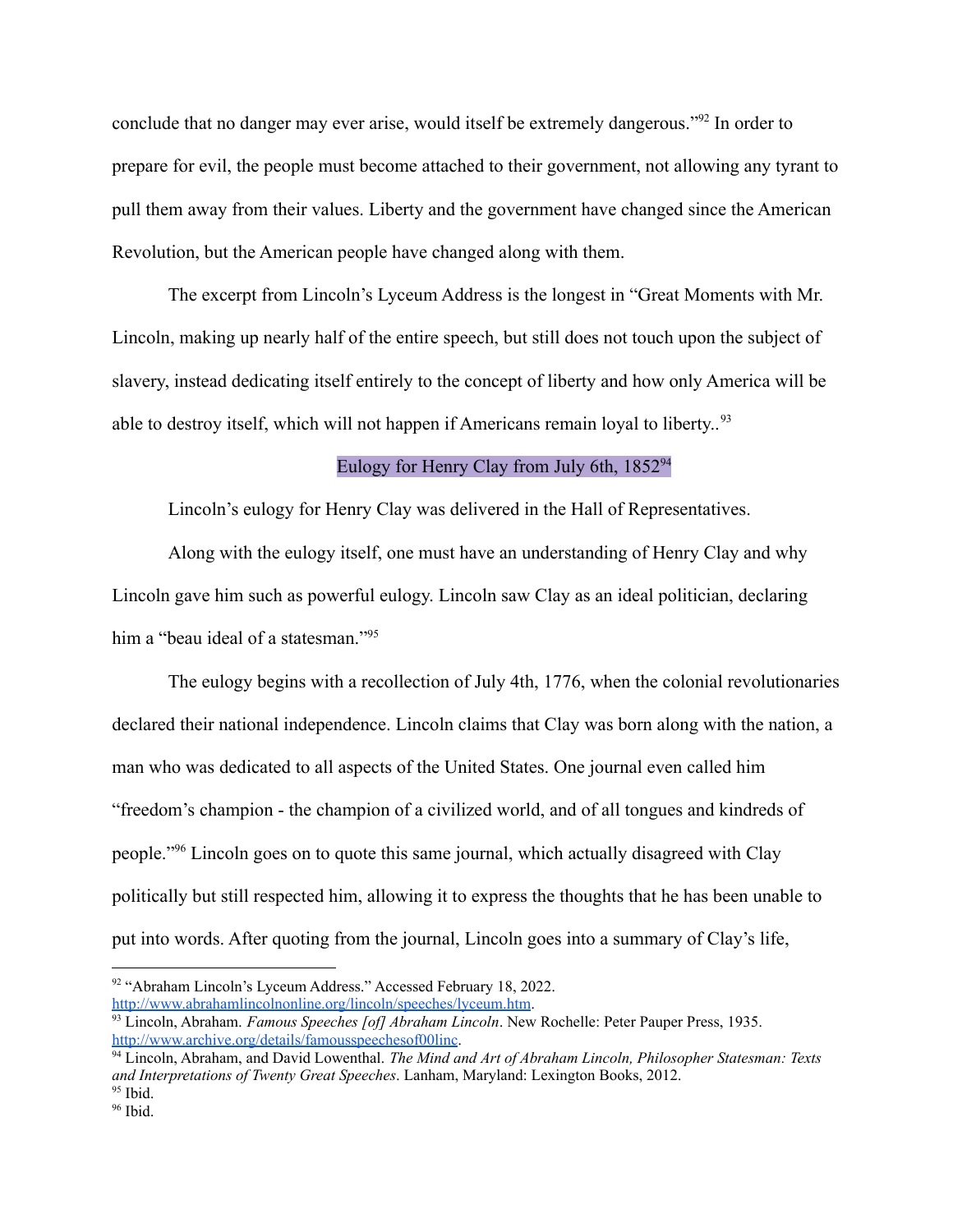starting with his poor childhood. Lincoln uses Clay's lack of wealth to say that "it teaches that in this country, one can scarcely be so poor, but that, if he *will*, he *can* acquire sufficient education to get through the world respectably," a statement that would become a reflection of the "American Dream" many Americans strove for decades after Lincoln's death.<sup>97</sup> Like Lincoln, Clay was elected to the House of Representatives, but unlike Lincoln, he would run for more than one term. He would also be elected as the Speaker of the House as well as a United States Senator. Along with his elected position, Clay would also be appointed as a commissioner to negotiate a peace treaty with England after the War of 1812 and the Secretary of State under President John Quincy Adams in March 1825. Lincoln claims that Clay had "constantly been the most loved, and most implicitly followed by friends, and the most dread by opponents, of all living American politicians."<sup>98</sup> Even after losing a presidential election several times, Clay never gave up on politics, continuing to remain involved in the political world. Lincoln praised Clay for his eloquence, sincerity, and conviction in his speeches, qualities that led many to be swayed by Clay over the years.

Lincoln and Clay shared many ideals, with Lincoln stating that Clay felt "that the world's best hope depended on the continued Union of these States," a quote that applied to Lincoln's policies throughout his political career, including during the Civil War.<sup>99</sup> Along with his desire to keep the states united, Clay also had "a deep devotion to the cause of human liberty - a strong sympathy with the oppressed everywhere, and an ardent wish for their elevation."<sup>100</sup> Both Clay and Lincoln made liberty their top priority, using their power to ensure that liberty remained the main principle of the United States of America. But Clay did not only focus on the liberty of

<sup>98</sup> Ibid. <sup>97</sup> Lincoln, Abraham, and David Lowenthal. *The Mind and Art of Abraham Lincoln, Philosopher Statesman: Texts and Interpretations of Twenty Great Speeches*. Lanham, Maryland: Lexington Books, 2012.

 $99$  Ibid.

<sup>100</sup> Ibid.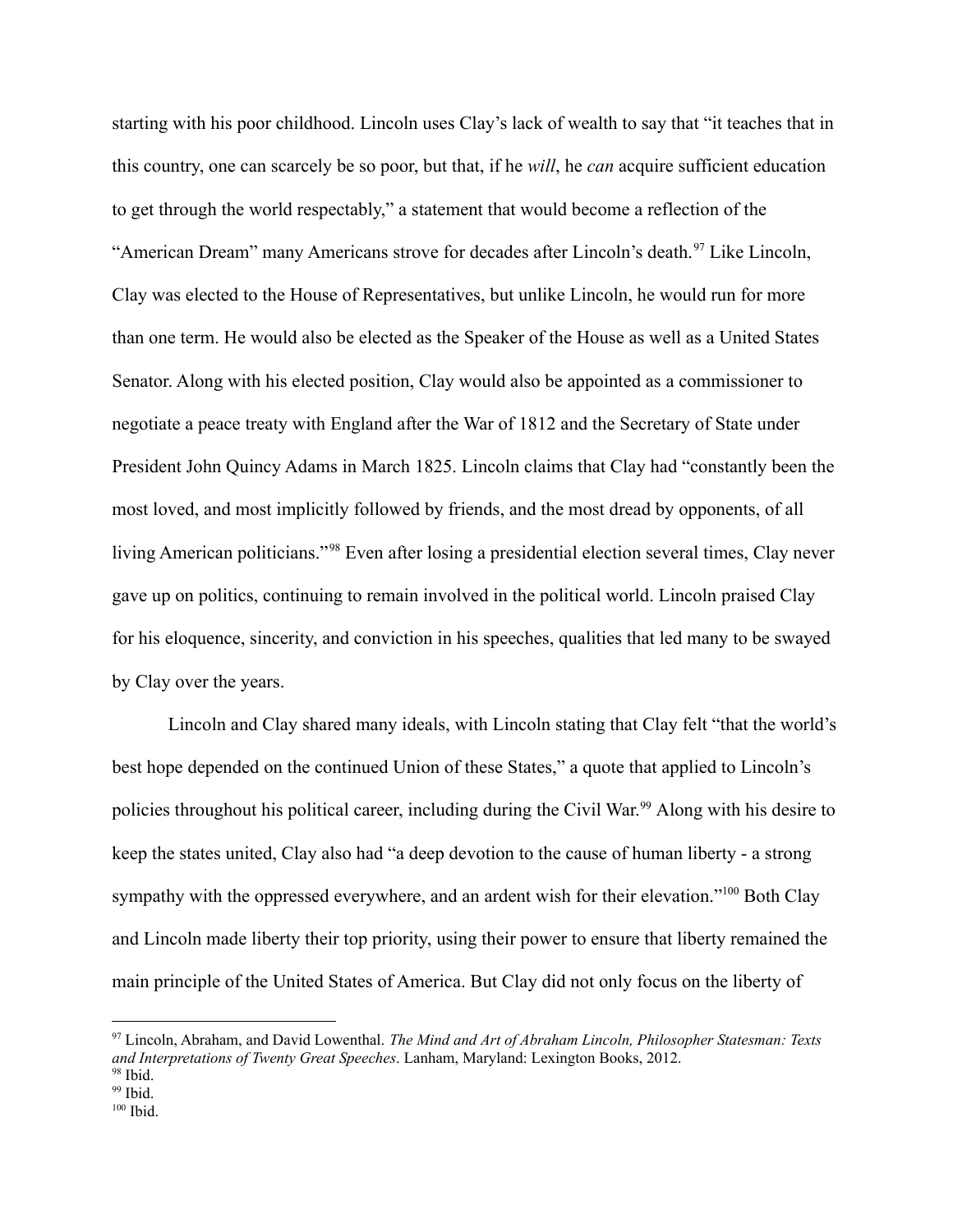Americans - Lincoln mentions that he helped both South Americans and the Greeks when struggling with civil liberties, assisting both in their times of need.

Towards the end of his speech, Lincoln finally gets to the topic that has been prominent but omitted, in his speeches that were selected for "Great Moments with Mr. Lincoln" - the topic of slavery. Lincoln believes that this subject is important for the eulogy, declaring "I am unwilling to close without referring more particularly to Mr. Clay's views and conduct in regard to it [domestic slavery]."<sup>101</sup> According to Lincoln, one of Clay's first public efforts was related to the debate on the emancipation of slaves in Kentucky, claiming, in Lincoln's words, that he did not believe that "on a question of human right, the negroes were to be excepted from the human race "102

Through his eulogy to Clay, one can see that Lincoln looked up to the deceased, a man who had grown up in a similar situation and had achieved greatness. Of course, as it is a speech dedicated to a dead man, Lincoln does not voice any disagreements that he may have had with Clay throughout his life, claiming that "his views and measures were always the wisest," a fact that "needs not to be affirmed."<sup>103</sup> But, while highlighting Clay's views on emancipation, Lincoln notes that Clay indeed owned slaves and that he did not think that slavery could be immediately gotten rid of in places where it was already in existence. Instead, Clay focused his time and energy on the states that would be entering the United States of America, including Missouri and Maine as part of the "Great Compromise." He uses the subject of slavery to attack men like John C. Calhoun and governors of South Carolina who were no longer following the declaration of Jefferson, that "all men are created free and equal."<sup>104</sup> Lincoln discusses Clay's involvement with

<sup>102</sup> Ibid. <sup>101</sup> Lincoln, Abraham, and David Lowenthal. *The Mind and Art of Abraham Lincoln, Philosopher Statesman: Texts and Interpretations of Twenty Great Speeches*. Lanham, Maryland: Lexington Books, 2012.

 $103$  Ibid.

 $104$  Ibid.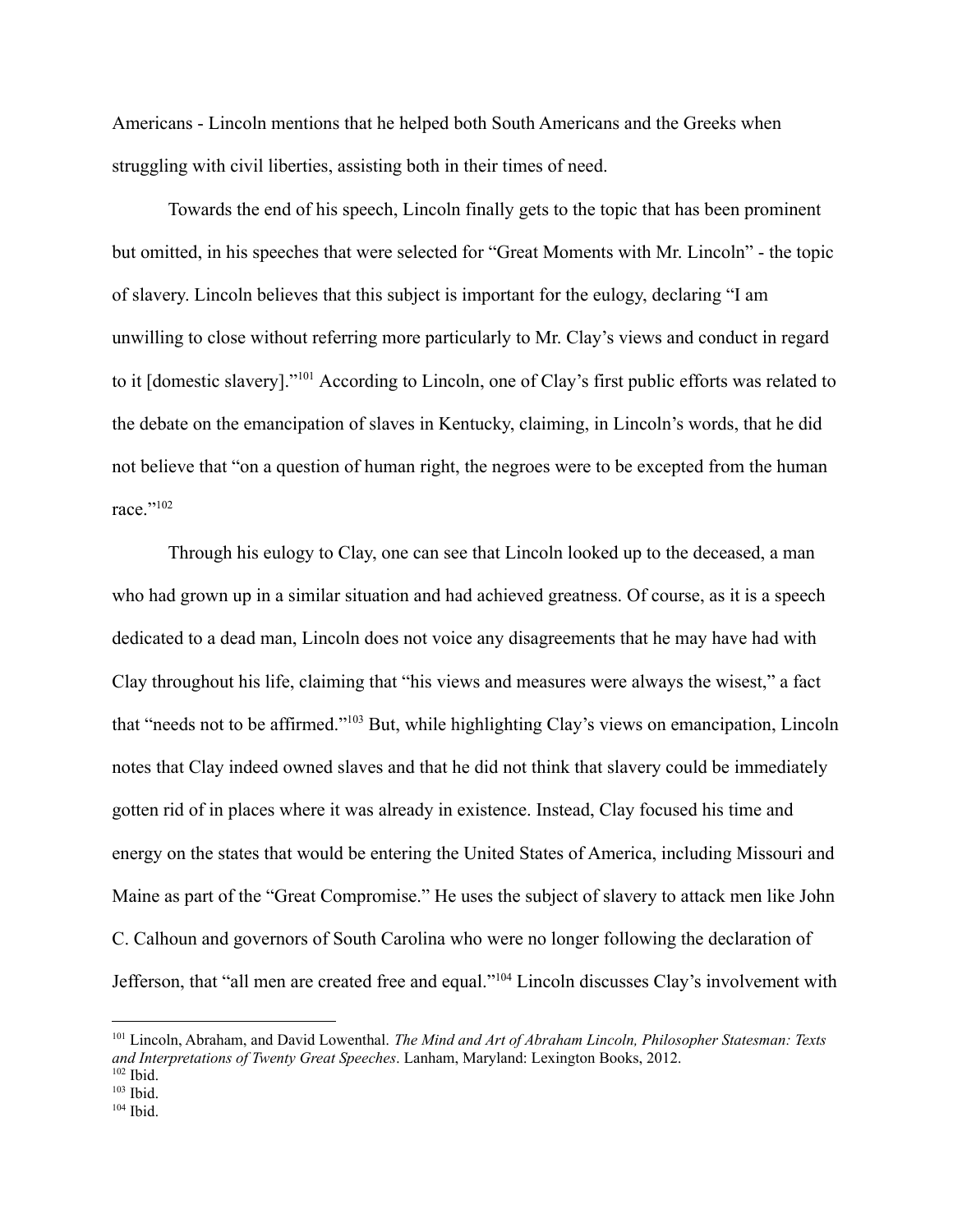the American Colonization Society, including his role as President of the organization for several years until his death. Clay had argued that there was "a moral fitness in the idea of returning to Africa her children, whose ancestors have been torn from her by the ruthless hand of fraud and violence."<sup>105</sup> By bringing the former slaves back to their home continent, the United States would be making up for the crime it had committed when it stole the African people from their land. Lincoln gives his support to the movement, saying that he hopes that the goal of the American Colonization Society would be realized after twenty-five years of planning and organizing.

Lincoln ends his eulogy to Clay with a power paragraph:

But Henry Clay is dead. His long and eventful life is closed. Our country is prosperous and powerful; but could it have been quite all it has been, and is, and is to be, without Henry Clay? Such a man the times have demanded, and such, in the providence of God was given us, But he is gone. Let us strive to deserve, as far as mortals may, the continued care of Divine Providence, trusting that, in future national emergencies, He will not fail to provide us the instruments of safety and security.<sup>106</sup>

Disney and the Imagineers would only use the last two sentences of the eulogy, leaving no mention of Henry Clay himself or any of the policies and decisions he influenced during his time as a politician in the government.<sup>107</sup> It is unsurprising that Disney chose not to mention Clay - "Great Moments with Mr. Lincoln" was dedicated to one man from Illinois, and Clay was a figure who had been from Kentucky. But why was Henry Clay's eulogy chosen as a part of the animatronic Lincoln's speech if the subject of the speech was not going to be mentioned? Most

 $106$  Ibid. <sup>105</sup> Lincoln, Abraham, and David Lowenthal. *The Mind and Art of Abraham Lincoln, Philosopher Statesman: Texts and Interpretations of Twenty Great Speeches*. Lanham, Maryland: Lexington Books, 2012.

 $107$  Ibid.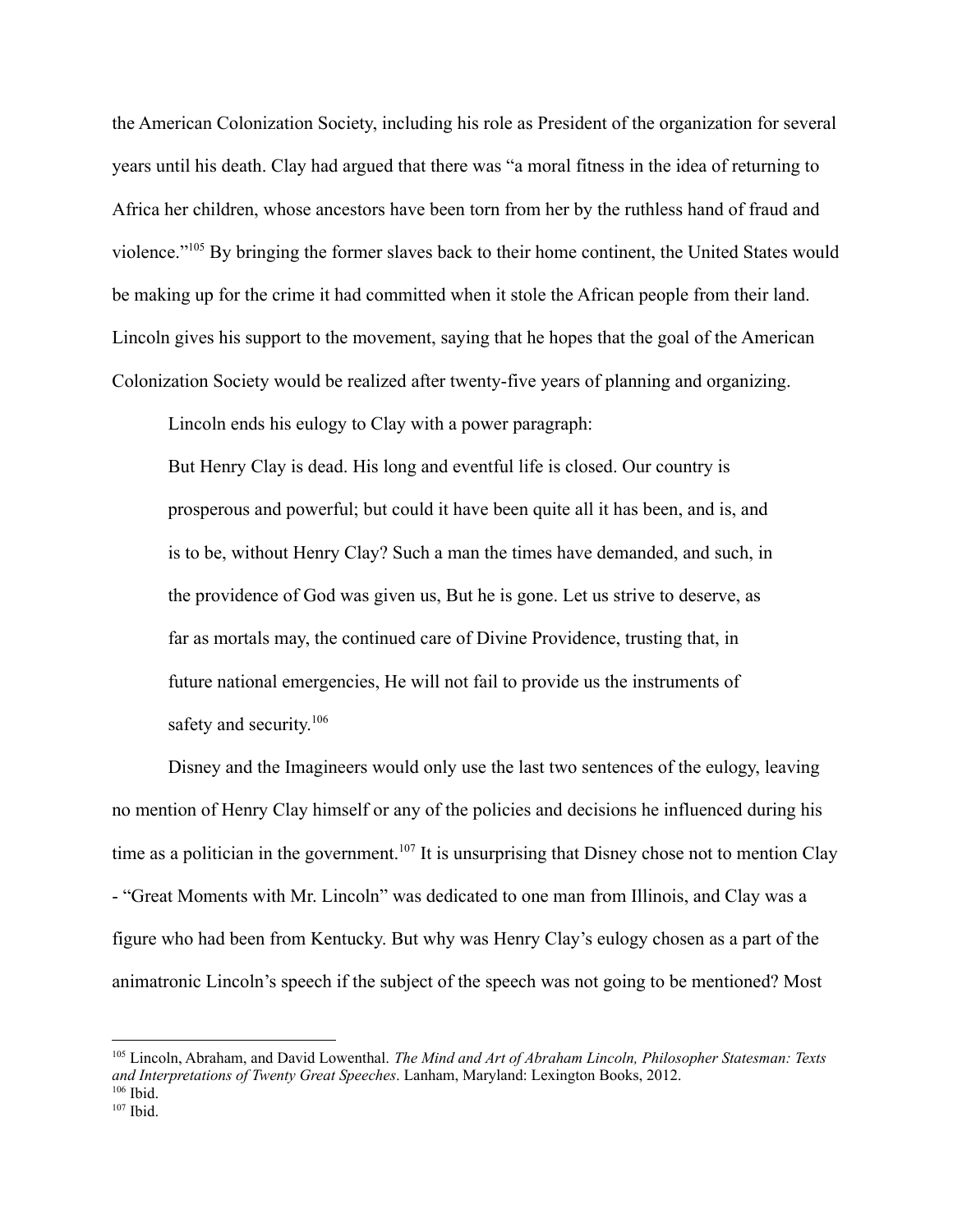likely because of the final two sentences, a powerful statement that could be applied to the United States as a whole, not just the United States that existed during the lives of Clay and Lincoln. When taken out of context, the sentences are a request to God to protect the United States, keeping it safe throughout any disasters that may strike, which related back to Lincoln's fear that the only way the United States could be destroyed would be from within, a prediction of the Civil War in the 1860s. One could also make connections to the threat of communism and the USSR, threats that hung over the United States during the 1960s as Disney was creating the Lincoln animatronic.

#### Address to the Cooper Institute from February 27th, 1860

Originally, the speech was supposed to be at Henry Ward Beecher's Church in Brooklyn, New York. An invitation had been sent to him in October 1859 to give a lecture at the church. When Lincoln gave his speech, it would actually be at the Cooper Institute in Manhattan, as the Young Men's Republican Union had taken over the arrangements for Lincoln's visit. Lincoln decided to tackle the subject of analyzing the different viewpoints of the signers of the Constitution, all 39 of them. To quote his law paw partner, William Herndon, "No former effort in the line of speech-making had cost Lincoln so much time and thought as this one."<sup>108</sup> Keeping to the subject of his previous speeches, Lincoln discussed slavery, and how 21 of the signers of the Constitution had argued that slavery in territories of the United States should be controlled by Congress and the government. If the Founding Fathers did not support the expansion of slavery, why were the Republicans of the 19th-century attacked for this viewpoint?

The speech beings with a quote from Senator Douglas, stating that "Our fathers, when they framed the Government under which we live, understood this question just as well, and

<sup>108</sup> Lincoln, Abraham, and Archibald Lewis Bouton. *The Lincoln and Douglas Debates, in the Senatorial Campaign of 1858 in Illinois, between Abraham Lincoln and Stephen Arnold Douglas; Containing Also Lincoln's Address at Cooper Institute*. English Readings. New York: Holt, 1905. <https://catalog.hathitrust.org/Record/000341169>.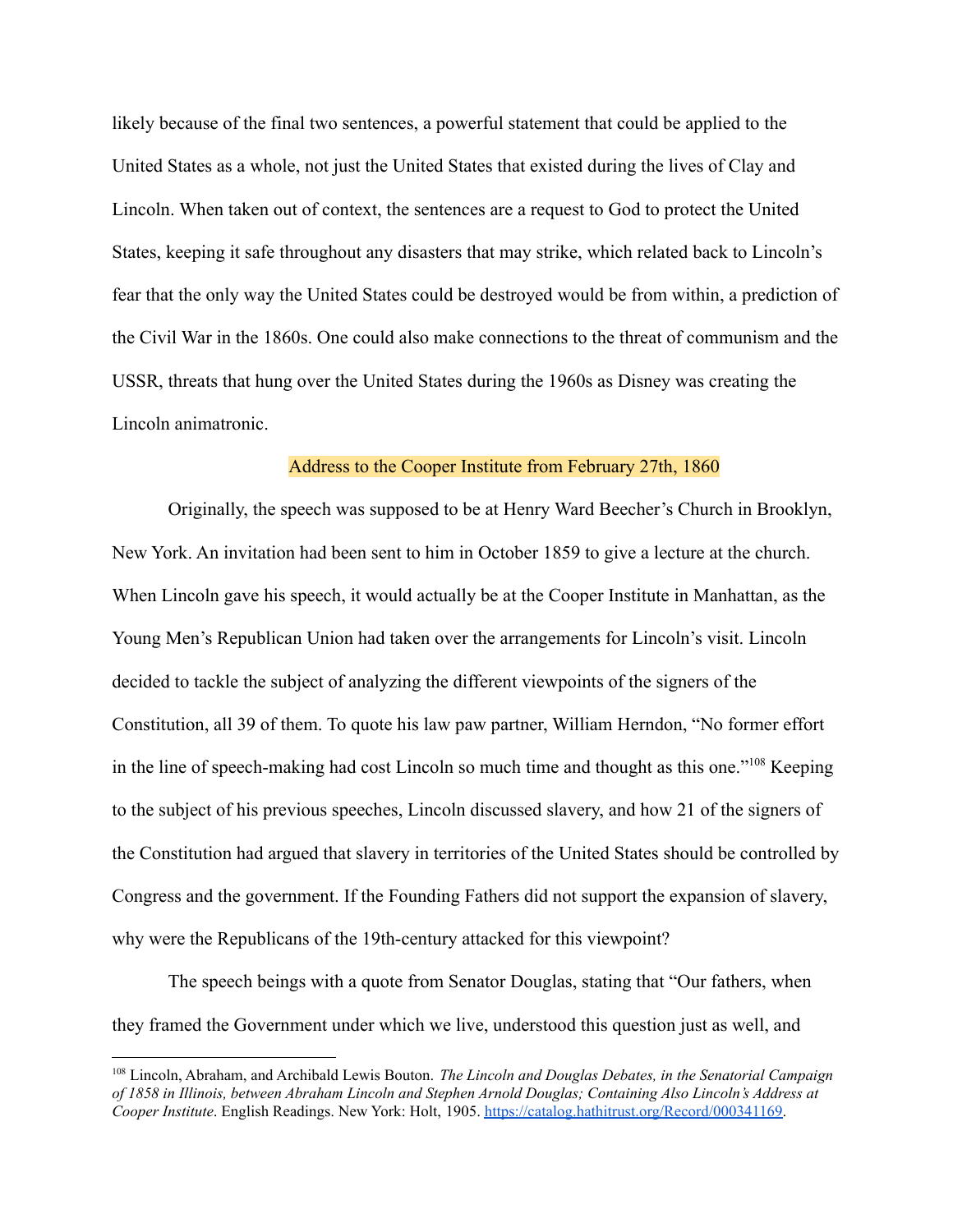even better, than we do now," which Lincoln agrees with, which brings him to his main question that would guide his speech - "What was the understanding those fathers had of the question mentioned?<sup>109</sup> Lincoln focuses on the 39 men who signed the Constitution, using their founding document. One of the main questions that Lincoln has for the crowd is whether the federal government was able to control slavery in the federal territories. When worded that way, Lincoln makes those who oppose federal control seem silly, as why should the *federal* government not be in charge of *federal* territories? Lincoln starts giving examples of the viewpoints of the 39 signers of the Constitution, beginning in 1784 with the question of slavery in the Northwestern Territory. Four of the 39 Constitution signers were in Congress and voted on the subject. Three of them voted for the prohibition of slavery, with only one voting against it as "he thought it improper to vote for it."<sup>110</sup> The same debate returned in 1787, with two more of the Constitution signers voting for the prohibition of slavery. Eventually, a bill would be created and signed into law by Geroge Washington himself, proving that "no line dividing local from federal authority, nor anything in the Constitution, forbade the Federal Government, to control as to slavery in federal territory."<sup>111</sup>

In 1803, the Louisiana Purchase gave the United States new territories, with territorial organization being given to the area by Congress in 1804. Slavery was permitted in the Louisiana territory, but there were some conditions that Congress applied to the territory. No slaves could be imported from foreign lands into the Louisiana territory, slaves had to have been imported before May of 1798, and slaves could only be brought into the Louisiana territory by their owner. If these laws were broken, the slave that was the subject of the issue would be freed and their

 $110$  Ibid. <sup>109</sup> Lincoln, Abraham, and Archibald Lewis Bouton. *The Lincoln and Douglas Debates, in the Senatorial Campaign of 1858 in Illinois, between Abraham Lincoln and Stephen Arnold Douglas; Containing Also Lincoln's Address at Cooper Institute*. English Readings. New York: Holt, 1905. <https://catalog.hathitrust.org/Record/000341169>.

<sup>111</sup> Ibid.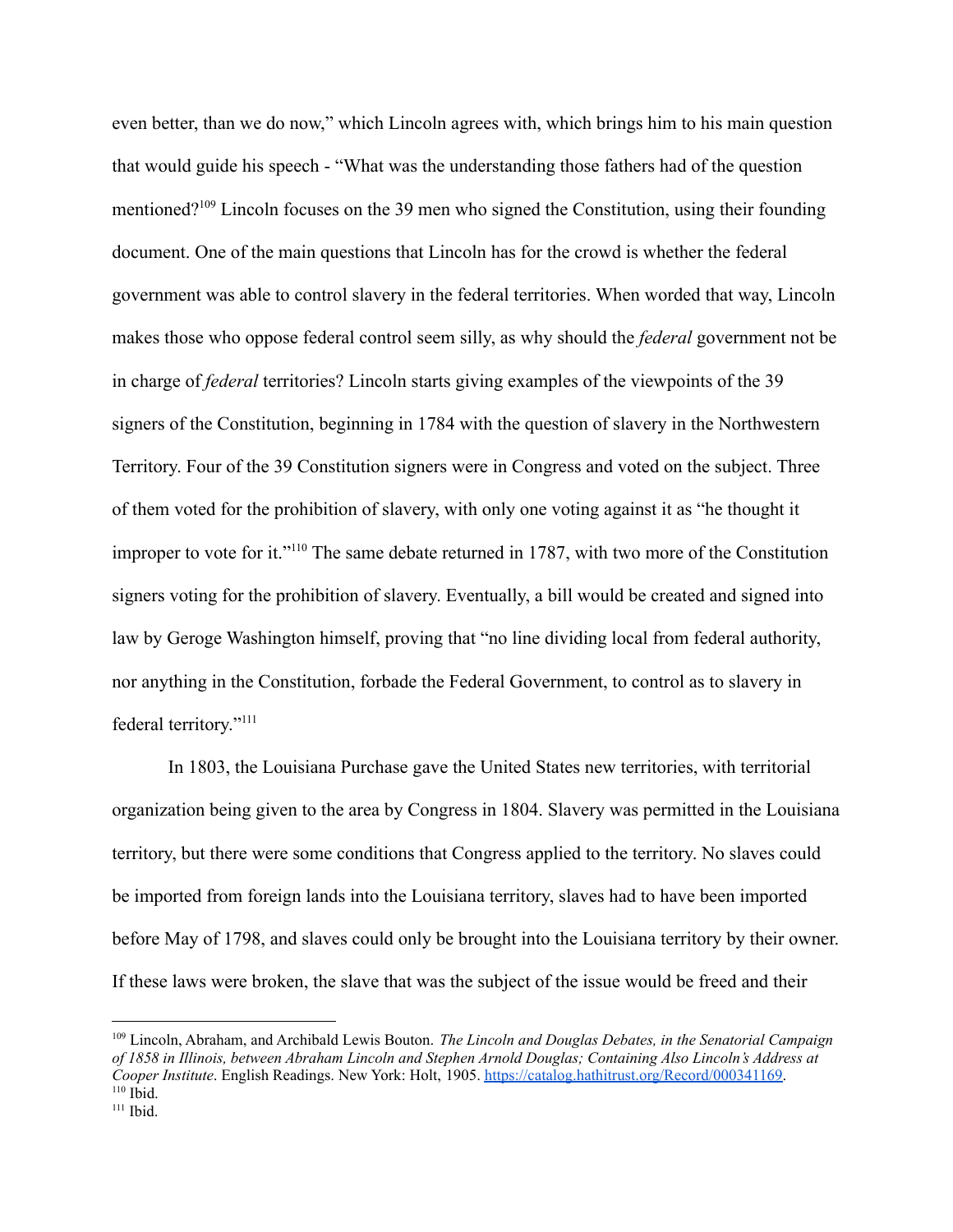former owner or violator of the law would be fined. Over a decade later, between 1819 and 1920, the Missouri territory brought the debate over slavery in the territories back into Congress. Two of the signers of the Constitution were still in Congress at this point, with one voting for the prohibition of slavery and the other voting against it.<sup>112</sup>

According to Lincoln's research, 23 out of the 39 signers of the Constitution made direct votes on the subject of slavery in the territories, with 21 of the 23 voting for the prohibition of slavery. Lincoln defends these men with the statement, "No one who has sworn to support the Constitution can conscientiously vote for what he understands to be an unconstitutional measure, however expedient he may think it."<sup>113</sup>

Lincoln makes a strong statement on not only the 39 signers of the Constitution but the 76 members of Congress from that time who created the amendments of the Constitution, declaring, "I defy any man to show that any one of them ever, in his whole life, declared that, in his understanding, any proper division of local from federal authority, or any part of the Constitution, forbade the Federal government to control as to slavery in the federal territories."<sup>114</sup> But even after all of this research and bold statements, Lincoln explicitly states that he does not want the people of the 19th-century to be following everything that the Founding Fathers did. The times had changed and improvements had been made, but one can still take the words and decisions of the founders as a guide for the future.

In the middle of his speech, Lincoln speaks a memorable paragraph on the Republicans and their goals:

 $113$  Ibid. <sup>112</sup> Lincoln, Abraham, and Archibald Lewis Bouton. *The Lincoln and Douglas Debates, in the Senatorial Campaign of 1858 in Illinois, between Abraham Lincoln and Stephen Arnold Douglas; Containing Also Lincoln's Address at Cooper Institute*. English Readings. New York: Holt, 1905. <https://catalog.hathitrust.org/Record/000341169>.

 $114$  Ibid.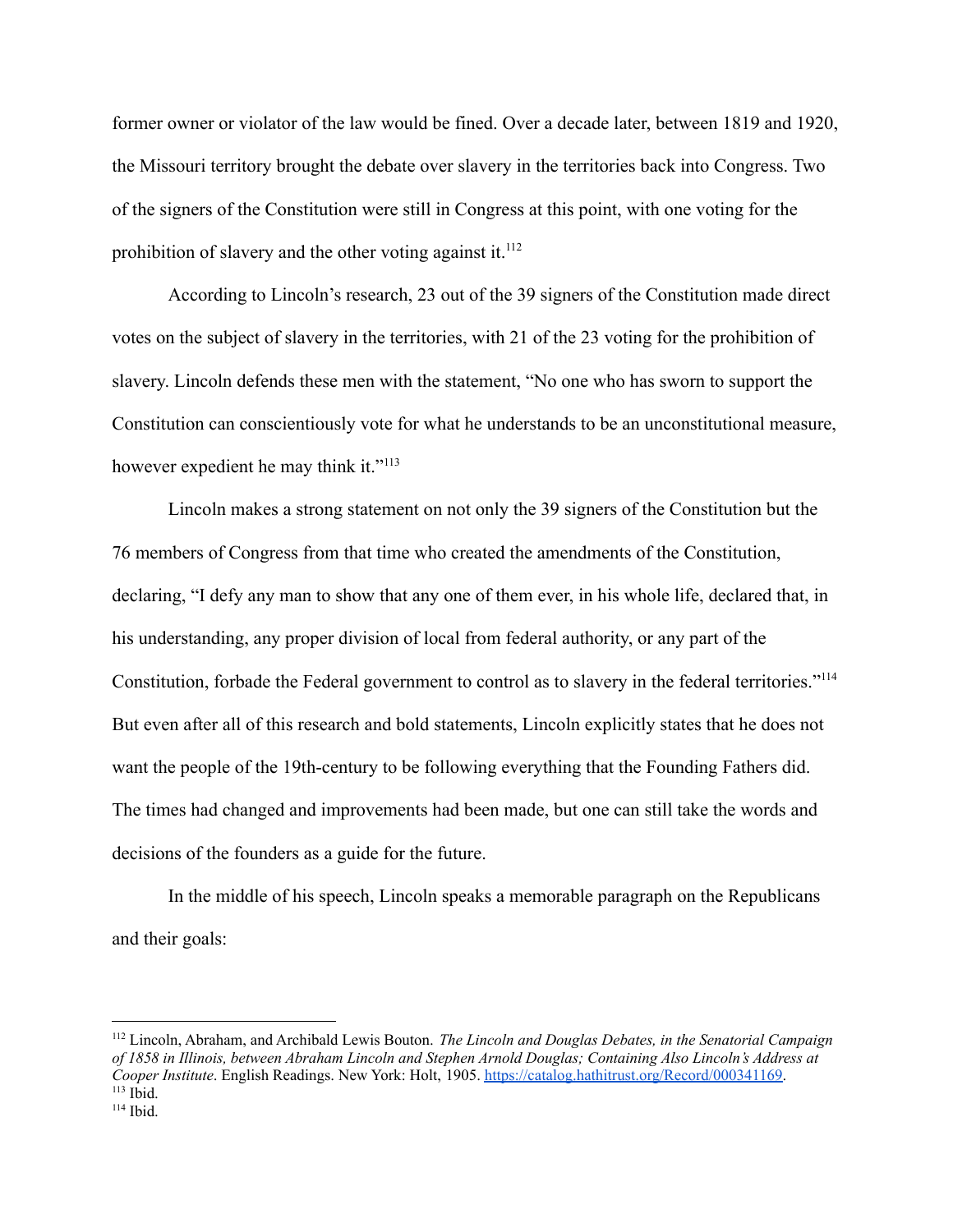Let all who believe that "our fathers, who framed the Government under which we live, understood this question just as well, and even better than we do now," speak as they spoke, and act as they acted upon it. This is all Republicans ask - all Republicans desire - in relation to slavery. As those fathers marked it, so let it be again marked, as an evil not to be extended, but to be tolerated and protected only because of and so far as its actual presence among us makes that toleration and protection a necessity. Let all the guarantees those fathers gave it, be, not grudgingly, but fully and fairly maintained. For this Republicans contend, and with this, so far as I know or believe, they will be content.<sup>115</sup>

After his grand declaration of the Republican's goals, Lincoln then directly addresses the Southerners, those who would probably not agree with his viewpoints on the Founding Fathers and the prohibition of slavery in the territories. He questions why they attack Republicans  $\setminus$ asking, "Is that warning a weapon in your hands against us, or in our hands against you? Could Washington himself speak, would he cast the blame of that sectionalism upon us, who sustain his policy, or upon you who repudiate it?"<sup>116</sup> The Republicans claim to be conservative and following in the footsteps of the Founding Fathers, but Lincoln directly opposes this claim, stating that "not one of all your various plans can show a precedent or an advocate in the century within which our Government originated. Consider, then, whether your claim of conservatism for yourselves, and your charge or destructiveness against us, are based on the most clear and stable foundations."<sup>117</sup> Southerners claim Republicans are responsible for rebellions against slavery, including that of Harper's Ferry, led by John Brown, but no men involved were proven to be

 $116$  Ibid. <sup>115</sup> Lincoln, Abraham, and Archibald Lewis Bouton. *The Lincoln and Douglas Debates, in the Senatorial Campaign of 1858 in Illinois, between Abraham Lincoln and Stephen Arnold Douglas; Containing Also Lincoln's Address at Cooper Institute*. English Readings. New York: Holt, 1905. <https://catalog.hathitrust.org/Record/000341169>.

 $117$  Ibid.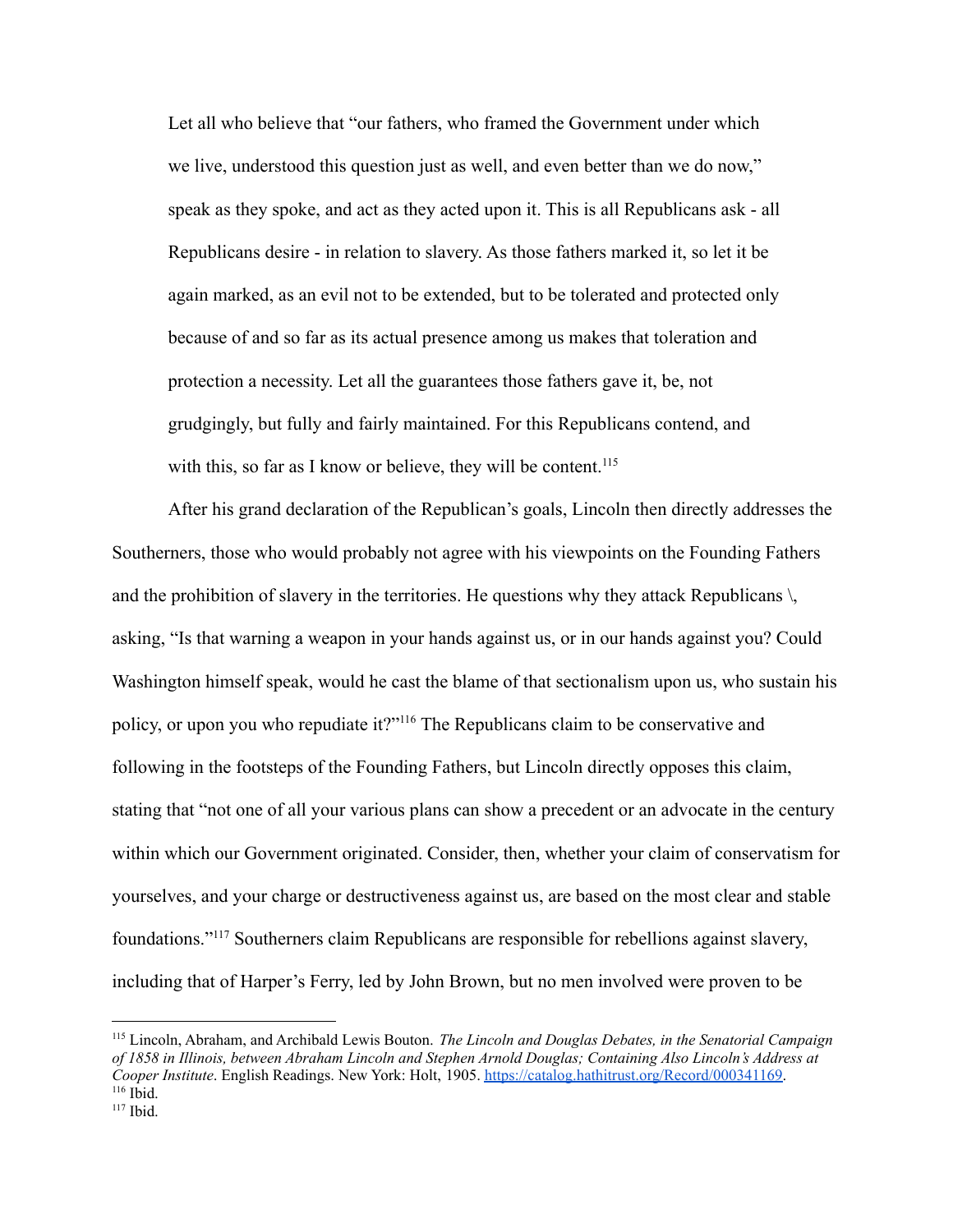Republicans. None of the policies nor doctrines of the Republicans encouraged such a rebellion, either.

Lincoln predicts the upcoming secession of the South with a bold statement to the Southerns, declaring that

You will break up the Union rather than submit to a denial of your Constitutional rights . . . Your purpose, then, plainly stated, is that you will destroy the Government, unless you be allowed to construe and enforce the Constitution as you please, on all point in dispute between you and us. You will rule or ruin in all events<sup>118</sup>

There is no statement in the constitution that distinctly and/or expressly affirms the right of property when it comes to slavery, no matter what the Southerners might argue. Lincoln confirms that the words "slave" and "slavery" are not even found in the Constitution and that when slaves are indirectly referred to, they are called people, serving a debt through service or labor. The Founding Fathers made this choice without any disagreement, as it was passed unanimously. Lincoln compares the South's arguments to a robber holding a gun to his head and claiming that, if he pulls the trigger, then Lincoln himself would be called the murderer.

But even after all of his attacks on the viewpoints of the Southerners, Lincoln still warns his fellow Republicans against attacking their opponents through violence. "Even though much provoked, let us [Republican] do nothing through passion and ill temper. Even though the southern people will not so much as listen to us, let us calmly consider their demands, and yield to them if, in our deliberate view of our duty, we possibly can."<sup>119</sup> But even after this, Lincoln

 $119$  Ibid. <sup>118</sup> Lincoln, Abraham, and Archibald Lewis Bouton. *The Lincoln and Douglas Debates, in the Senatorial Campaign of 1858 in Illinois, between Abraham Lincoln and Stephen Arnold Douglas; Containing Also Lincoln's Address at Cooper Institute*. English Readings. New York: Holt, 1905. <https://catalog.hathitrust.org/Record/000341169>.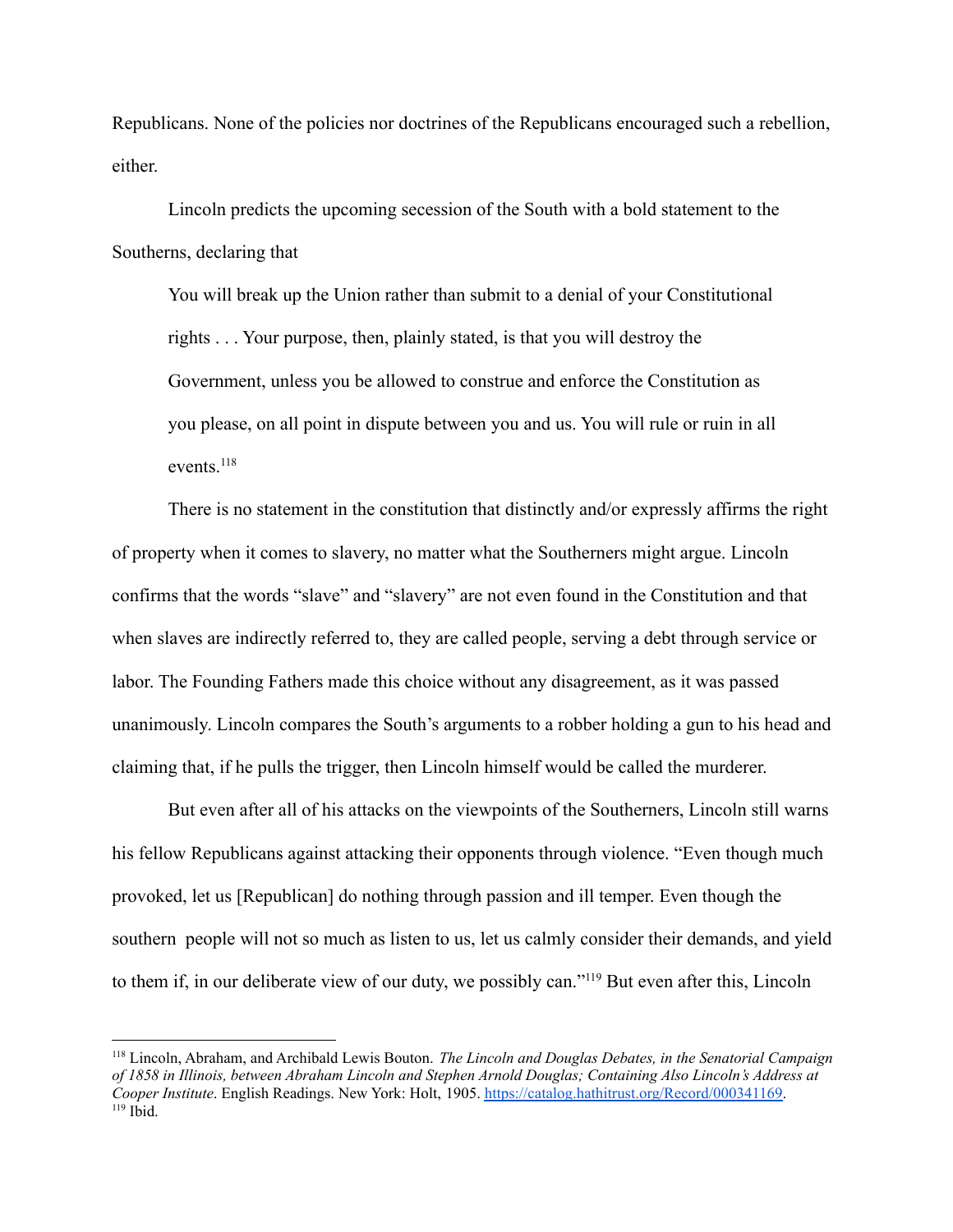launches into a more sarcastic hypothetical situation, suggesting the only way that Republicans can satisfy the Republicans:

Cease to call slavery *wrong*, and join them in calling it *right*. And this must be done thoroughly - done in *acts* as well as in *words*. Silence will not be tolerated we must place ourselves avowedly with them. Senator Douglas' new sedition law must be enacted and enforced, suppressing all declarations that slavery is wrong, whether made in politics, in presses, in pulpits, or in private. We must arrest and return their fugitive slaves with greedy pleasure. We must pull down our Free State constitutions. The whole atmosphere must be disinfected from all taint of opposition to slavery, before they will cease to believe that all their troubles proceed from us. $120$ 

Lincoln goes on to state that even though the Southerners have claimed that they simply want to be left alone, there is more to their demands, as they have not been satisfied with the Free States ignoring the South in their laws and constitutions. As Lincoln states, "Wrong as we think slavery is, we can yet afford to let it alone where it is, because that much is due to the necessity arising from its actual presence in the nation."<sup>121</sup> He ends with a powerful statement that would remain in the heads of audience members:

Neither let us be slandered from our duty by false accusations against us, nor frightened from it by menaces of destruction to the Government nor of dungeons

 $121$  Ibid. <sup>120</sup> Lincoln, Abraham, and Archibald Lewis Bouton. *The Lincoln and Douglas Debates, in the Senatorial Campaign of 1858 in Illinois, between Abraham Lincoln and Stephen Arnold Douglas; Containing Also Lincoln's Address at Cooper Institute*. English Readings. New York: Holt, 1905. <https://catalog.hathitrust.org/Record/000341169>.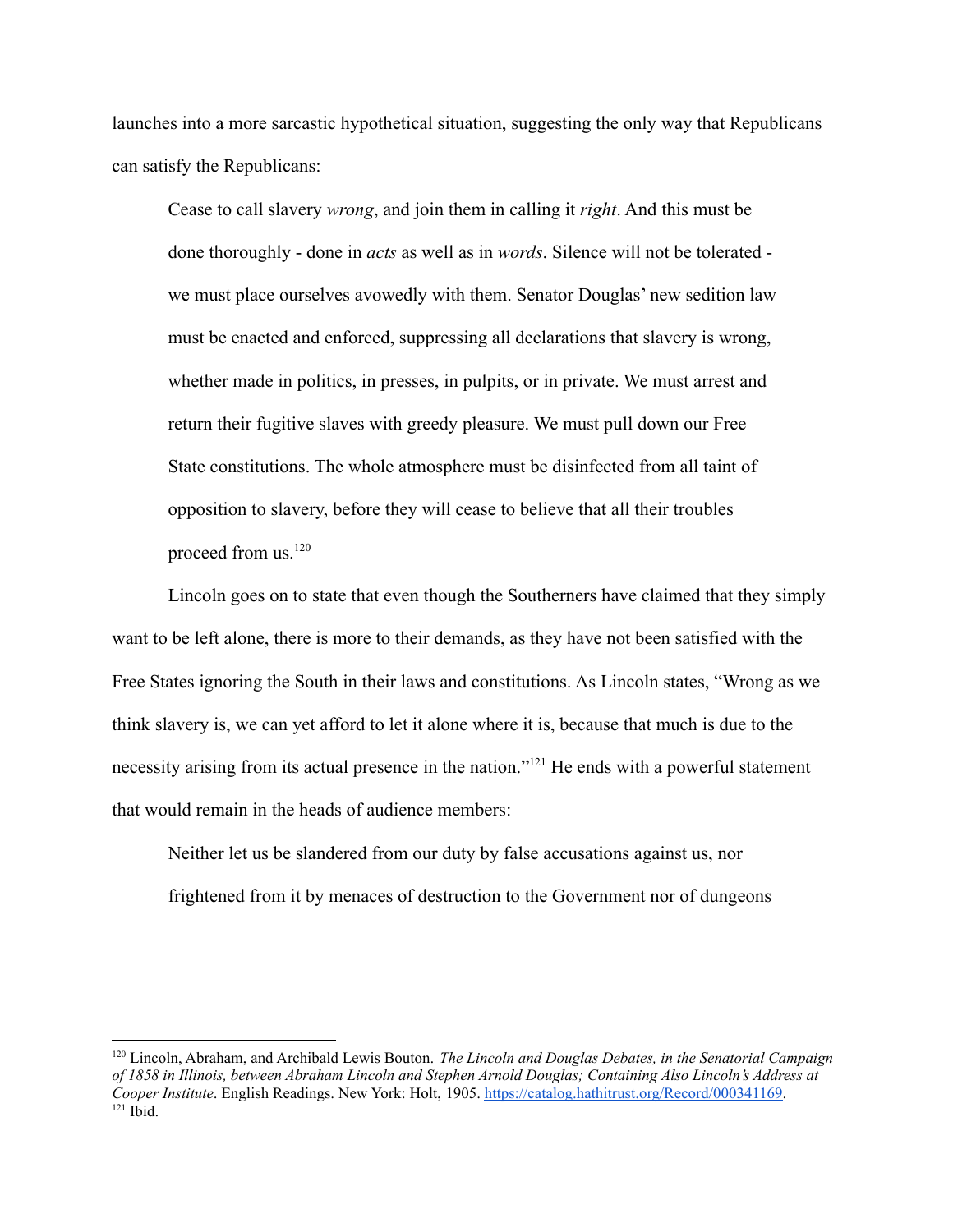to ourselves. Let us have faith that right makes might, and in that faith, let us, to the end, dare to do our duty as we understand it. $122$ 

These powerful last sentences are what Disney chose to put in his representation of Lincoln's speech. Reading through the Cooper Union speech gives one the same thoughts that they may have had when reading the previous four speeches - Why did Disney and his Imagineers choose speeches that were explicitly about slavery but exclude all mentions of the subject from their animatronic Lincoln's speech?

Note that the speech that the animatronic Lincoln gives includes no mention of slavery or even the basic concept of race. Understandably, Disney and the Imagineers would not be presenting each of the speeches in their entirety, as that would have taken up too much of the audience's time. But if time was an issue, why did the team not use Lincoln's most famous speech, the Gettysburg Address, which only lasted for 271 words? This might be because the speech was dedicated entirely to the Civil War, which, according to the Union, was being fought to free the slaves of the South and to unite America once more.

#### *Disney's Own Version of Lincoln*

Why would Disney erase such an important part of Lincoln's life, the very cause he was assassinated for? The answer lies in the context of both Disney the man and Disney the company.

One of the particular issues that may have plagued Disney during the creation of "Great Moments with Mr. Lincoln" was the Cold War and the fight against communism as a whole. Disney testified before the House of Un-American Activities Committee in October of 1947, reporting that a strike at Walt Disney Studios was "a Communist group trying to take over my

<sup>122</sup> Lincoln, Abraham, and Archibald Lewis Bouton. *The Lincoln and Douglas Debates, in the Senatorial Campaign of 1858 in Illinois, between Abraham Lincoln and Stephen Arnold Douglas; Containing Also Lincoln's Address at Cooper Institute*. English Readings. New York: Holt, 1905. <https://catalog.hathitrust.org/Record/000341169>.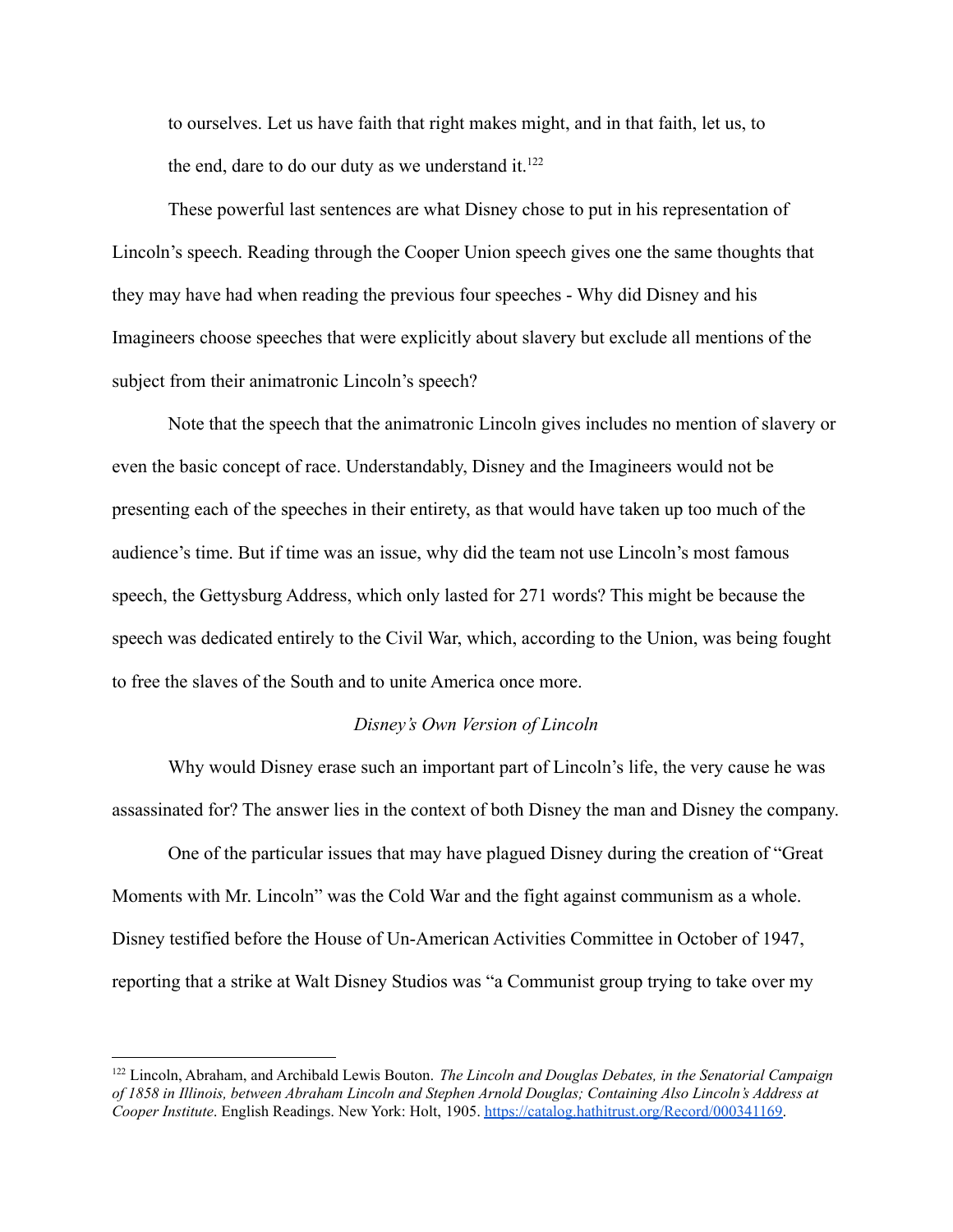artists."<sup>123</sup> According to Disney and others at the time, communism was un-American and went against the rights of Americans at the time. In 1993, it was revealed that Walt Disney "served as a secret informer for the Los Angeles office of the Federal Bureau of Investigation," giving J. Edgar Hoover, the FBI's Director, names of animators he believed to be communists. He would also give Hoover some of his scripts, allowing him to make revisions. In return, Disney was allowed to film at the FBI's headquarters in Washington.<sup>124</sup> Walt Disney was a patriotic man who felt that rooting out communism was a form of serving his country.

Lincoln may have also stood as not just a representation of the former president, but as a representation of Disney and his own struggles. When the actor voicing Lincoln, Royal Dano, was recording his lines for the show, he was dressed in full costume, giving the speech in character. But after the first take, Disney insisted Dano record another one, then another one. Ultimately, by the final take, Dano's interpretation of Lincoln, while strong, had a sense of weariness, reflecting just a small fraction of the stress that Lincoln must have been under during his presidency.<sup>125</sup>

For Disney, one of the benefits of presenting exhibitions at the 1964 New York World's Fair was that he would be able to take these constructed attractions and ship them across the country to Disneyland, saving himself the time and money of creating new shows and rides. While programming and building the Lincoln Audio-Animatronic for the World's Fair, another one was being built using slightly more advanced technology, pushing some of the boundaries that had been established with the first Audio-Animatronic.<sup>126</sup> "Great Moments with Mr.

<sup>123</sup> Kinolibrary. 2016. *1947 Walt Disney Testifies at HUAC*. <https://www.youtube.com/watch?v=kJLQ3efGG4k>.

<sup>124</sup> *The New York Times*. 1993. "Disney Link To the F.B.I. And Hoover Is Disclosed," May 6, 1993.

 $125$  Bob Gurr (former Imagineer) in conversation with the author, March 2022.

<sup>&</sup>lt;sup>126</sup> "Great Moments With Mr. Lincoln || The Disneyland Chronicles - Year Twelve // 1965 - YouTube." Accessed January 19, 2022. [https://www.youtube.com/watch?v=RC0BOaz5k1Q.](https://www.youtube.com/watch?v=RC0BOaz5k1Q)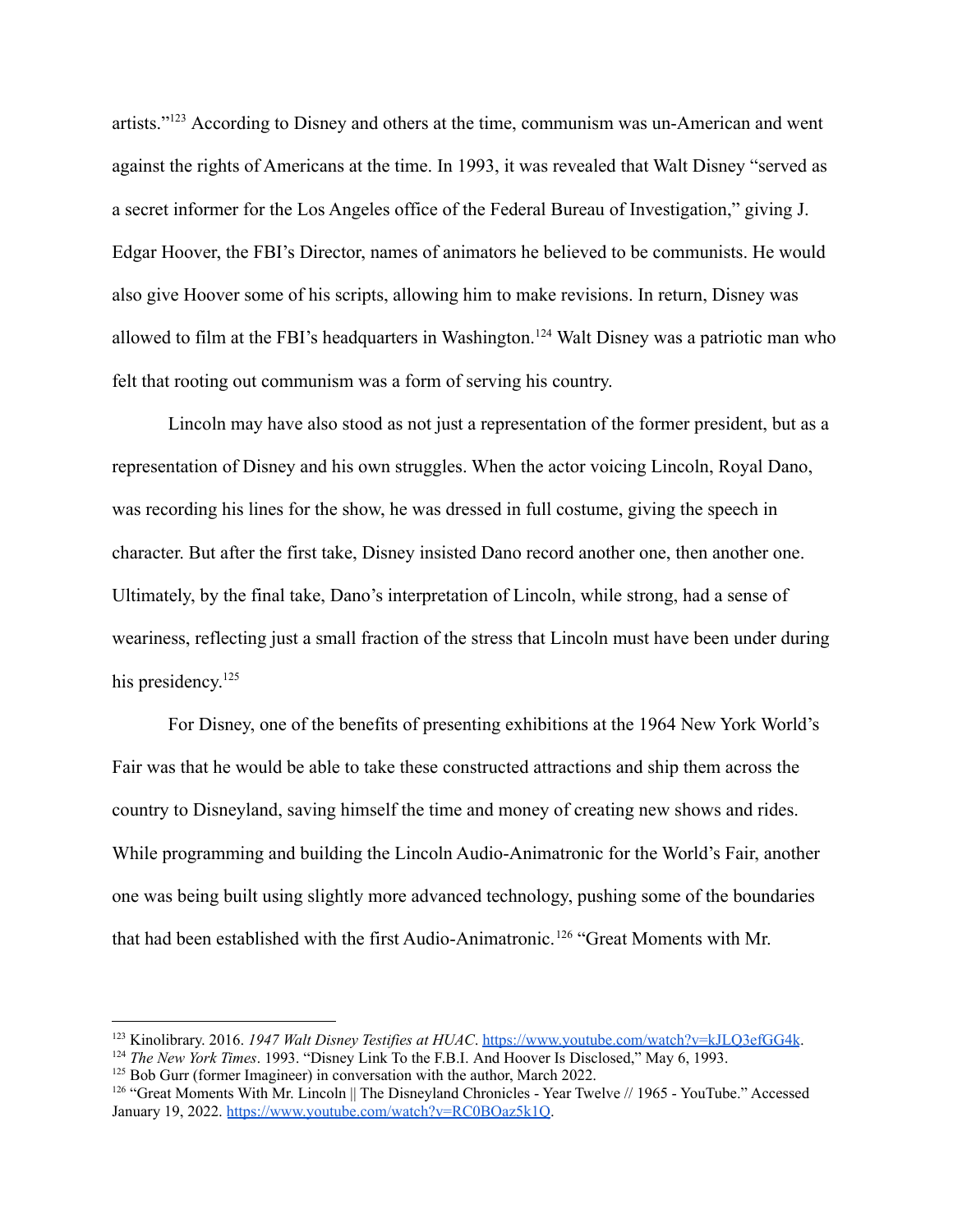Lincoln" would be brought to Disneyland and opened in Times Square on July 18th, 1965.<sup>127</sup> Children under seventeen years old were given a ticket to the attraction for free, with the ticket declaring that "So young people may have a better knowledge of the man who played such an important part in American History . . . Walt Disney Productions invites you to be their guest to spend a few . . . Great Moments with Mr. Lincoln."<sup>128</sup>

## *A Connection Between CORE and Lincoln*

"I'm sitting behind a row of CORE. And they're motionless." - Bob Gurr, 2022<sup>129</sup>

But even with the question of racism and Disney's choice to remove all references to slavery from Lincoln's speech for "Great Moments with Mr. Lincoln," some African-Americans still viewed the show as a powerful reflection of true American values. Bob Gurr spoke of the first time he was able to see "Great Moments with Mr. Lincoln," the show he had helped create.<sup>130</sup> As he was taking his seat in the theater, ready to watch the presentation, a group of CORE protestors wearing bright yellow vests burst into the room, loudly taking over the front row. Gurr, who had never seen the reactions of anyone to the animatronic Lincoln, was spooked at the response. "But the more Lincoln talked, the quieter they got."<sup>131</sup> Gurr watched in awe as the protestors became completely silent, every ounce of their attention focused on the "man" speaking in front of them. Finally, the end of Lincoln's speech came and the show ended. An older black man, the leader of the CORE protestors in the Illinois Pavilion, stood up, tears streaming down his face as he exited the theater. It was a truly powerful moment for Gurr, who, as the animatronic Lincoln's "mother," was finally able to see the reactions of those at the Fair,

<sup>&</sup>lt;sup>127</sup> "The Disneyland Story Presenting Great Moments with Mr. Lincoln | Disneyland Park." Accessed January 19, 2022. [https://disneyland.disney.go.com/attractions/disneyland/disneyland-story/.](https://disneyland.disney.go.com/attractions/disneyland/disneyland-story/)

<sup>128</sup> "Great Moments With Mr. Lincoln || The Disneyland Chronicles - Year Twelve // 1965 - YouTube." Accessed January 19, 2022. [https://www.youtube.com/watch?v=RC0BOaz5k1Q.](https://www.youtube.com/watch?v=RC0BOaz5k1Q)

<sup>&</sup>lt;sup>129</sup> Bob Gurr (former Imagineer) in conversation with the author, March 2022.

<sup>&</sup>lt;sup>130</sup> Bob Gurr was assigned by Walt Disney to create the animatronic Abraham Lincoln after others at WED Enterprises struggled to figure out how to make the robot "human."

<sup>&</sup>lt;sup>131</sup> Bob Gurr (former Imagineer) in conversation with the author, March 2022.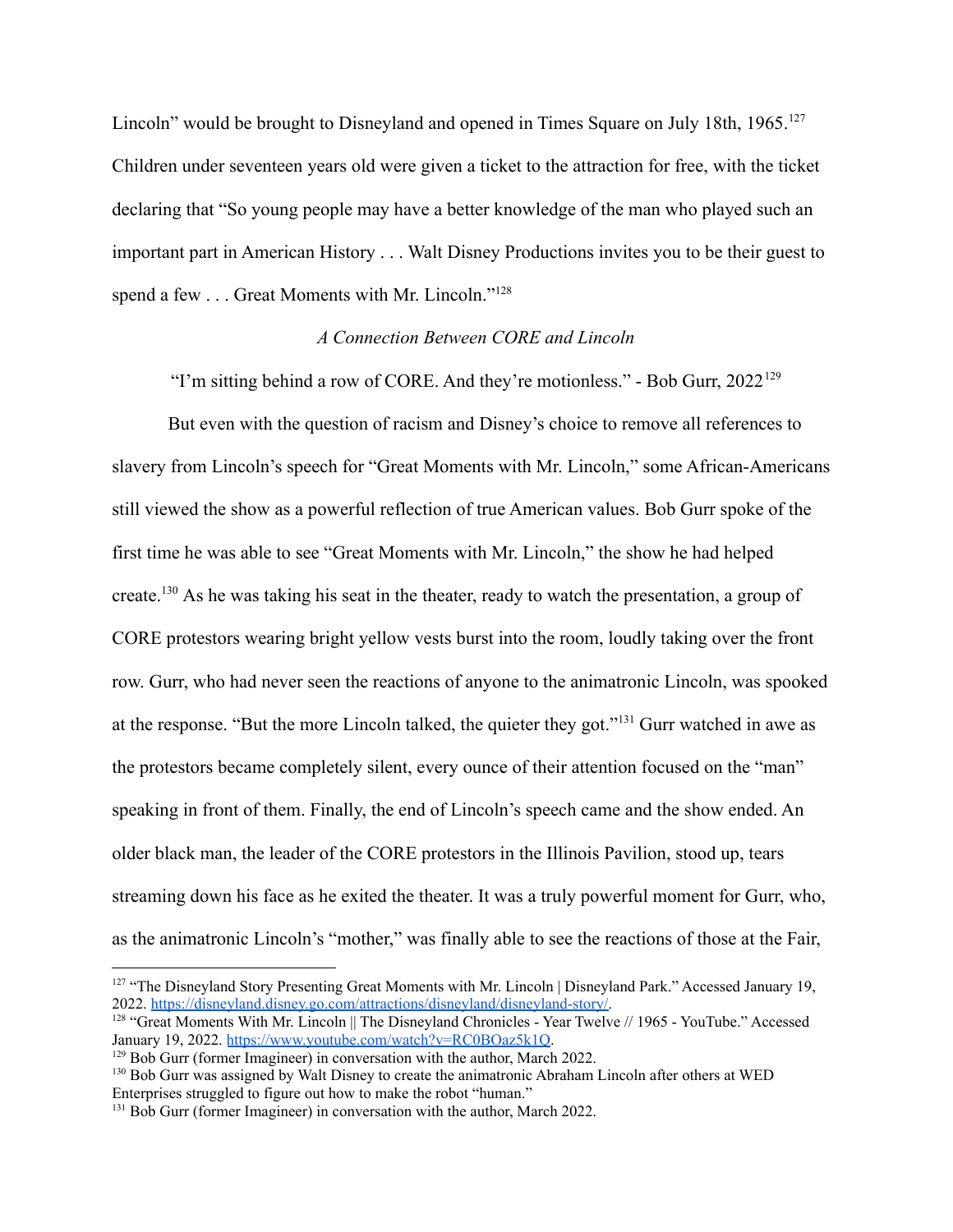including those who may not have gone in expecting to enjoy the performance. Many Americans, including members of CORE and civil rights activists, continued to see Abraham Lincoln as a great man to be admired and respected.

# *The Future of Lincoln*

July 5th, 2018, was a hot and hazy day in Redlands, California. But the inside of the Lincoln Memorial Shrine was buzzing was excitement, team members running around the building, making final preparations.<sup>132</sup> Today was the official press day for "Reflections of the Face of Lincoln," a presentation created by Garner Holt Productions as part of the Shrine's goal of sharing the life and legacy of Lincoln, bringing visitors as close to the man as they possibly could. Finally, the red tape was being cut and members of the press were going to be witnessing the first presentation of "Reflections of the Face of Lincoln" before its opening a few days later on July 7th. As soon as the press stepped into the presentation room, they were in awe of the scene in front of them. A collection of different figures stood in front of them, with a simple background wall of blue and gold with stars. There were busts of great minds at the time like Frederick Douglass, Clara Barton, and of course, Lincoln, seemingly carved into a block of marble, left trapped inside of the stone. After several minutes of introduction to the world of Lincoln through videos and audio, the moment everyone had been waiting for had arrived. "Even now, his face is etched in the mind of every American," the narrator's voice echoed throughout the silent room, "in popular culture, currency, works of fine art, and more. This is the face of the nation for his time, for all time."<sup>133</sup> The room went dark and sparkles began to fly around the sculpture of Lincoln. The music rose in a crescendo, and then, in a burst of light, Lincoln came to

<sup>&</sup>lt;sup>132</sup> "Weather in July 2018 in Redlands, California, USA." Accessed February 25, 2022. [https://www.timeanddate.com/weather/usa/redlands/historic?month=7&year=2018.](https://www.timeanddate.com/weather/usa/redlands/historic?month=7&year=2018)

<sup>133</sup> The Press-Enterprise. *Lincoln Shrine in Redlands Debuts Animatronic Bust*, 2018. [https://www.youtube.com/watch?v=SvoVngGGMRw.](https://www.youtube.com/watch?v=SvoVngGGMRw)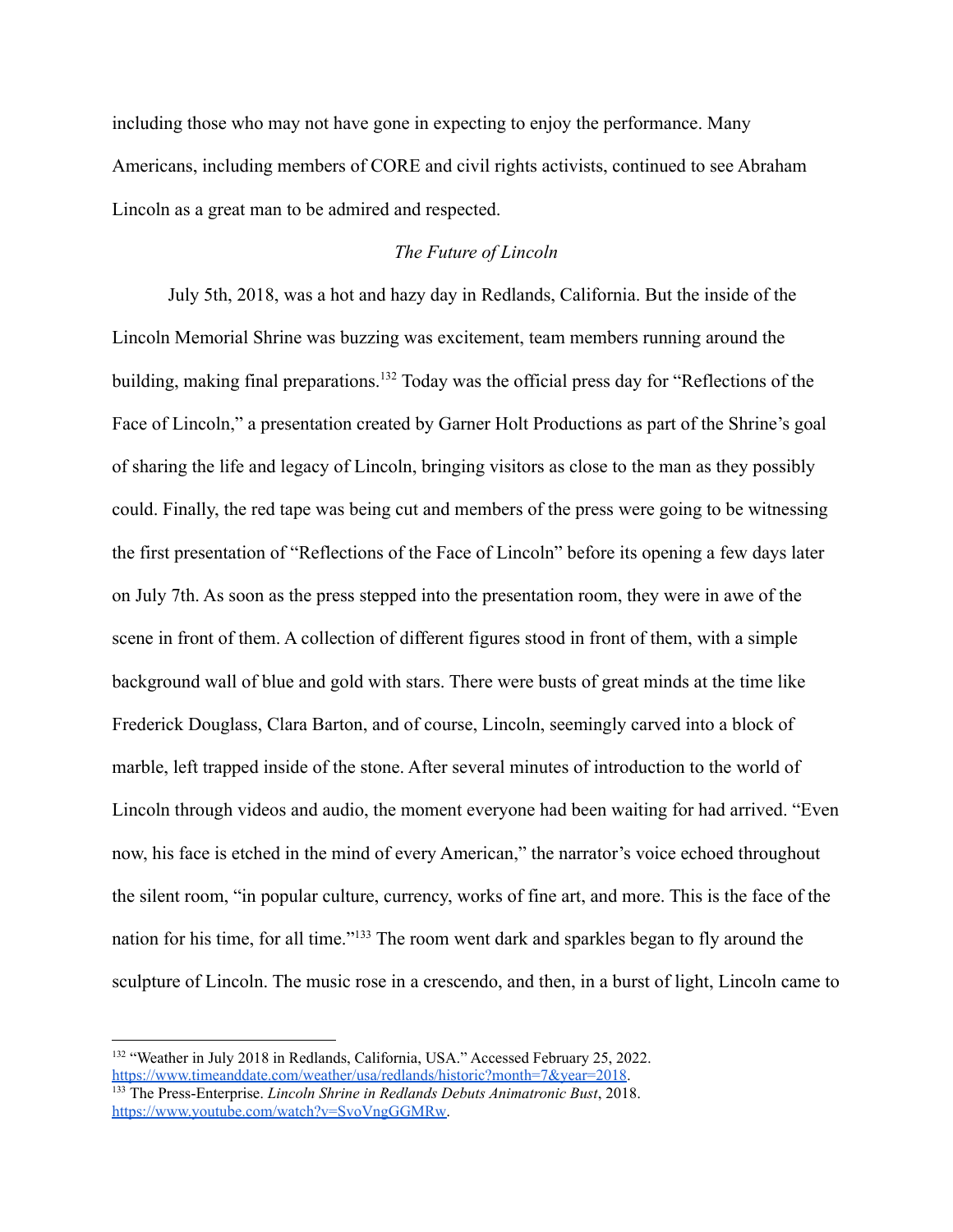life! "Fellow citizens, we cannot escape history. We will be remembered in spite of ourselves." The audience sat in awe as Lincoln gave his speech, moving just like a human would, head tilting, eyes blinking, lips moving as if he was speaking himself. The presentation was a success, a true great successor to the original "Great Moments with Mr. Lincoln."<sup>134</sup>

Unfortunately, Walt Disney would pass away on December 15th, 1966 after a battle with lung cancer, unable to see the completion of his work in Florida. Five years after Disney's death, Liberty Square would be one of the "lands" that opened in the Magic Kingdom of Walt Disney World, a section of the park that would finally introduce the Hall of Presidents to park guests. To quote Erin Glover, the Director of Publicity and Communications at Walt Disney Animation Studios, "Imagineers knew they could make Walt's dream of The Hall of Presidents an even grander reality," introducing Audio-Animatronic figures to represent the Presidents instead of wax figures as originally intended.<sup>135</sup>

Even now, decades after Disney's death and centuries after Lincoln's assassinations, the two men continue to inspire creators. Garner Holt was so inspired by "Great Moments with Mr. Lincoln" that he began building animatronics himself, leading to the creation of his own company, Garner Holt Production, that would eventually make its own Lincoln animatronic over fifty years after the original Lincoln animatronic was created. This new Lincoln took what Disney had created and used modern technology to make it even more impressive with state-of-the-art motors that enable the machinery to be both quiet and powerful, enabling Lincoln to give presentations at The Lincoln Memorial Shrine in Redlands, California. Others, including

<sup>134</sup> The Press-Enterprise. *Lincoln Shrine in Redlands Debuts Animatronic Bust*, 2018. [https://www.youtube.com/watch?v=SvoVngGGMRw.](https://www.youtube.com/watch?v=SvoVngGGMRw)

<sup>&</sup>lt;sup>135</sup> "A Look Back: Liberty Street at Disneyland Park | Disney Parks Blog." Accessed January 19, 2022. [https://disneyparks.disney.go.com/blog/2013/07/a-look-back-liberty-street-at-disneyland-park/.](https://disneyparks.disney.go.com/blog/2013/07/a-look-back-liberty-street-at-disneyland-park/)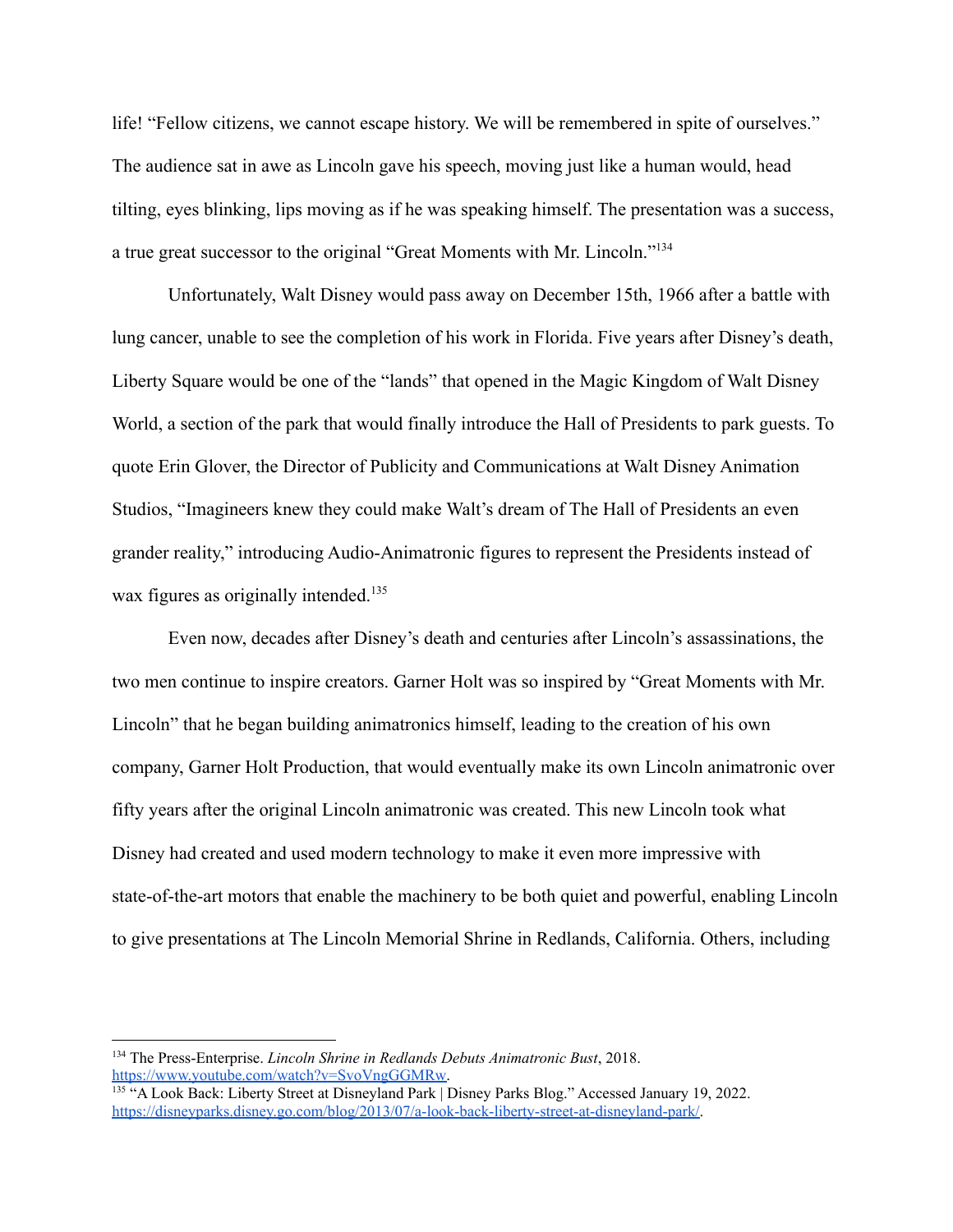current Imagineers at The Walt Disney Company have stated that "Great Moments with Mr. Lincoln" was one of the reasons they first got involved with engineering and animatronics.<sup>136</sup>

## *Conclusion*

Ultimately, "Great Moments of Lincoln" at the 1964 New York World's Fair offered a presentation of Abraham Lincoln that Walt Disney and his Imagineering team created specifically for this show. There would be no mentions of slavery or the Civil War in Lincoln's speech, only thoughts on liberty and the United States of America that could be applied to the country even years after the World's Fair would close. Indeed, thousands of guests continue to watch the "Great Moments with Mr. Lincoln" show daily at Disneyland in Anaheim, California, listening to fragments of speeches they may never know the full context to.

But even after all of this research and attempts to answer questions about "Great Moments with Mr. Lincoln," there are still many unanswered questions that one can ask. Why exactly did Disney and his Imagineering team choose the specific speech excerpts they did? What were some of the reactions of African-American audiences to the Lincoln animatronic? But for now, one can end in the same way "Great Moments with Mr. Lincoln" did, a proclamation that may be ironic for those who know the truth behind the presentation:

> Glory, glory hallelujah! Glory, glory hallelujah! Glory, glory hallelujah! His truth is marching on! $137$

Acknowledgments

<sup>136</sup> The Press-Enterprise. *Lincoln Shrine in Redlands Debuts Animatronic Bust*, 2018. [https://www.youtube.com/watch?v=SvoVngGGMRw.](https://www.youtube.com/watch?v=SvoVngGGMRw)

<sup>&</sup>lt;sup>137</sup> Accessed February 25, 2022. <http://www.nywf64.com/illinois09.html>.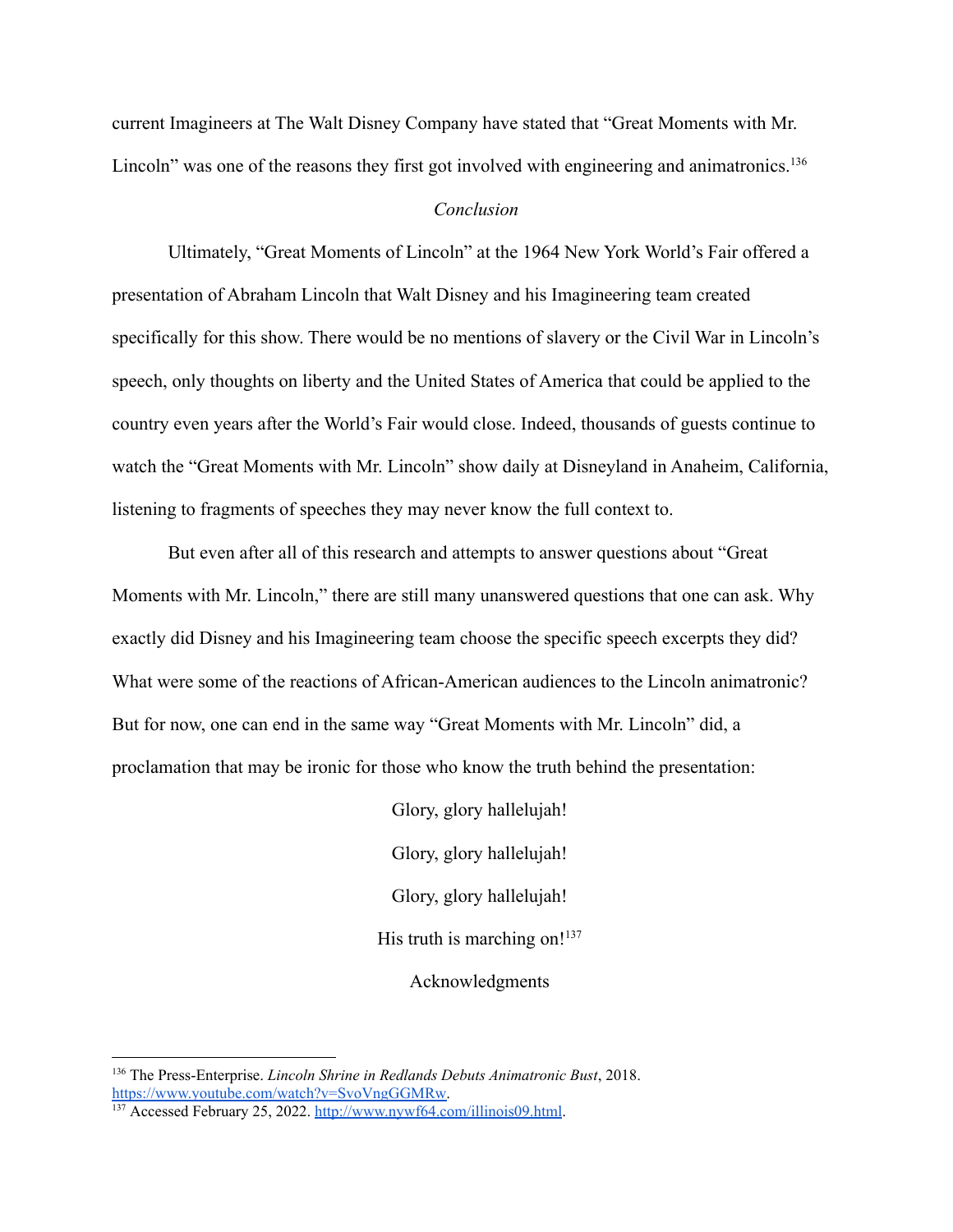This thesis would not have been possible without the guidance and support of Joshua Schwartz, my senior thesis advisor, and Dr. Andrea Tucher, my second reader. A special thank you to Nathan Eick for all of his assistance in finding sources for this work. Mr. Bill Butler and Mr. Garner Holt must also be thanked for providing sources and for meeting with me to discuss the future of animatronics. Thank you to Bob Gurr for sharing some of his experiences in creating "Great Moments with Mr. Lincoln" and to Ernie Alonzo for arranging the meeting with Mr. Gurr. Boris & Horton is where most of this thesis was written and I must thank them for their delicious iced coffee and grilled cheeses over the past year. I would also like to thank my parents for all of their love and support, especially for the many trips to historic sites and Disney World as a child that ended up inspiring this thesis.

#### Works Cited

"Abraham Lincoln's Last Public Address." Accessed February 20, 2022.

[http://www.abrahamlincolnonline.org/lincoln/speeches/last.htm.](http://www.abrahamlincolnonline.org/lincoln/speeches/last.htm)

"Abraham Lincoln's Lyceum Address." Accessed February 18, 2022.

<http://www.abrahamlincolnonline.org/lincoln/speeches/lyceum.htm>.

Accessed February 23, 2022. <https://moldville.arcade-museum.com/24--lincoln-bust.html>.

Accessed February 25, 2022. [http://www.nywf64.com/illinois09.html.](http://www.nywf64.com/illinois09.html)

"Address at Sanitary Fair in Baltimore: A Lecture on Liberty | The American Presidency Project." Accessed February 1, 2022.

[https://www.presidency.ucsb.edu/documents/address-sanitary-fair-baltimore-lecture-libert](https://www.presidency.ucsb.edu/documents/address-sanitary-fair-baltimore-lecture-liberty) [y](https://www.presidency.ucsb.edu/documents/address-sanitary-fair-baltimore-lecture-liberty).

"A Look Back: Liberty Street at Disneyland Park | Disney Parks Blog." Accessed January 19, 2022.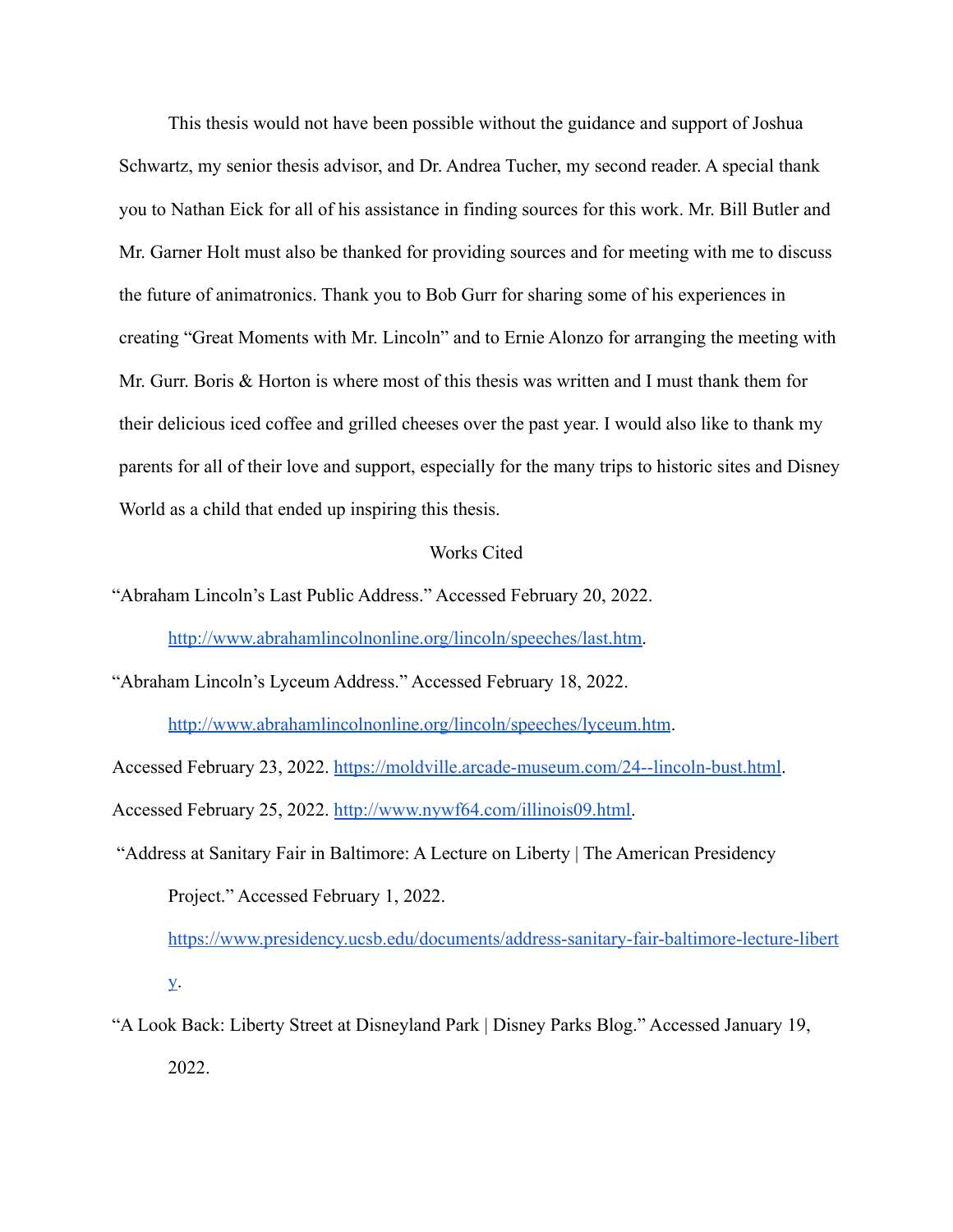[https://disneyparks.disney.go.com/blog/2013/07/a-look-back-liberty-street-at-disneyland](https://disneyparks.disney.go.com/blog/2013/07/a-look-back-liberty-street-at-disneyland-park/)[park/.](https://disneyparks.disney.go.com/blog/2013/07/a-look-back-liberty-street-at-disneyland-park/)

- Barr, John McKee. 2014. *Loathing Lincoln ; an American Tradition from the Civil War to the Present*. Conflicting Worlds: New Dimensions of the American Civil War. Baton Rouge: Louisiana State University Press.
- Bennett, Lerone. 2000. *Forced into Glory: Abraham Lincoln's White Dream*. Chicago: Johnson Pub. Co.
- Bob Gurr (former Imagineer) in conversation with the author, March 2022.
- British Pathé. *President Johnson Opens New York World's Fair (1964)*, 2014.

<https://www.youtube.com/watch?v=7F4HEE6nlvo>.

- Caro, Robert A. *The Power Broker: Robert Moses and the Fall of New York*. 1st ed. New York: Knopf, 1974.
- "CORE Stall-in at 1964 New York World's Fair · CORE Stall-in at 1964 New York World's Fair." Accessed February 2, 2022.

[https://corestallin1964.omeka.net/exhibits/show/stallinexhibit.](https://corestallin1964.omeka.net/exhibits/show/stallinexhibit)

- Cotter, Bill, and Bill Young. 2004. *The 1964-1965 New York World's Fair*. Arcadia Publishing.
- D23. "James Algar." Accessed January 19, 2022.

[https://d23.com/walt-disney-legend/james-algar/.](https://d23.com/walt-disney-legend/james-algar/)

- Democracy Now! *Protesting the 1964 World's Fair: Activists Recall Effort to Highlight Civil Rights, Labor Struggles*, 2014. [https://www.youtube.com/watch?v=3wOuBne-V2o.](https://www.youtube.com/watch?v=3wOuBne-V2o)
- "Disney Extinct Attractions: Liberty Street and Edison Square LaughingPlace.Com." Accessed January 19, 2022[.](https://www.laughingplace.com/w/blogs/disney-extinct-attractions/2018/03/22/disney-extinct-attractions-liberty-street-edison-square/)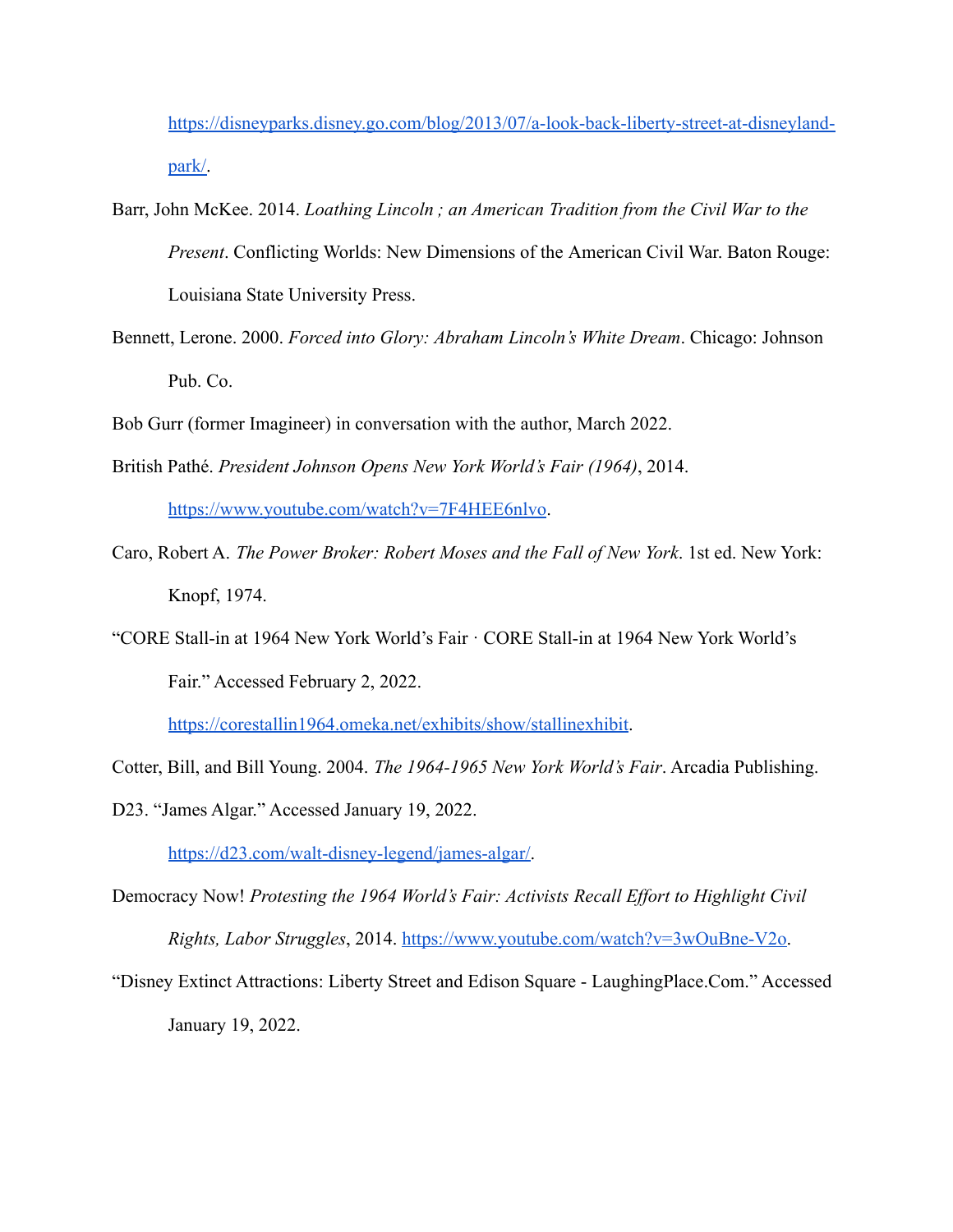[https://www.laughingplace.com/w/blogs/disney-extinct-attractions/2018/03/22/disney-ext](https://www.laughingplace.com/w/blogs/disney-extinct-attractions/2018/03/22/disney-extinct-attractions-liberty-street-edison-square/) [inct-attractions-liberty-street-edison-square/](https://www.laughingplace.com/w/blogs/disney-extinct-attractions/2018/03/22/disney-extinct-attractions-liberty-street-edison-square/).

Disney, Oh My. "The Wonderful World of WALT: Walt Disney, Newsie! | Insider." Oh My Disney, May 30, 2012[.](https://ohmy.disney.com/insider/2012/05/30/the-wonderful-world-of-walt-walt-disney-newsie/)

[https://ohmy.disney.com/insider/2012/05/30/the-wonderful-world-of-walt-walt-disney-ne](https://ohmy.disney.com/insider/2012/05/30/the-wonderful-world-of-walt-walt-disney-newsie/) [wsie/](https://ohmy.disney.com/insider/2012/05/30/the-wonderful-world-of-walt-walt-disney-newsie/).

Donald, David Herbert. *Lincoln*. Simon and Schuster, 1995.

- Edward T. Folliard. 1964. "Johnson Opens Fair Amid Rights Din; Stall-in Plans Fail: President Ignores Chanters, Talks on Peace, Equality Envisions the Future Flop Down Near President Sprawled Demonstrators Chant as LBJ Pictures Better World some Ignore Anthem Fair Grounds Drenched Over 200 Arrested in Series of Wild Demonstrations Subway Train Halted Rights Disorders Mar N.Y. Fair Opening; Over 200 Arrested; Stall-in Fizzles Cars Quickly Removed 5000 Policemen Ready Cattle Prod Exhibited," *The Washington Post, Times Herald*, Apr 23, 1964; 3.
- Fireurgunz. *Disneyland Goes to the New York World's Fair (Part 2)*, 2008[.](https://www.youtube.com/watch?v=mvfjvBO2l2Y) <https://www.youtube.com/watch?v=mvfjvBO2l2Y>.
- Gambino, Megan. n.d. "Ask an Expert: What Did Abraham Lincoln's Voice Sound Like?" Smithsonian Magazine. Accessed April 4, 2022.

[https://www.smithsonianmag.com/history/ask-an-expert-what-did-abraham-lincolns-voic](https://www.smithsonianmag.com/history/ask-an-expert-what-did-abraham-lincolns-voice-sound-like-13446201/) [e-sound-like-13446201/](https://www.smithsonianmag.com/history/ask-an-expert-what-did-abraham-lincolns-voice-sound-like-13446201/).

Garrison, Libby, and Andi Wang. "WALT DISNEY TIMELINE." The Walt Disney Family Museum. Accessed January 19, 2022.

[https://www.waltdisney.org/sites/default/files/Walt%20Disney%20Timeline\\_0.pdf](https://www.waltdisney.org/sites/default/files/Walt%20Disney%20Timeline_0.pdf).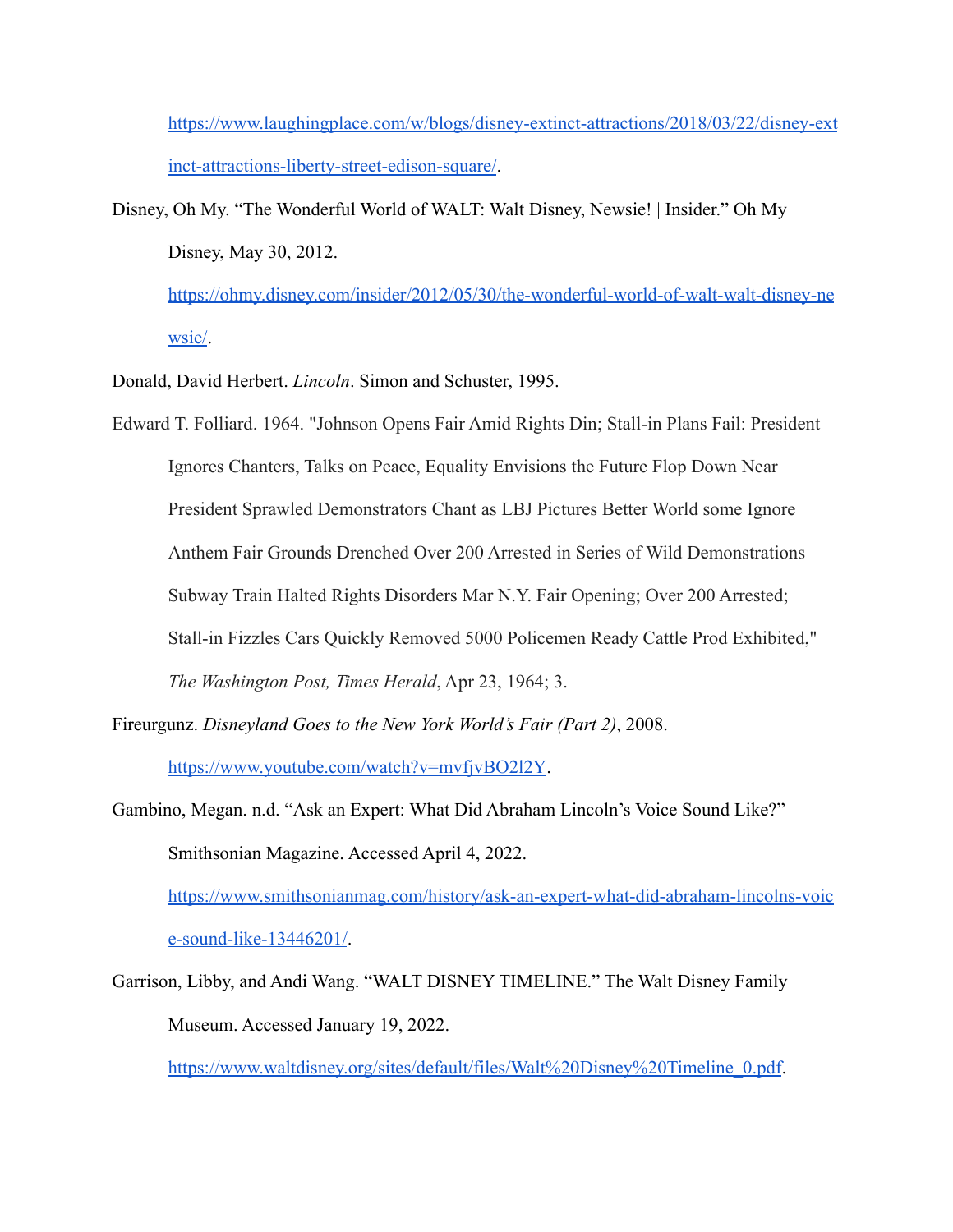Gary Gramling. *Great Moments with Mr Lincoln (1964 World's Fair Version)*, 2017. [https://www.youtube.com/watch?v=Yeb-2gndjWc.](https://www.youtube.com/watch?v=Yeb-2gndjWc)

"Great Moments With Mr. Lincoln || The Disneyland Chronicles - Year Twelve // 1965 - YouTube." Accessed January 19, 2022.

[https://www.youtube.com/watch?v=RC0BOaz5k1Q.](https://www.youtube.com/watch?v=RC0BOaz5k1Q)

- Holland, J. G. 1998. *Holland's Life of Abraham Lincoln*. Electronic resource. Bison Books ed. Lincoln, Neb: University of Nebraska Press. <http://www.columbia.edu/cgi-bin/cul/resolve?clio14096548>.
- "Illinois State Slogan | Land of Lincoln." Accessed January 19, 2022.
	- [https://statesymbolsusa.org/symbol-official-item/illinois/state-cultural-heritage/land-linco](https://statesymbolsusa.org/symbol-official-item/illinois/state-cultural-heritage/land-lincoln) [ln](https://statesymbolsusa.org/symbol-official-item/illinois/state-cultural-heritage/land-lincoln).
- "It's Illegal To Run Out Of Gas In N.Y.C. Now." *Chicago Daily Defender (Daily Edition) (1960-1973),* Apr 15, 1964; 26.
- Kinolibrary. 2016. *1947 Walt Disney Testifies at HUAC*.

<https://www.youtube.com/watch?v=kJLQ3efGG4k>.

- Library, Philosophical. *The Wisdom of Abraham Lincoln*. Philosophical Library/Open Road, 2010.
- Lincoln, Abraham, and Archibald Lewis Bouton. *The Lincoln and Douglas Debates, in the Senatorial Campaign of 1858 in Illinois, between Abraham Lincoln and Stephen Arnold Douglas; Containing Also Lincoln's Address at Cooper Institute*. English Readings. New York: Holt, 1905. <https://catalog.hathitrust.org/Record/000341169>.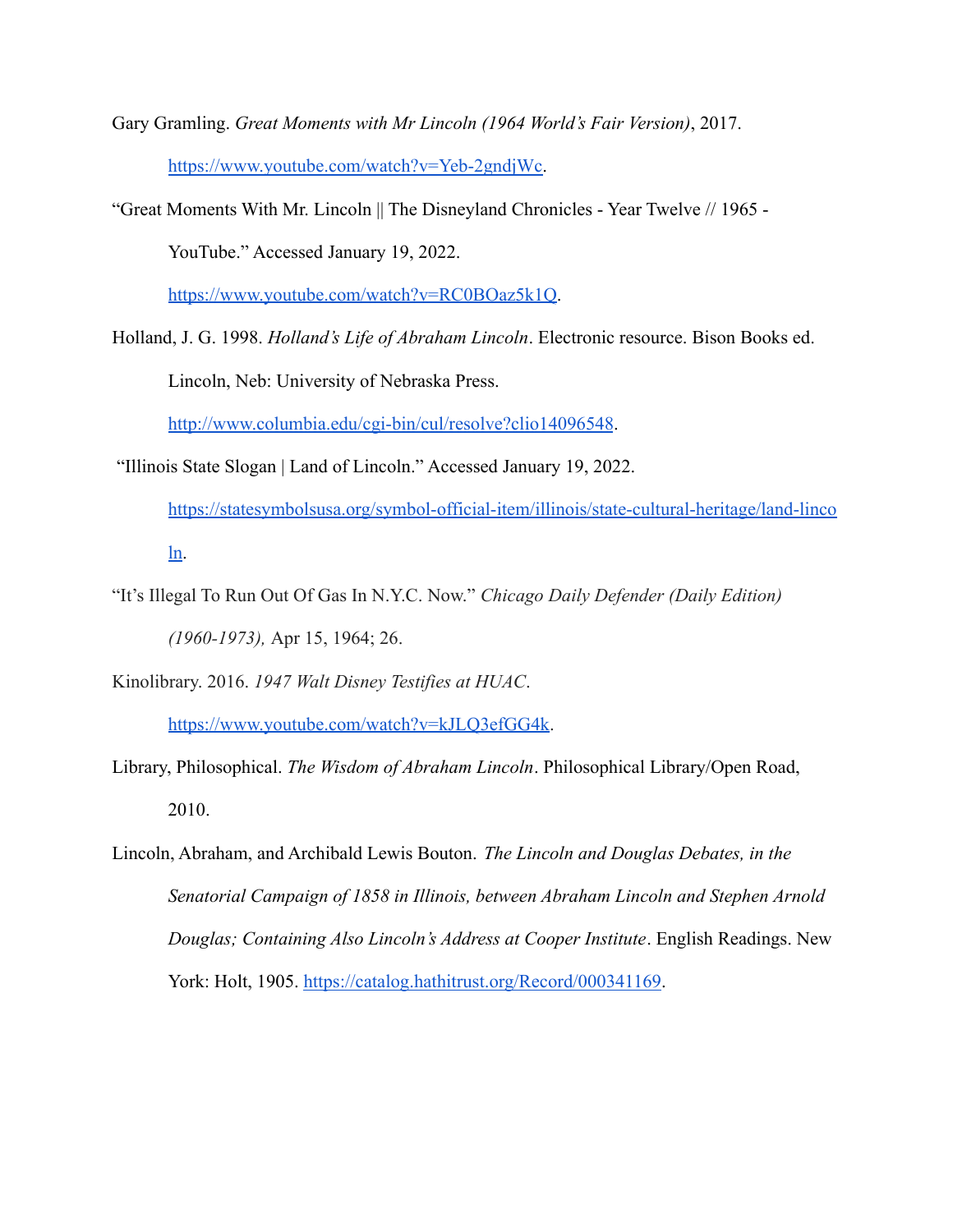- Lincoln, Abraham, and David Lowenthal. *The Mind and Art of Abraham Lincoln, Philosopher Statesman: Texts and Interpretations of Twenty Great Speeches*. Lanham, Maryland: Lexington Books, 2012.
- Lincoln, Abraham. *Collected Works of Abraham Lincoln. Volume 3.*, 2001. <http://name.umdl.umich.edu/lincoln3>.
- Lincoln, Abraham. *Famous Speeches [of] Abraham Lincoln*. New Rochelle: Peter Pauper Press, 1935. [http://www.archive.org/details/famousspeechesof00linc.](http://www.archive.org/details/famousspeechesof00linc)
- "Look Closer: 1964 New York World's Fair | The Walt Disney Family Museum." Accessed February 25, 2022[.](https://www.waltdisney.org/blog/look-closer-1964-new-york-worlds-fair)

[https://www.waltdisney.org/blog/look-closer-1964-new-york-worlds-fair.](https://www.waltdisney.org/blog/look-closer-1964-new-york-worlds-fair)

"Look Closer: Great Moments with Mr. Lincoln | The Walt Disney Family Museum." Accessed January 19, 2022[.](https://www.waltdisney.org/blog/look-closer-great-moments-mr-lincoln)

[https://www.waltdisney.org/blog/look-closer-great-moments-mr-lincoln.](https://www.waltdisney.org/blog/look-closer-great-moments-mr-lincoln)

- Malcolm X on "city desk" program. 1963. Chicago Daily Defender (Daily Edition) (1960-1973), Mar 13.
- Martinelli, Owen. 2018. "Abraham Lincoln: Making a Man of a Legend." Other[.](https://doi.org/10.33015/dominican.edu/2018.HIST.ST.01) <https://doi.org/10.33015/dominican.edu/2018.HIST.ST.01>.
- Minutes of the National CORE Steering Committee Meeting, 1, 1 April 1964, CORE Papers, 1980, IV:5-984.
- Museum, Abraham Lincoln Presidential. "Lincoln Called for Reconciliation in His Las Public Speech." Accessed February 20, 2022.

[https://presidentlincoln.illinois.gov/Blog/Posts/20/Abraham-Lincoln/2020/7/A-Call-for-R](https://presidentlincoln.illinois.gov/Blog/Posts/20/Abraham-Lincoln/2020/7/A-Call-for-Reconciliation-Lincolns-Final-Speech/blog-post/) [econciliation-Lincolns-Final-Speech/blog-post/](https://presidentlincoln.illinois.gov/Blog/Posts/20/Abraham-Lincoln/2020/7/A-Call-for-Reconciliation-Lincolns-Final-Speech/blog-post/).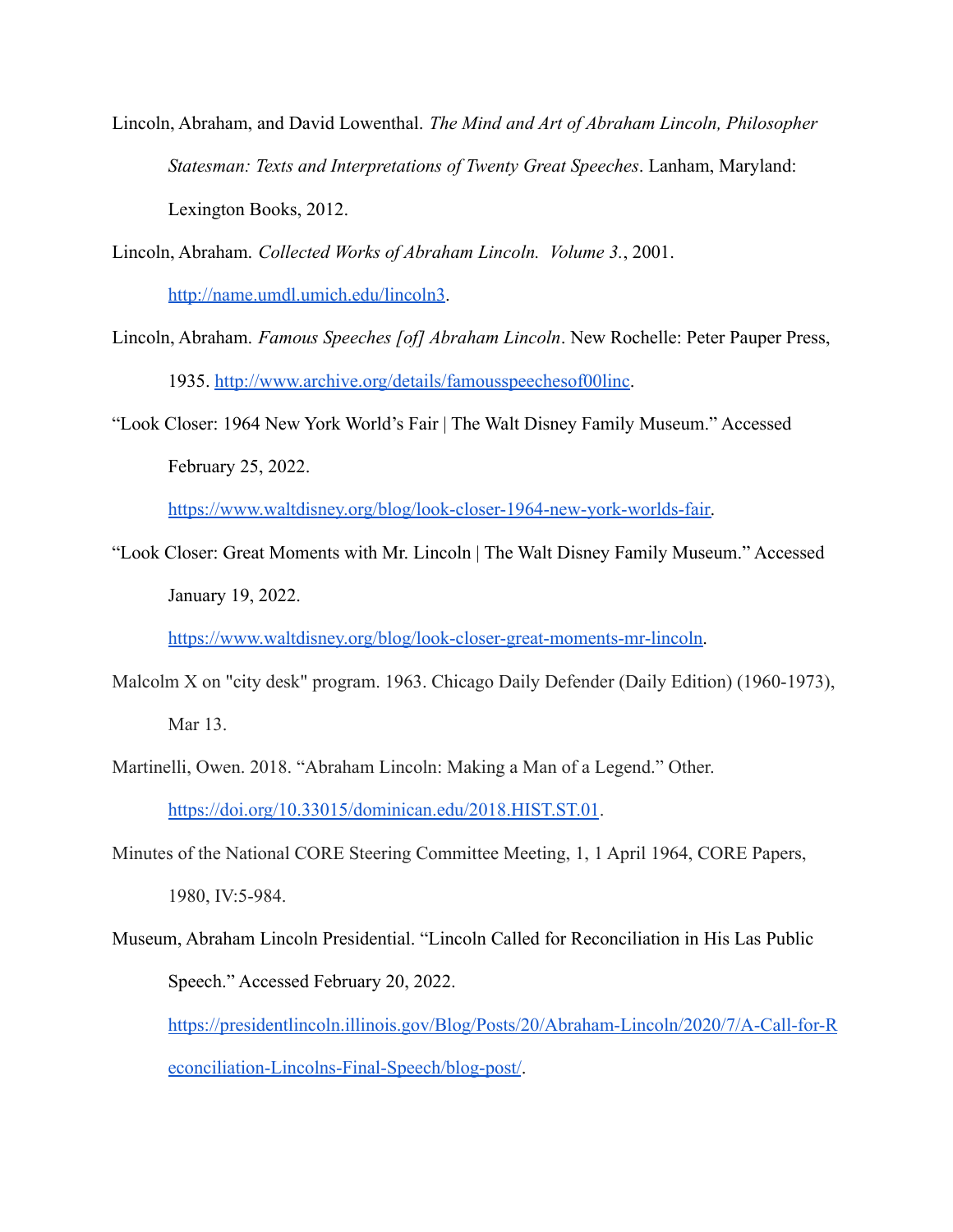- New-York Historical Society. "When Writing 'The Power Broker,' #RobertCaro Wanted Hard Evidence of the Damaging Impact That #RobertMoses Had on New York and New Yorkers. Https://T.Co/El50I1mi9k." Tweet. *@NYHistory* (blog), November 9, 2021. <https://twitter.com/NYHistory/status/1458124305313632269>.
- "New Rights Group to Meet Saturday: World's Fair Protest Will be Discussed, *Philadelphia Tribune*, Apr 18, 1964.
- Noll, Mark A. *America's God: From Jonathan Edwards to Abraham Lincoln*. Oxford University Press, USA, 2002.
- Oakes, James. "Review Essay: Lincoln and His Commas." *Civil War History* 54, no. 2 (2008): 176. *Gale Academic OneFile Select* (accessed April 5, 2022). https://link.gale.com/apps/doc/A180861434/EAIM?u=columbiau&sid=summon&xid=a6 af7ac9.
- "Powell Backing 'Stall-In'At World's Fair." *Chicago Daily Defender (Daily Edition) (1960-1973),* Apr 20, 1964; 3.
- Press, The Associated. "Royal Dano, 71, Character Actor." *The New York Times*, May 19, 1994, sec. Obituaries[.](https://www.nytimes.com/1994/05/19/obituaries/royal-dano-71-character-actor.html)

<https://www.nytimes.com/1994/05/19/obituaries/royal-dano-71-character-actor.html>.

- "Presidential Salute | The Walt Disney Family Museum." n.d. Accessed April 4, 2022. [https://www.waltdisney.org/blog/presidential-salute.](https://www.waltdisney.org/blog/presidential-salute)
- Reitano, Joanne. 2015. *New York State: Peoples, Places, and Priorities: A Concise History with Sources*. New York: Routledge. <https://doi.org/10.4324/9780203573280>.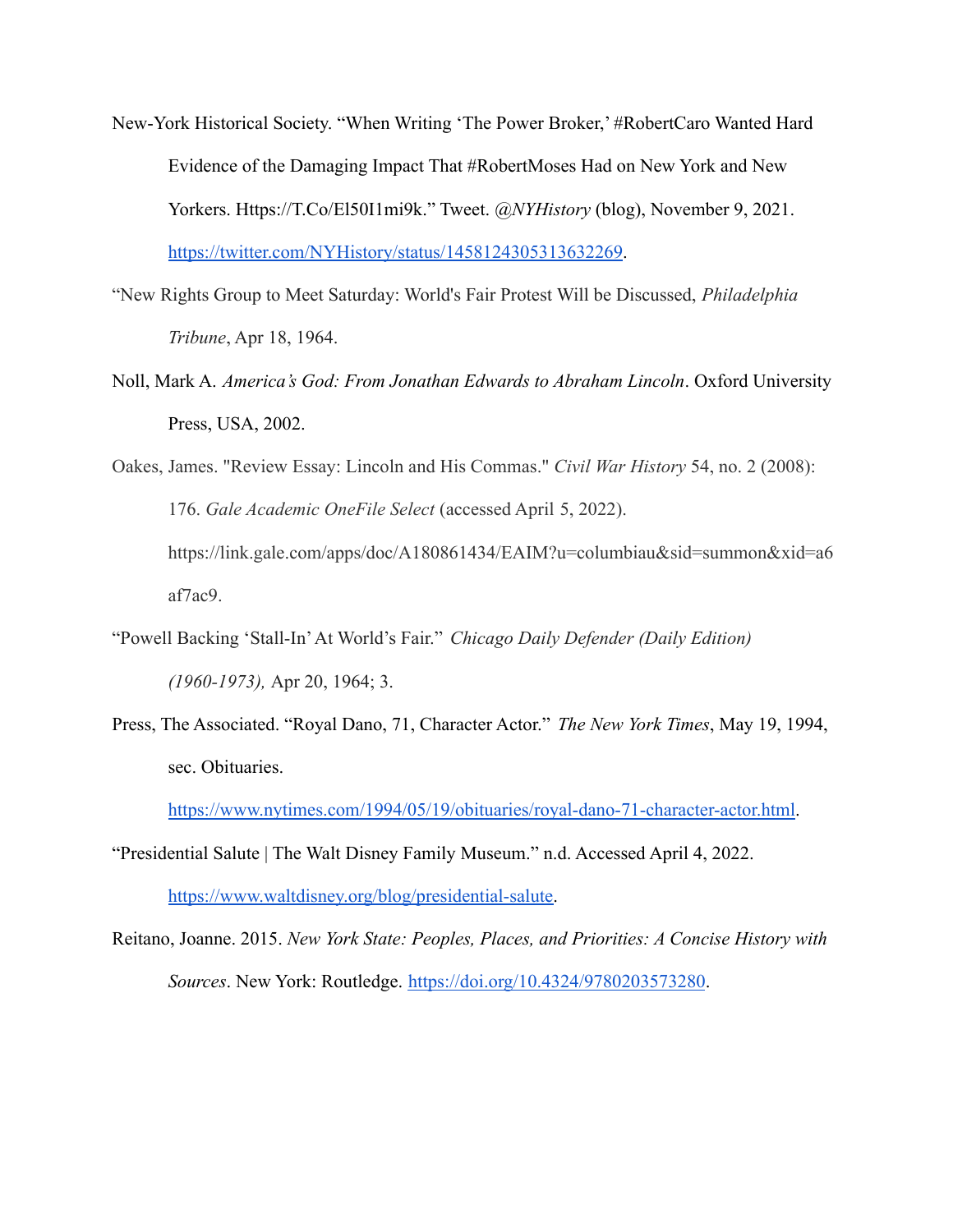Samuel, Lawrence R. 2007. *The End of the Innocence: The 1964-1965 New York World's Fair*. Electronic resource. 1st ed. Syracuse, N.Y: Syracuse University Press[.](http://www.columbia.edu/cgi-bin/cul/resolve?clio14070102) <http://www.columbia.edu/cgi-bin/cul/resolve?clio14070102>.

Schwartz, Barry. 2009. *Abraham Lincoln in the Post-Heroic Era: History and Memory in Late Twentieth-Century America*. University of Chicago Press.

[https://doi.org/10.7208/chicago/9780226741901.001.0001.](https://doi.org/10.7208/chicago/9780226741901.001.0001)

Tamar Jacoby. "Someone Else's House: America's Unfinished Struggle for Integration," The New York Times (The New York Times, 1998)

<https://archive.nytimes.com/www.nytimes.com/books/first/j/jacoby-house.html>

"The 10+ Best Abraham Lincoln Movies, Ranked By Fans." Accessed January 19, 2022. [https://www.ranker.com/list/best-movies-about-abraham-lincoln/ranker-film?ref=collecti](https://www.ranker.com/list/best-movies-about-abraham-lincoln/ranker-film?ref=collections&l=2597346&collectionId=2336) [ons&l=2597346&collectionId=2336.](https://www.ranker.com/list/best-movies-about-abraham-lincoln/ranker-film?ref=collections&l=2597346&collectionId=2336)

"The Disneyland Story Presenting Great Moments with Mr. Lincoln | Disneyland Park."

Accessed January 19, 2022.

[https://disneyland.disney.go.com/attractions/disneyland/disneyland-story/.](https://disneyland.disney.go.com/attractions/disneyland/disneyland-story/)

*The New York Times*. 1993. "Disney Link To the F.B.I. And Hoover Is Disclosed," May 6, 1993.

The Press-Enterprise. *Lincoln Shrine in Redlands Debuts Animatronic Bust*, 2018[.](https://www.youtube.com/watch?v=SvoVngGGMRw)

[https://www.youtube.com/watch?v=SvoVngGGMRw.](https://www.youtube.com/watch?v=SvoVngGGMRw)

- Thomas, Benjamin Platt. *Abraham Lincoln: A Biography*. Electronic resource. Southern Illinois University Press pbk. ed. Carbondale: Southern Illinois University Press, 2008[.](http://www.columbia.edu/cgi-bin/cul/resolve?clio14017522) <http://www.columbia.edu/cgi-bin/cul/resolve?clio14017522>.
- "Threaten 'Drive in' Protests at Site of 1964-65 World Fair," *The Chicago Defender*, Jul 13, 1963,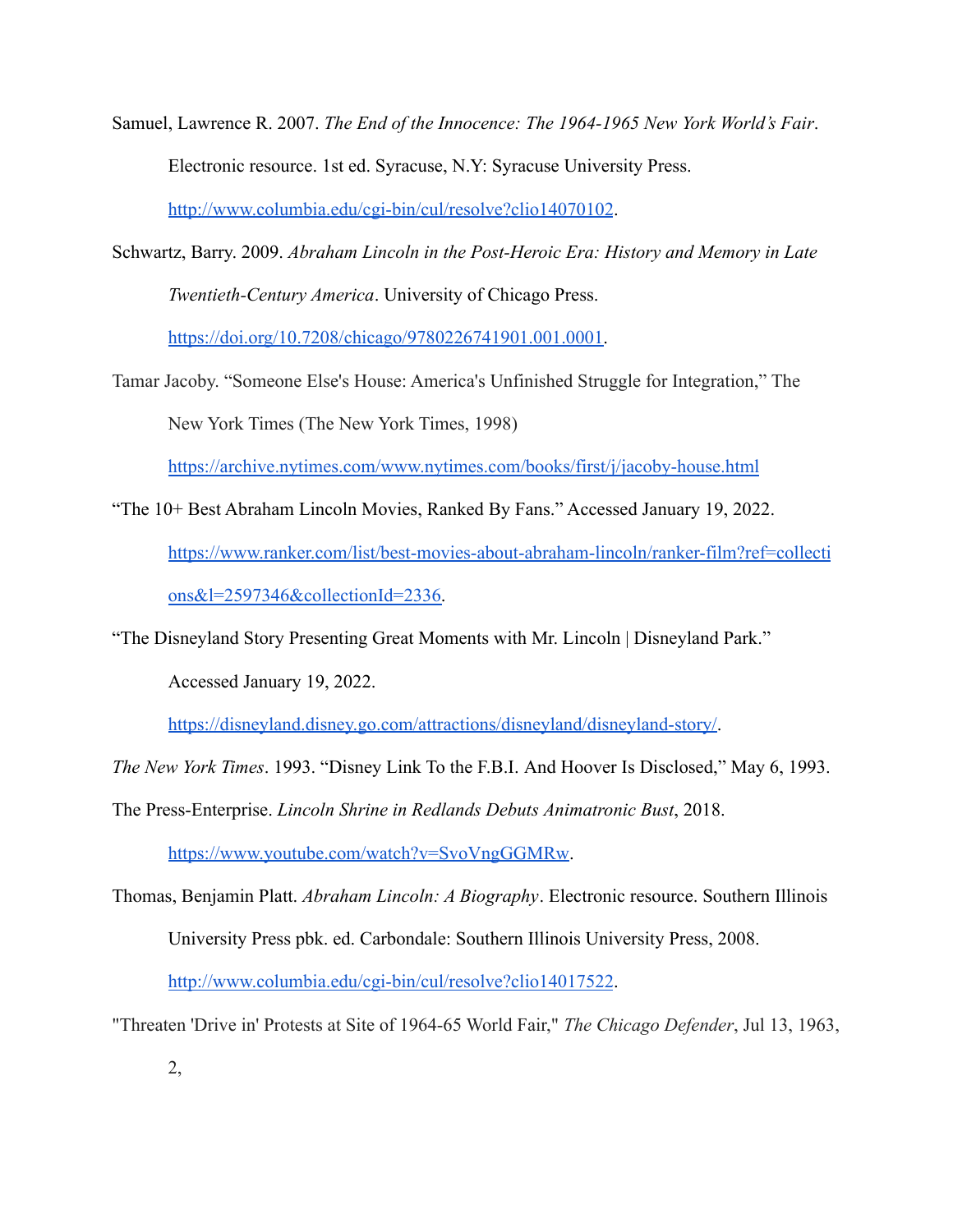[https://www.proquest.com/historical-newspapers/threaten-drive-protests-at-site-1964-65](https://www.proquest.com/historical-newspapers/threaten-drive-protests-at-site-1964-65-world/docview/493092187/se-2?accountid=196683) [world/docview/493092187/se-2?accountid=196683](https://www.proquest.com/historical-newspapers/threaten-drive-protests-at-site-1964-65-world/docview/493092187/se-2?accountid=196683).

- Tirella, Joseph. 2013. *Tomorrow-Land: The 1964-65 World's Fair and the Transformation of America*. Rowman & Littlefield.
- University of Vermont. *Forgotten Conflict: Remembering the 1964 World's Fair*, 2015. <https://www.youtube.com/watch?v=5FW6D73cbFQ>.
- "Walt Disney, Up Close | American Experience | PBS." Accessed January 19, 2022. [https://www.pbs.org/wgbh/americanexperience/features/walt-disney-close/.](https://www.pbs.org/wgbh/americanexperience/features/walt-disney-close/)
- "Walt Disney's Enchanted Tiki Room | Magic Kingdom Attractions | Walt Disney World Resort." Accessed January 19, 2022.

<https://disneyworld.disney.go.com/attractions/magic-kingdom/enchanted-tiki-room/>.

- W. Apple Jr. 1964. "City Calls Talks Seeking To Avert 'Stall-in' At Fair: Core Aides Asked to Parley Today – Integration Plan Drawn By Rights Panel Talk on 'Stall-In' is Called By the City." *New York Times (1923-Current File)*, Apr 16; 1.
- "Weather in July 2018 in Redlands, California, USA." Accessed February 25, 2022. <https://www.timeanddate.com/weather/usa/redlands/historic?month=7&year=2018>.
- Wilson, Kirt H. 2010. "Debating the Great Emancipator: Abraham Lincoln and Our Public Memory." *Rhetoric and Public Affairs* 13 (3): 455–79.
- WMCA, "Radio Editorials," Apr. 14, 15, 1964, AG-BCORE, box 4, folder 10. Cited by Brian Purnell in *Fighting Jim Crow in the County of Kings: the Congress of Racial Equality in Brooklyn*. Lexington, KY: The University Press of Kentucky, 2015.
- Woodward, Comer Vann. *Responses of the Presidents to Charges of Misconduct*. Dell Publishing Company, 1974.